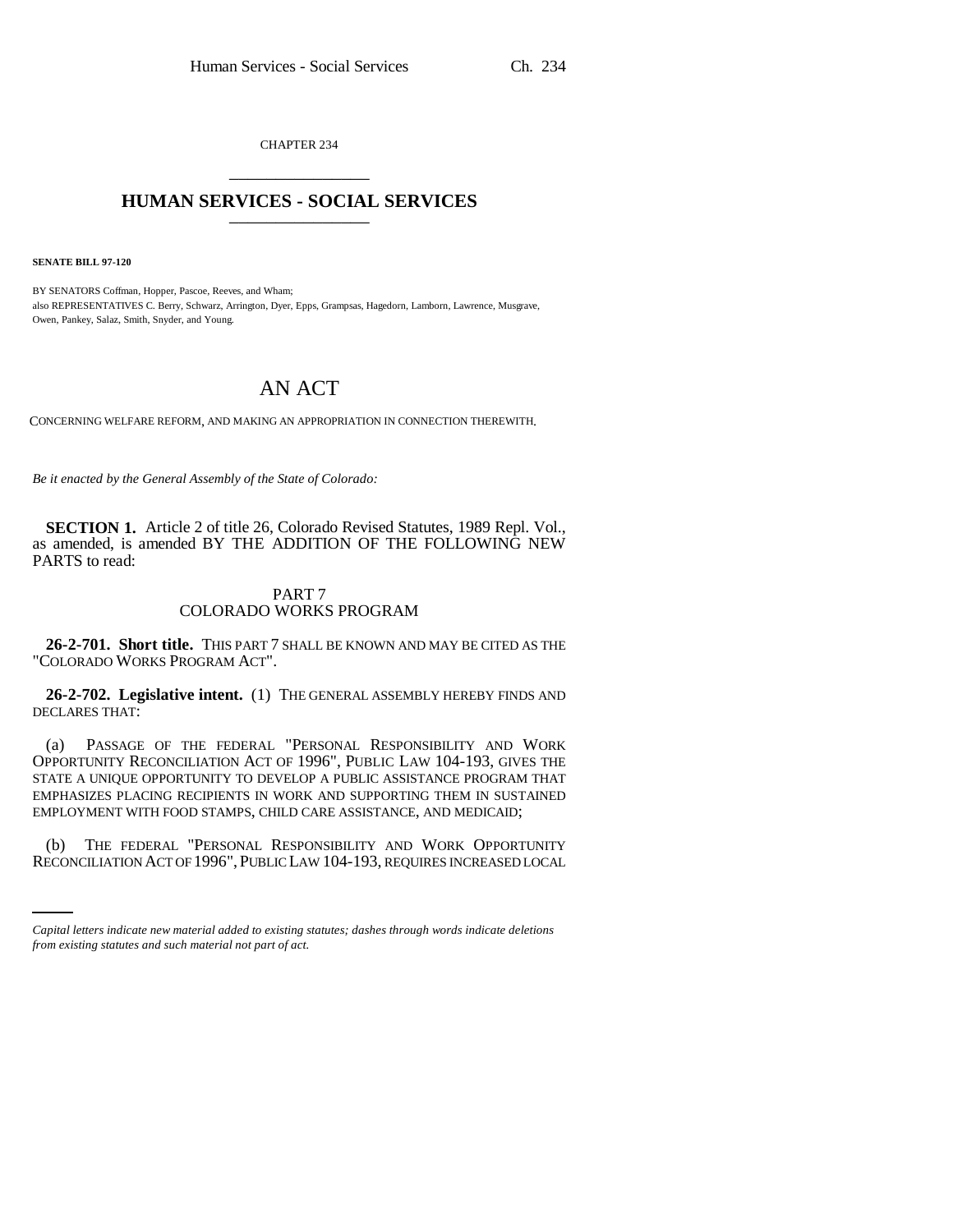INPUT IN DEVELOPING THE STATE PLAN FOR PUBLIC ASSISTANCE UNDER THAT LAW AND ALLOWS INCREASED LOCAL CONTROL OVER THE IMPLEMENTATION OF SUCH STATE PLAN;

(c) THE FEDERAL "PERSONAL RESPONSIBILITY AND WORK OPPORTUNITY RECONCILIATION ACT OF 1996", PUBLIC LAW 104-193, REQUIRES ADDITIONAL TRAINING FOR LOCAL EMPLOYEES IN THE AREA OF CASE MANAGEMENT TO ASSIST IN MAKING RECIPIENTS SELF-SUFFICIENT.

(2) THEREFORE, THE GENERAL ASSEMBLY FINDS AND DECLARES THAT IT IS IN THE STATE'S BEST INTERESTS TO ADOPT THE COLORADO WORKS PROGRAM SET FORTH IN THIS PART 7.

**26-2-703. Definitions.** AS USED IN THIS PART 7, UNLESS THE CONTEXT OTHERWISE REQUIRES:

(1) "AID TO FAMILIES WITH DEPENDENT CHILDREN" OR "AFDC" MEANS THE STATE PROGRAM OF AID TO FAMILIES WITH DEPENDENT CHILDREN APPROVED UNDER PART A OF TITLE IV OF THE SOCIAL SECURITY ACT, AS THE PROGRAM AND THE PART WERE IN EFFECT ON JULY 16, 1996.

(2) "ASSISTANCE" MEANS ANY CASH GRANT, BENEFIT, SERVICE, OR OTHER FORM OF TEMPORARY ASSISTANCE OFFERED BY A COUNTY DEPARTMENT TO A PARTICIPANT THAT IS FUNDED BY THE COUNTY BLOCK GRANT PURSUANT TO THE PROVISIONS OF THIS PART 7 AND ANY RULES PROMULGATED PURSUANT TO THIS PART 7.

(3) "BASIC ASSISTANCE GRANT" MEANS CASH ASSISTANCE PROVIDED TO A PARTICIPANT IN THE COLORADO WORKS PROGRAM PURSUANT TO SECTION 26-2-709.

(4) "COLORADO CHILD CARE ASSISTANCE PROGRAM" MEANS THE STATE PROGRAM OF CHILD CARE ASSISTANCE IMPLEMENTED PURSUANT TO THE PROVISIONS OF PART 8 OF THIS ARTICLE AND RULES OF THE STATE DEPARTMENT.

(5) "COLORADO WORKS PROGRAM" OR "WORKS PROGRAM" MEANS THE PROGRAM OF PUBLIC ASSISTANCE CREATED IN THIS PART 7.

(6) "COUNTY" MEANS A COUNTY OR A CITY AND COUNTY.

(7) "COUNTY BLOCK GRANT" MEANS A BLOCK GRANT PROVIDED TO A COUNTY PURSUANT TO THE PROVISIONS OF SECTION 26-2-712.

(8) "COUNTY DEPARTMENT" MEANS:

(a) THE DEPARTMENT OF SOCIAL SERVICES OF A COUNTY OR A CITY AND COUNTY; OR

(b) ANY COMBINATION OF DEPARTMENTS OF SOCIAL SERVICES OF A COUNTY OR A CITY AND COUNTY THAT ARE APPROVED BY THE STATE DEPARTMENT TO IMPLEMENT A COUNTY BLOCK GRANT JOINTLY PURSUANT TO THE PROVISIONS OF SECTION 26-2-718.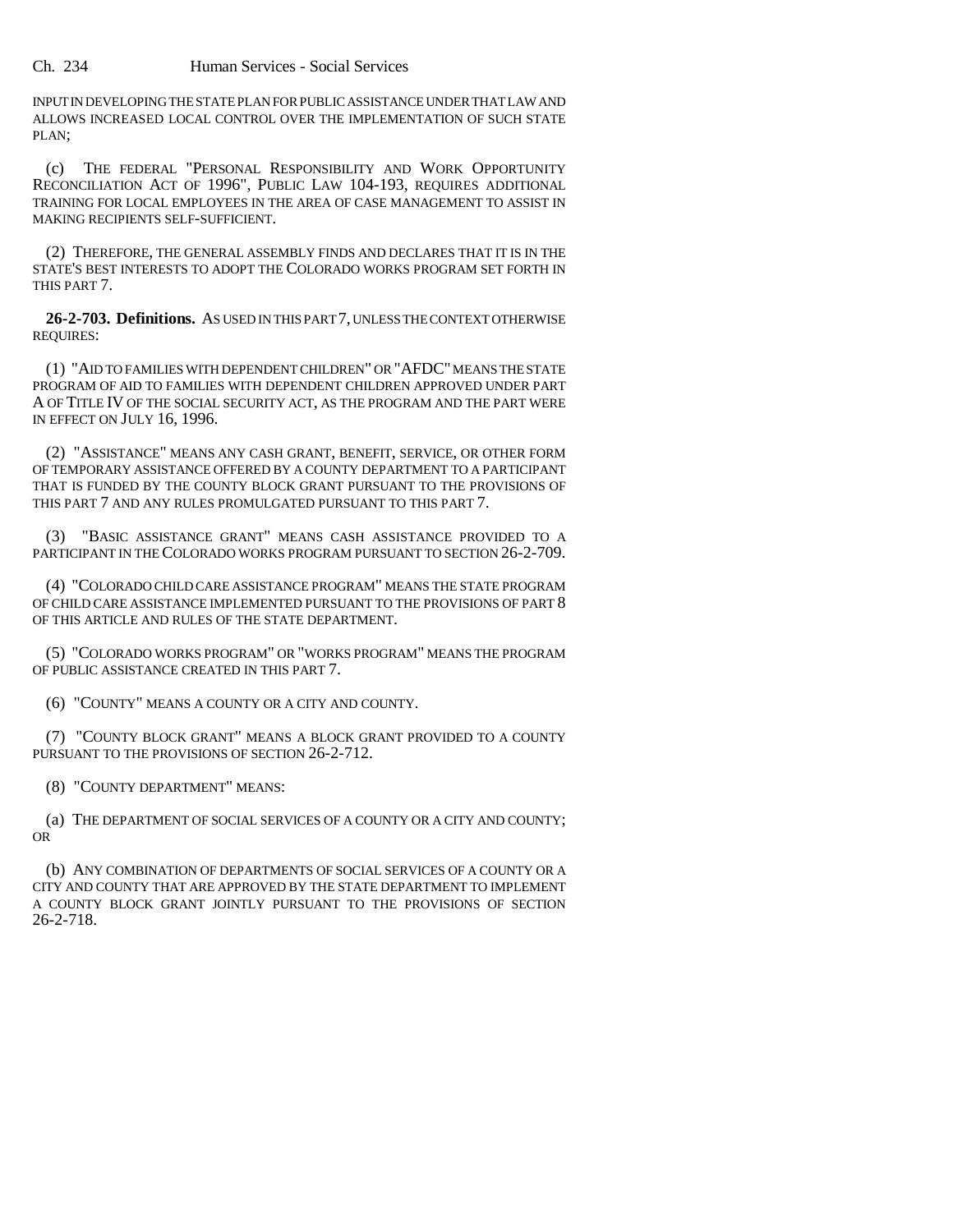(9) "DEPENDENT CHILD" MEANS A PERSON WHO RESIDES WITH A PARENT OR A SPECIFIED CARETAKER RELATIVE AND WHO IS UNDER THE AGE OF EIGHTEEN YEARS OR, IF THE PERSON IS A FULL-TIME STUDENT AT A SECONDARY SCHOOL OR VOCATIONAL OR TECHNICAL EQUIVALENT AND IS REASONABLY EXPECTED TO COMPLETE THE SCHOOL OR VOCATIONAL OR TECHNICAL EQUIVALENT BEFORE ATTAINING THE AGE OF NINETEEN YEARS, IS UNDER NINETEEN YEARS.

(10) "DIVERSION GRANT" MEANS A GRANT OF ASSISTANCE AUTHORIZED PURSUANT TO SECTION 26-2-707.

(11) "INDIAN TRIBE" MEANS A FEDERALLY RECOGNIZED INDIAN TRIBE WITH PART OR ALL OF ITS RESERVATION LOCATED IN THE STATE OF COLORADO.

(12) "INDIVIDUAL RESPONSIBILITY CONTRACT" OR "IRC" MEANS THE CONTRACT ENTERED INTO BY THE PARTICIPANT AND THE COUNTY DEPARTMENT PURSUANT TO SECTION 26-2-708.

(13) "JOBS" MEANS THE JOB OPPORTUNITY AND BASIC SKILLS PROGRAM APPROVED UNDER PART A OF TITLE IV OF THE SOCIAL SECURITY ACT, AS THE PROGRAM AND THE PART WERE IN EFFECT ON JULY 16, 1996.

(14) "PARENT" MEANS EITHER A BIOLOGICAL PARENT OR A PARENT BY ADOPTION.

(15) "PARTICIPANT" MEANS AN INDIVIDUAL WHO RECEIVES ANY ASSISTANCE OR WHO PARTICIPATES IN A SPECIFIC COMPONENT OF THE COLORADO WORKS PROGRAM.

(16) "PERFORMANCE CONTRACT" MEANS THE PERFORMANCE-BASED CONTRACT EXECUTED BY THE STATE DEPARTMENT AND THE BOARD OF COUNTY COMMISSIONERS OF EACH COUNTY OR THE BOARDS OF COUNTY COMMISSIONERS OF A GROUP OF COUNTIES PURSUANT TO SECTION 26-2-715.

(17) "PERSONAL RESPONSIBILITY AND WORK OPPORTUNITY RECONCILIATION ACT" OR "FEDERAL LAW" MEANS THE FEDERAL "PERSONAL RESPONSIBILITY AND WORK OPPORTUNITY RECONCILIATION ACT OF 1996", PUBLIC LAW 104-193.

(18) "RESERVATION" MEANS THE UTE MOUNTAIN UTE INDIAN RESERVATION AND THE SOUTHERN UTE INDIAN RESERVATION IN COLORADO.

(19) "TEMPORARY ASSISTANCE FOR NEEDY FAMILIES" OR "TANF" MEANS THE PROGRAM OF BLOCK GRANTS FROM THE FEDERAL GOVERNMENT TO THE STATES TO IMPLEMENT ASSISTANCE PROGRAMS PURSUANT TO THE PROVISIONS OF THE PERSONAL RESPONSIBILITY AND WORK OPPORTUNITY RECONCILIATION ACT.

(20) "TRIBAL MEMBER" MEANS AN ENROLLED MEMBER OF EITHER THE UTE MOUNTAIN UTE OR SOUTHERN UTE INDIAN TRIBES.

(21) (a) EXCEPT AS PROVIDED IN PARAGRAPH (b) OF THIS SUBSECTION (21) AND SUBJECT TO THE RESTRICTIONS IN THE FEDERAL LAW, "WORK ACTIVITIES" MEANS:

(I) UNSUBSIDIZED EMPLOYMENT;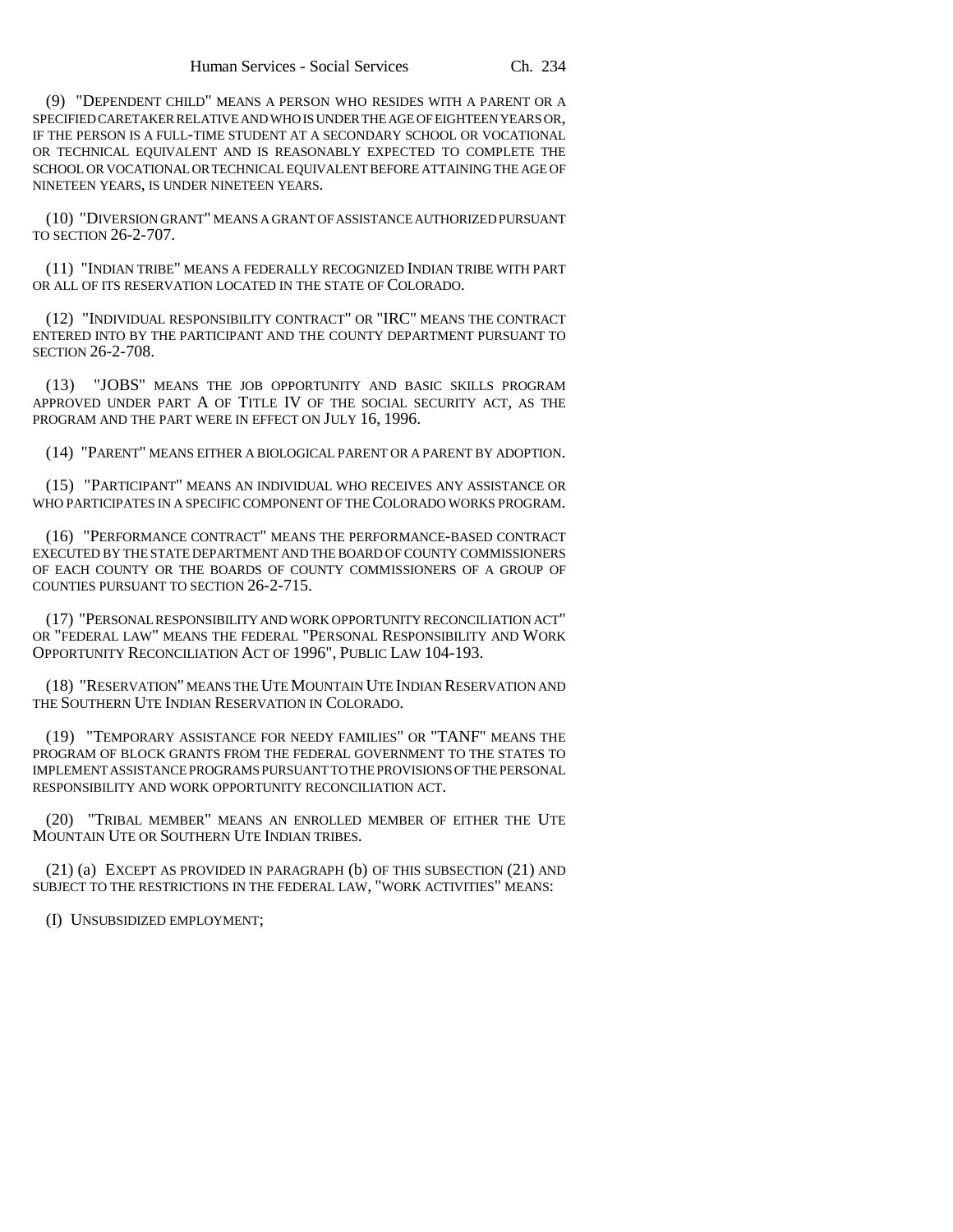(II) SUBSIDIZED PRIVATE SECTOR EMPLOYMENT;

(III) SUBSIDIZED PUBLIC SECTOR EMPLOYMENT;

(IV) WORK EXPERIENCE (INCLUDING WORK ASSOCIATED WITH THE REFURBISHING OF PUBLICLY ASSISTED HOUSING) IF SUFFICIENT PRIVATE SECTOR EMPLOYMENT IS NOT AVAILABLE;

(V) ON-THE-JOB TRAINING;

(VI) JOB SEARCH AND JOB READINESS ASSISTANCE;

(VII) COMMUNITY SERVICE PROGRAMS;

(VIII) VOCATIONAL EDUCATIONAL TRAINING (NOT TO EXCEED TWELVE MONTHS WITH RESPECT TO ANY PARTICIPANT);

(IX) JOB SKILLS TRAINING DIRECTLY RELATED TO EMPLOYMENT;

(X) EDUCATION DIRECTLY RELATED TO EMPLOYMENT, IN THE CASE OF A PARTICIPANT WHO HAS NOT RECEIVED A HIGH SCHOOL DIPLOMA OR A CERTIFICATE OF HIGH SCHOOL EQUIVALENCY;

(XI) SATISFACTORY ATTENDANCE AT SECONDARY SCHOOL OR IN A COURSE OF STUDY LEADING TO A CERTIFICATE OF GENERAL EQUIVALENCE, IN THE CASE OF A PARTICIPANT WHO HAS NOT COMPLETED SECONDARY SCHOOL OR RECEIVED SUCH A CERTIFICATE; AND

(XII) THE PROVISION OF CHILD CARE SERVICES TO A PARTICIPANT IN A COMMUNITY SERVICE PROGRAM.

(b) "WORK ACTIVITIES" ALSO MEANS MAINTENANCE OF SATISFACTORY ATTENDANCE AT SECONDARY SCHOOL OR THE EQUIVALENT OR PARTICIPATION IN EDUCATION DIRECTLY RELATED TO EMPLOYMENT FOR AT LEAST THE MINIMUM AVERAGE NUMBER OF HOURS PER WEEK SPECIFIED BY THE STATE DEPARTMENT FOR A PARTICIPANT WHO IS THE HEAD OF A HOUSEHOLD AND HAS NOT ATTAINED TWENTY YEARS OF AGE.

(c) PARTICIPANTS SHALL BE CONSIDERED TO BE ENGAGED IN WORK IF THEY ARE PARTICIPATING IN WORK ACTIVITIES AS DESCRIBED IN THE FEDERAL LAW OR IF THEY ARE PARTICIPATING IN OTHER WORK ACTIVITIES DESIGNED TO LEAD TO SELF-SUFFICIENCY AS DETERMINED BY THE COUNTY AND AS OUTLINED IN THEIR IRC.

(22) "WORK PARTICIPATION RATE" MEANS THE PERCENTAGE OF PARTICIPANTS WHO ARE INVOLVED IN WORK ACTIVITIES AS REQUIRED STATEWIDE UNDER THE PERSONAL RESPONSIBILITY AND WORK OPPORTUNITY RECONCILIATION ACT.

**26-2-704. No individual entitlement.** (1) NOTHING IN THIS PART 7 OR IN ANY RULES PROMULGATED PURSUANT TO THIS PART 7 SHALL BE INTERPRETED TO CREATE A LEGAL ENTITLEMENT IN ANY PARTICIPANT TO ASSISTANCE PROVIDED PURSUANT TO THE WORKS PROGRAM.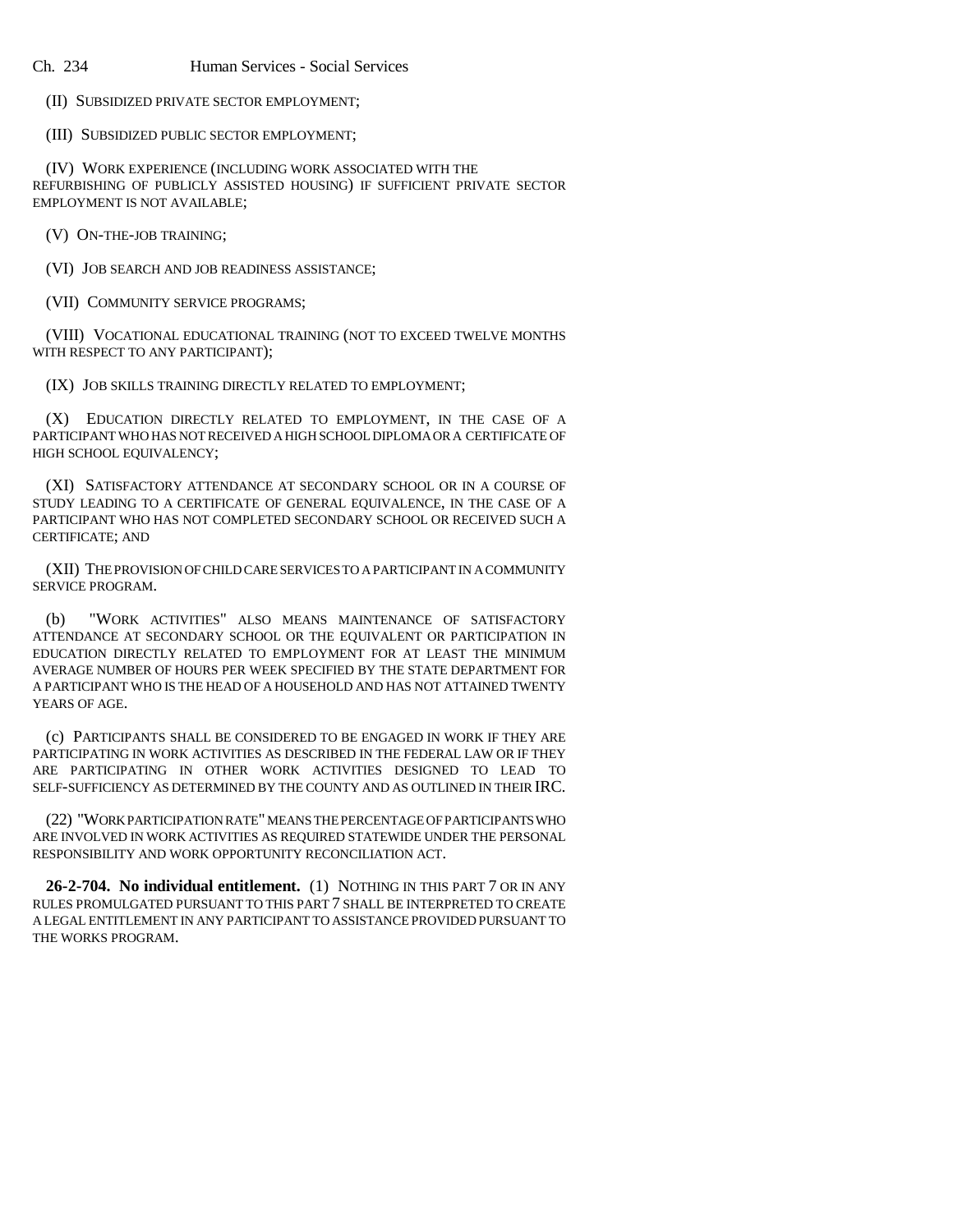(2) NO COUNTY ADMINISTERING OR IMPLEMENTING THE WORKS PROGRAM WITH MONEYS FROM A COUNTY BLOCK GRANT AS PROVIDED IN SECTION 26-2-714 MAY CREATE OR SHALL BE DEEMED TO CREATE A LEGAL ENTITLEMENT IN ANY PARTICIPANT TO ASSISTANCE PROVIDED PURSUANT TO THE WORKS PROGRAM.

**26-2-705. Works program - purposes.** (1) EFFECTIVE JULY 1, 1997, THE COLORADO WORKS PROGRAM IS IMPLEMENTED PURSUANT TO THE PERSONAL RESPONSIBILITY AND WORK OPPORTUNITY RECONCILIATION ACT AND IS INTENDED TO COMPLY WITH THE EXPRESS REQUIREMENTS FOR PARTICIPATION IN THE TANF BLOCK GRANT PROGRAM.

(2) THE PURPOSES OF THE WORKS PROGRAM ARE TO:

(a) ASSIST PARTICIPANTS TO TERMINATE THEIR DEPENDENCE ON GOVERNMENT BENEFITS BY PROMOTING JOB PREPARATION, WORK, AND MARRIAGE;

(b) DEVELOP STRATEGIES AND POLICIES THAT FOCUS ON ENSURING THAT PARTICIPANTS ARE IN WORK ACTIVITIES AS SOON AS POSSIBLE SO THAT THE STATE IS ABLE TO MEET OR EXCEED WORK PARTICIPATION RATES SPECIFIED IN THE FEDERAL LAW;

(c) ALLOW THE COUNTIES INCREASED RESPONSIBILITY FOR THE ADMINISTRATION OF THE WORKS PROGRAM.

(3) NOTHING IN THIS PART 7 IS INTENDED TO PREVENT A COUNTY OR MUNICIPALITY FROM IMPLEMENTING A PUBLIC ASSISTANCE OR GENERAL ASSISTANCE PROGRAM WITH LOCAL FUNDS.

**26-2-706. Target populations.** (1) (a) SUBJECT TO THE PROVISIONS OF THIS SECTION AND RESTRICTIONS IN THE FEDERAL LAW, ANY PERSON OR FAMILY ELIGIBLE TO RECEIVE AFDC IN COLORADO BASED UPON ELIGIBILITY CRITERIA IN EFFECT ON JULY 16, 1996, MAY RECEIVE ASSISTANCE UNDER THE COLORADO WORKS PROGRAM.

(b) NOTWITHSTANDING THE PROVISIONS OF PARAGRAPH (a) OF THIS SUBSECTION (1), THE STATE BOARD SHALL PROMULGATE RULES TO PROVIDE THAT TWO-PARENT FAMILIES SHALL BE TREATED THE SAME AS SINGLE-PARENT FAMILIES UNDER THE PROVISIONS OF THIS SECTION.

(2) THE STATE BOARD SHALL PROMULGATE RULES TO IDENTIFY WITH SPECIFICITY WHO MAY BE A PARTICIPANT IN THE WORKS PROGRAM. THE RULES SHALL:

(a) ALLOW AN APPLICANT OR A PARTICIPANT TO OWN A MOTOR VEHICLE AND A HOMESTEAD PROPERTY;

(b) EXEMPT A MAXIMUM RESOURCE LEVEL FOR AN APPLICANT THAT SHALL BE NOT LESS THAN ONE THOUSAND DOLLARS PER FAMILY NOR GREATER THAN TWO THOUSAND DOLLARS PER FAMILY OR THE RESOURCE LEVEL FOR THE FOOD STAMP PROGRAM, WHICHEVER IS GREATER;

(c) PROVIDE THAT A PARENT WHO HAS NOT YET ATTAINED THE AGE OF EIGHTEEN YEARS, WHO IS NOT MARRIED, AND WHO DOES NOT RESIDE WITH HIS OR HER PARENT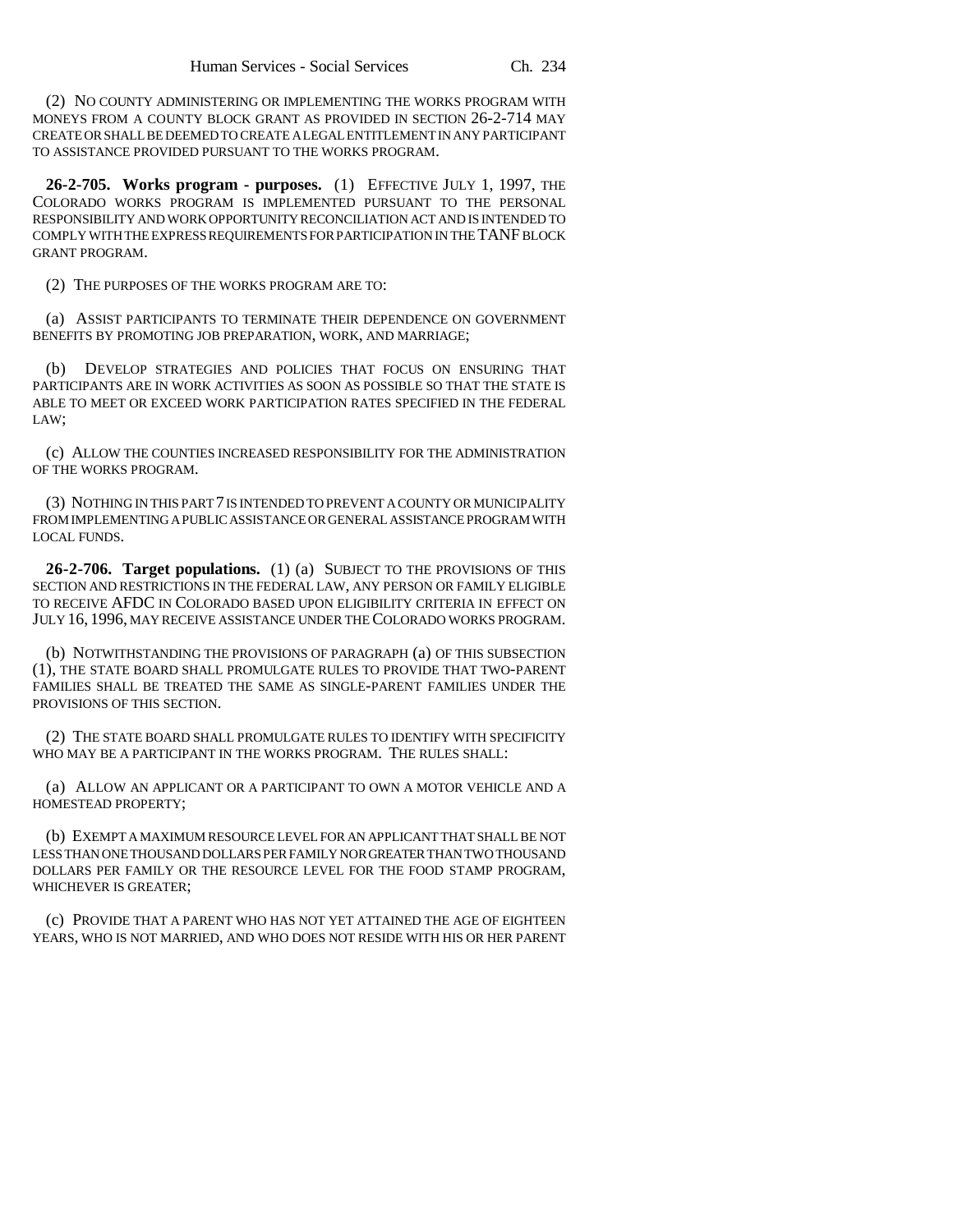OR ANOTHER ADULT RELATIVE IN AN ADULT-SUPERVISED HOME, OR IN ANY OTHER ARRANGEMENT APPROVED BY THE COUNTY DEPARTMENT, SHALL NOT RECEIVE SERVICES OR BENEFITS PROVIDED THROUGH FEDERAL FUNDS UNDER THE WORKS PROGRAM.

(3) A PERSON CONVICTED OF A DRUG-RELATED FELONY OFFENSE UNDER THE LAWS OF THIS STATE, ANY OTHER STATE, OR THE FEDERAL GOVERNMENT ON OR AFTER THE EFFECTIVE DATE OF THIS PART 7 SHALL NOT BE ELIGIBLE FOR ASSISTANCE UNDER THE WORKS PROGRAM, UNLESS SUCH PERSON IS DETERMINED BY THE COUNTY DEPARTMENT TO HAVE TAKEN ACTION TOWARD REHABILITATION SUCH AS, BUT NOT LIMITED TO, PARTICIPATION IN A DRUG TREATMENT PROGRAM.

(4) THE STATE BOARD SHALL PROMULGATE RULES TO SIMPLIFY THE REQUIREMENTS THAT WERE IN EFFECT FOR THE AFDC PROGRAM ON JULY 16, 1996, RELATING TO DETERMINATION AND VERIFICATION OF ELIGIBILITY CRITERIA. NOTHING IN THIS SUBSECTION (4) SHALL AUTHORIZE THE STATE BOARD TO AMEND OR DELETE ELIGIBILITY CRITERIA FOR PARTICIPATION IN THE WORKS PROGRAM THAT THE BOARD IS NOT OTHERWISE AUTHORIZED TO AMEND OR DELETE.

(5) (a) THE STATE DEPARTMENT SHALL ANALYZE THE EXTENT TO WHICH THE BIRTH OF ADDITIONAL CHILDREN TO A PARTICIPANT UNDER THIS PART 7 MAY AFFECT THE PARTICIPANT'S ABILITY TO ATTAIN SELF-SUFFICIENCY.

(b) THE STATE DEPARTMENT SHALL SUBMIT A REPORT TO THE MEMBERS OF THE GENERAL ASSEMBLY NO LATER THAN JULY 1, 1998.

**26-2-707. Diversion grant.** (1) AN APPLICANT OR A PARTICIPANT MAY RECEIVE A DIVERSION GRANT PURSUANT TO THE PROVISIONS OF THIS SECTION AND RULES PROMULGATED BY THE STATE BOARD IF SUCH APPLICANT OR PARTICIPANT:

(a) MEETS THE REQUIREMENTS OF SECTION 26-2-706;

(b) DOES NOT NEED LONG-TERM CASH ASSISTANCE OR A BASIC ASSISTANCE GRANT PROVIDED PURSUANT TO SECTION 26-2-709;

(c) HAS A DEMONSTRABLE NEED FOR A SPECIFIC ITEM OR TYPE OF ASSISTANCE. SUCH ASSISTANCE MAY BE IN THE FORM OF A ONE-TIME LUMP SUM CASH AMOUNT FOR A SPECIFIC NEED; AND

(d) ENTERS INTO A WRITTEN AGREEMENT THAT SHALL DEFINE THE EXPECTATIONS FOR THE RECIPIENT OF THE DIVERSION GRANT AND SHALL CONSTITUTE THE INDIVIDUAL RESPONSIBILITY CONTRACT DESCRIBED IN SECTION 26-2-708 WITH THE COUNTY DEPARTMENT CONCERNING THE NEED FOR, AND THE SPECIFIC TYPE OF, ASSISTANCE BEING DELIVERED IN THE DIVERSION GRANT AND IN WHICH THE APPLICANT OR PARTICIPANT AGREES NOT TO APPLY FOR ANY FURTHER ASSISTANCE UNDER THE WORKS PROGRAM IN THAT COUNTY OR ANY OTHER COUNTY FOR A PERIOD OF TIME TO BE ESTABLISHED BY THE COUNTY DEPARTMENT IN THE AGREEMENT.

(2) A COUNTY MAY ESTABLISH A SEPARATE DIVERSION PROGRAM USING COUNTY BLOCK GRANT MONEYS FOR APPLICANTS WHO ARE NOT ELIGIBLE UNDER SECTION 26-2-706 BUT WHO MEET THE CRITERIA SET FORTH IN PARAGRAPHS (b), (c), AND (d)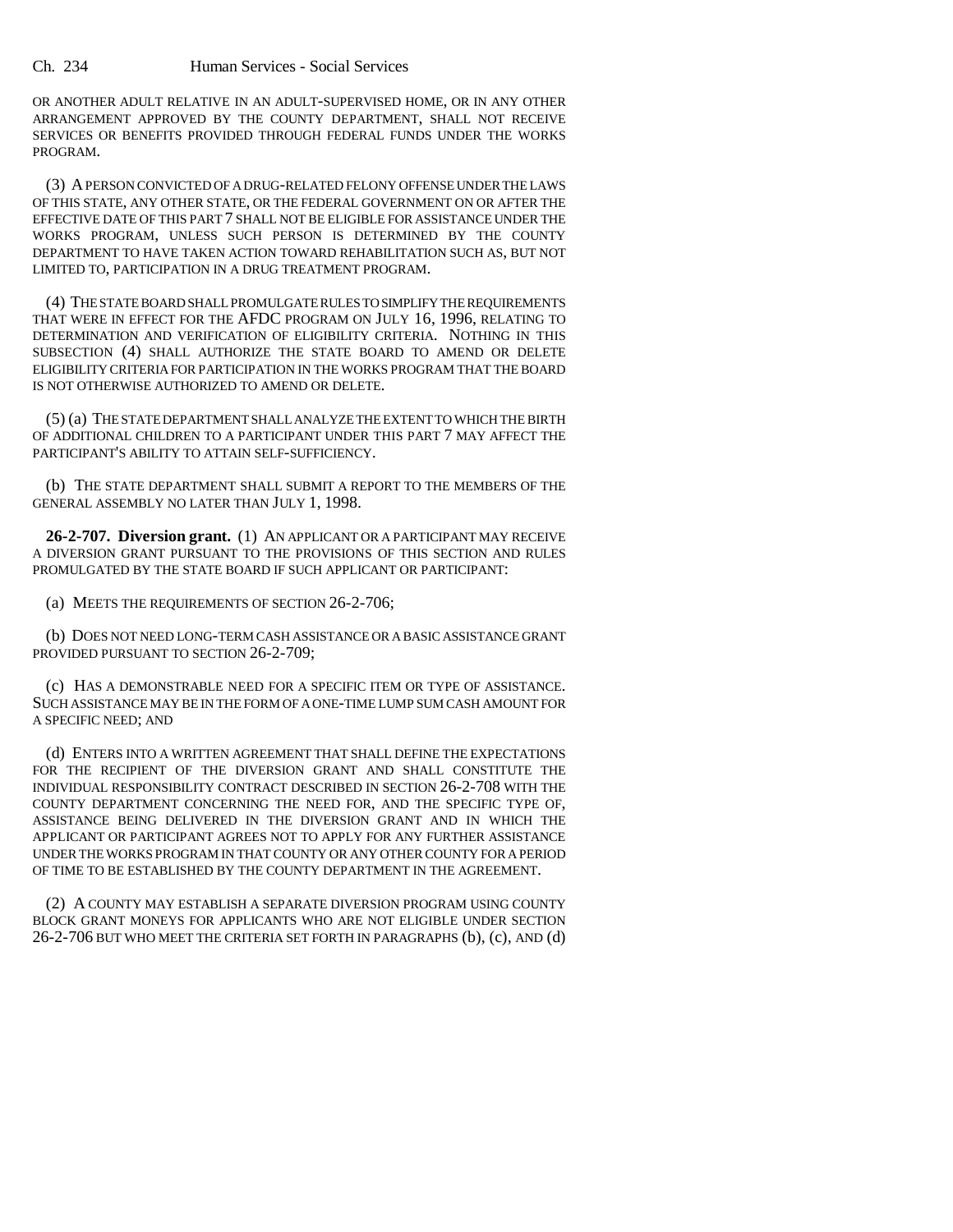OF SUBSECTION (1) OF THIS SECTION. A COUNTY SHALL ESTABLISH ANY OTHER ELIGIBILITY CRITERIA FOR SUCH A DIVERSION PROGRAM BASED UPON FAIR AND OBJECTIVE CRITERIA THAT SHALL INCLUDE THE MAXIMUM INCOME ALLOWED FOR PARTICIPATION IN SUCH A DIVERSION PROGRAM.

**26-2-708. Benefits - assessment - individual responsibility contract screening for domestic violence.** (1) SUBJECT TO THE PROVISIONS OF THE FEDERAL LAW, THE PROVISIONS OF THIS SECTION, AND AVAILABLE APPROPRIATIONS, A COUNTY DEPARTMENT SHALL PERFORM AN ASSESSMENT FOR A NEW PARTICIPANT ON OR AFTER THE EFFECTIVE DATE OF THIS PART 7 WHO IS EIGHTEEN YEARS OF AGE OR OLDER OR WHO HAS NOT COMPLETED HIGH SCHOOL OR OBTAINED A CERTIFICATE OF HIGH SCHOOL EQUIVALENCY AND IS NOT ATTENDING HIGH SCHOOL. THE ASSESSMENT SHALL BE COMPLETED NO MORE THAN THIRTY DAYS AFTER THE SUBMISSION OF THE APPLICATION FOR ASSISTANCE UNDER THE WORKS PROGRAM.

(2) A COUNTY DEPARTMENT SHALL DEVELOP AN INDIVIDUAL RESPONSIBILITY CONTRACT (IRC) FOR A NEW PARTICIPANT ON OR AFTER THE EFFECTIVE DATE OF THIS PART 7 WITHIN THIRTY DAYS AFTER COMPLETING THE ASSESSMENT OF THE PARTICIPANT AS REQUIRED IN SUBSECTION (1) OF THIS SECTION, SUBJECT TO THE PROVISIONS OF THE FEDERAL LAW AND THIS SECTION. THE IRC SHALL BE LIMITED IN SCOPE TO MATTERS RELATING TO SECURING AND MAINTAINING TRAINING, EDUCATION, OR WORK.

(3) THE IRC SHALL CONTAIN PROVISIONS IN BOLD PRINT AT THE BEGINNING OF THE DOCUMENT THAT NOTIFY THE PARTICIPANT OF THE FOLLOWING:

(a) THAT NO INDIVIDUAL IS LEGALLY ENTITLED TO ANY FORM OF ASSISTANCE UNDER THE COLORADO WORKS PROGRAM;

(b) THAT THE IRC IS A CONTRACT THAT CONTAINS TERMS AND CONDITIONS GOVERNING THE PARTICIPANT'S RECEIPT OF ASSISTANCE UNDER THE COLORADO WORKS PROGRAM AND THAT NOTHING IN SUCH CONTRACT MAY BE DEEMED TO CREATE A LEGAL ENTITLEMENT TO ASSISTANCE UNDER THE COLORADO WORKS PROGRAM; AND

(c) THAT THE PARTICIPANT'S FAILURE TO COMPLY WITH THE TERMS AND CONDITIONS OF THE IRC MAY RESULT IN SANCTIONS, INCLUDING BUT NOT LIMITED TO THE TERMINATION OF ANY CASH ASSISTANCE.

(4) (a) EACH COUNTY DEPARTMENT SHALL NOTIFY PERSONS AND FAMILIES RECEIVING AFDC IMMEDIATELY PRIOR TO THE EFFECTIVE DATE OF THIS PART 7 OF THE IMPLEMENTATION OF THE WORKS PROGRAM AND ENCOURAGE SUCH PERSONS AND MEMBERS OF SUCH FAMILIES TO INITIATE A JOB SEARCH OR ENTER INTO AN APPROPRIATE TRAINING PROGRAM. THE COUNTY DEPARTMENT SHALL ALSO ADVISE AND REASONABLY ASSIST SUCH INDIVIDUALS IN APPLYING FOR THOSE MEDICAL ASSISTANCE BENEFITS TO WHICH THEY MAY BE ENTITLED.

(b) SUBJECT TO THE PROVISIONS OF THE FEDERAL LAW, A COUNTY DEPARTMENT SHALL PROVIDE ASSESSMENTS FOR PERSONS WHO ARE RECEIVING AFDC IMMEDIATELY PRIOR TO THE EFFECTIVE DATE OF THIS PART 7 NO LATER THAN NINETY DAYS AFTER THE EFFECTIVE DATE OF THIS PART 7.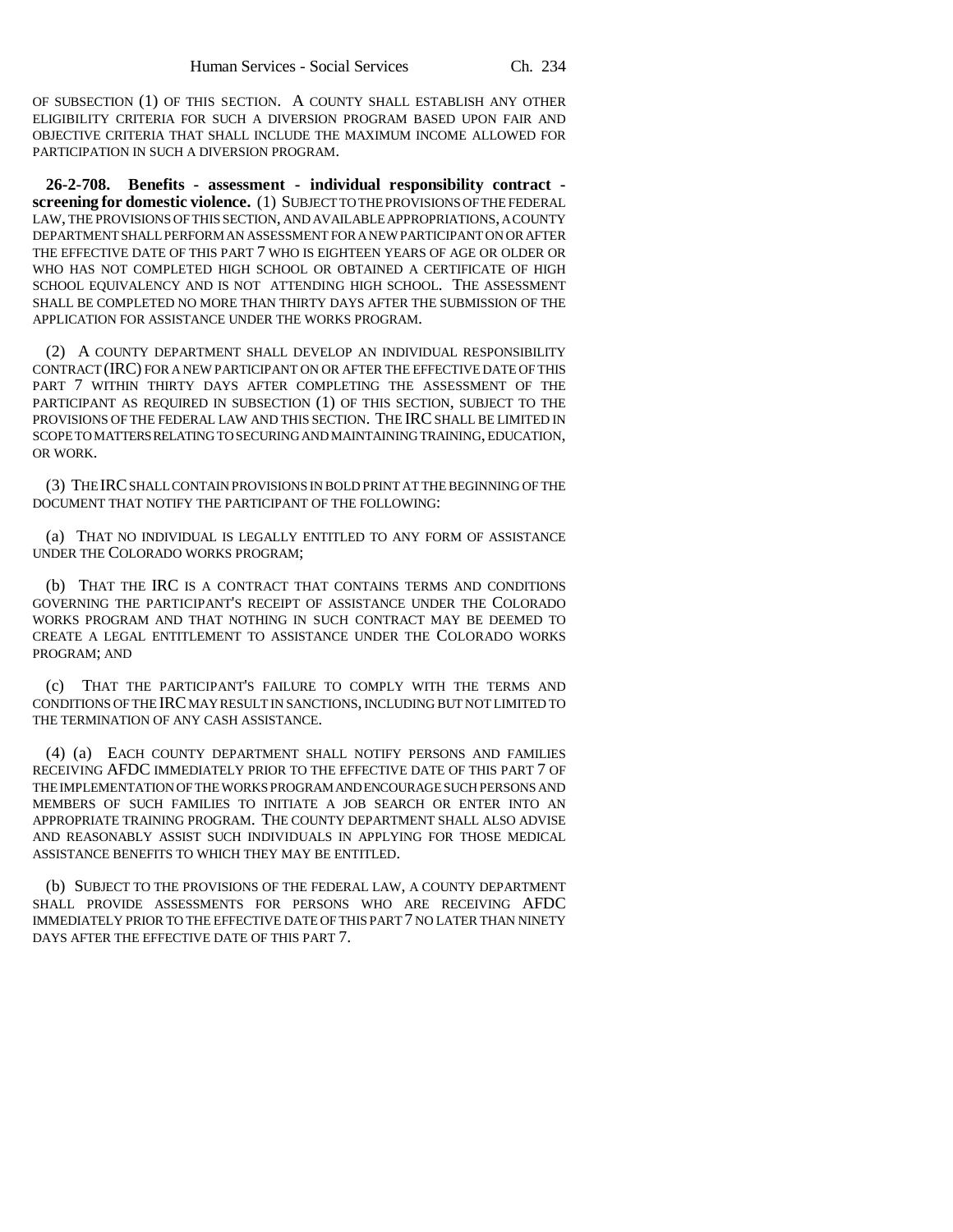(c) A COUNTY DEPARTMENT SHALL DEVELOP AN IRC FOR ANY PERSON RECEIVING AFDC IMMEDIATELY PRIOR TO THE EFFECTIVE DATE OF THIS PART 7 NO LATER THAN NINETY DAYS AFTER THE COMPLETION OF THE ASSESSMENT REQUIRED IN PARAGRAPH (b) OF THIS SUBSECTION (4).

(5) THE STATE BOARD SHALL ESTABLISH THROUGH RULES, AFTER CONSULTATION WITH DOMESTIC VIOLENCE SERVICE PROVIDERS, STATEWIDE STANDARDS AND PROCEDURES THAT:

(a) REQUIRE COUNTIES TO PROVIDE NOTICE TO ALL PAST OR PRESENT VICTIMS OF DOMESTIC VIOLENCE AS DESCRIBED IN THE FEDERAL LAW OR THOSE AT RISK OF FURTHER DOMESTIC VIOLENCE OF THE REFERRALS REQUIRED PURSUANT TO PARAGRAPH (b) OF THIS SUBSECTION (5), THE POSSIBLE WAIVERS PURSUANT TO PARAGRAPH (c) OF THIS SUBSECTION (5), AND THE APPLICABLE PROCEDURES DESCRIBED IN PARAGRAPH (e) OF THIS SUBSECTION (5);

(b) REQUIRE COUNTIES TO PROVIDE FOR REFERRALS TO ANY AVAILABLE COUNSELING AND SUPPORTIVE SERVICES TO PAST OR PRESENT VICTIMS OF DOMESTIC VIOLENCE AS DESCRIBED IN THE FEDERAL LAW OR THOSE AT RISK OF FURTHER VIOLENCE, BUT THE RULES SHALL NOT OBLIGATE A COUNTY TO PAY FOR ANY COUNSELING OR SUPPORTIVE SERVICES TO WHICH A PARTICIPANT IS REFERRED;

(c) ALLOW COUNTIES UPON A SHOWING OF GOOD CAUSE, AS DETERMINED BY RULES OF THE STATE BOARD, TO PROVIDE WAIVERS FROM ANY PROGRAM REQUIREMENTS, EXCEPT AS PROVIDED IN PARAGRAPH (d) OF THIS SUBSECTION (5), THAT WILL MAKE IT MORE DIFFICULT FOR AN APPLICANT OR A PARTICIPANT TO ESCAPE DOMESTIC VIOLENCE OR THAT WOULD UNFAIRLY PENALIZE SUCH INDIVIDUALS WHO ARE OR HAVE BEEN VICTIMIZED BY SUCH VIOLENCE OR WHO ARE AT RISK OF FURTHER VIOLENCE;

(d) REQUIRE COUNTIES TO SUBMIT REQUESTS FOR WAIVERS OF WORK REQUIREMENTS TO THE STATE DEPARTMENT TO DETERMINE WHETHER GOOD CAUSE EXISTS TO GRANT SUCH WAIVERS AND REQUIRE THE STATE DEPARTMENT TO REPORT THE NUMBER OF SUCH WAIVERS THAT IT GRANTS IN EACH COUNTY TO THE WELFARE OVERSIGHT COMMITTEE CREATED IN SECTION 26-2-722;

(e) REQUIRE COUNTIES TO ASSURE THE VOLUNTARINESS AND CONFIDENTIALITY OF THE PROCEDURES FOR IDENTIFYING ELIGIBILITY FOR REFERRALS TO SUPPORTIVE SERVICES AND WAIVERS, THE PROCEDURES FOR APPLYING FOR WAIVERS, AND THE PROCEDURES BY WHICH AN APPLICANT OR A PARTICIPANT WHO IS DENIED A WAIVER MAY APPEAL SUCH DECISION.

(6) THE STATE BOARD SHALL ESTABLISH RULES PURSUANT TO WHICH THE COUNTIES SHALL PROVIDE REFERRALS FOR ANY AVAILABLE SUPPORTIVE SERVICES TO APPLICANTS AND PARTICIPANTS WHO ARE HOMELESS OR IN NEED OF MENTAL HEALTH SERVICES OR SUBSTANCE ABUSE COUNSELING OR SERVICES, BUT THE RULES SHALL NOT OBLIGATE A COUNTY TO PAY FOR ANY SUPPORTIVE SERVICES TO WHICH ANY APPLICANT OR PARTICIPANT IS REFERRED.

**26-2-709. Benefits - cash assistance - programs.** (1) **Basic assistance grant.** (a) EXCEPT AS PROVIDED IN THIS PART 7 AND SUBJECT TO AVAILABLE APPROPRIATIONS, A PARTICIPANT SHALL RECEIVE A BASIC ASSISTANCE GRANT IN THE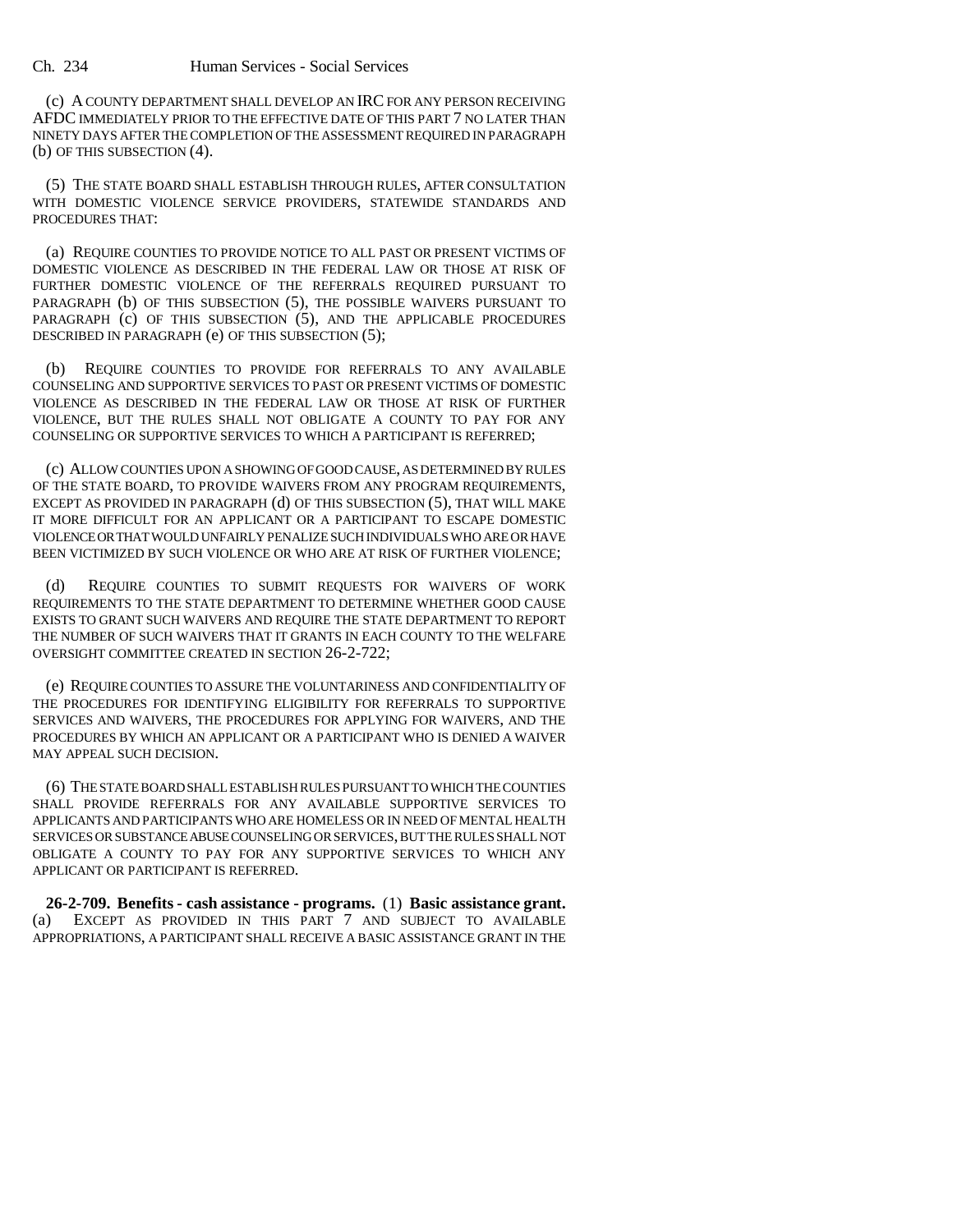AMOUNT OF THE AFDC CASH GRANT THAT SUCH PARTICIPANT WOULD HAVE RECEIVED UNDER RULES GOVERNING THE AFDC PROGRAM IN COLORADO THAT WERE IN EFFECT ON JULY 16, 1996, INCLUDING THE RULES ALLOWING INCOME DISREGARDS EXCEPT FOR THE CHILD CARE DISREGARD WHICH SHALL BE PAID PURSUANT TO THE PROVISIONS OF PART 8 OF THIS ARTICLE. NO INCREASE IN THE AMOUNT OF THE BASIC ASSISTANCE GRANT APPROVED BY THE STATE BOARD SHALL TAKE EFFECT UNLESS THE FUNDING FOR SUCH INCREASE IS INCLUDED AND IDENTIFIED SPECIFICALLY IN THE ANNUAL GENERAL APPROPRIATIONS ACT OR A SUPPLEMENTAL APPROPRIATIONS ACT.

(b) THE STATE BOARD SHALL PROMULGATE RULES TO INCREASE ASSET LIMITATIONS FOR PARTICIPANTS SO THAT PARTICIPANTS ARE ENCOURAGED TO ACCUMULATE PERSONAL SAVINGS.

(c) THE BASIC ASSISTANCE GRANT PROVIDED PURSUANT TO THE PROVISIONS OF THIS SECTION MAY, AT THE DISCRETION OF THE COUNTY, BE PAID TO THE PARTICIPANT, TO VENDORS ON BEHALF OF THE PARTICIPANT FOR PROTECTIVE PAYMENT PURSUANT TO SECTION 26-2-125, OR TO VENDORS ON BEHALF OF THE PARTICIPANT AT THE VOLUNTARY AGREEMENT OF THE PARTICIPANT. A COUNTY MAY AUTHORIZE PAYMENT OF THE BASIC ASSISTANCE GRANT ON A MONTHLY BASIS OR AS A LUMP SUM PAYMENT BASED UPON THE RULES OF THE STATE BOARD.

(2) **Other assistance.** (a) SUBJECT TO AVAILABLE APPROPRIATIONS, A COUNTY DEPARTMENT MAY PROVIDE ASSISTANCE, INCLUDING BUT NOT LIMITED TO CASH ASSISTANCE, IN ADDITION TO THE BASIC ASSISTANCE GRANT DESCRIBED IN SUBSECTION (1) OF THIS SECTION THAT WAS PROVIDED TO RECIPIENTS OF AFDC OR JOBS OR IS AUTHORIZED PURSUANT TO THE PROVISIONS OF THE FEDERAL LAW. SUCH OTHER ASSISTANCE SHALL BE INTENDED TO PROMOTE SUSTAINABLE EMPLOYMENT FOR THE PARTICIPANTS IN THE COUNTY.

(b) A COUNTY DEPARTMENT SHALL PROVIDE ASSISTANCE TO HELP PARTICIPANTS APPLY FOR AND RECEIVE THE EARNED INCOME TAX CREDIT UNDER APPLICABLE RULES OF THE FEDERAL INTERNAL REVENUE SERVICE.

(3) **Child care.** SUBJECT TO AVAILABLE APPROPRIATIONS AND PURSUANT TO RULES PROMULGATED BY THE STATE DEPARTMENT, A COUNTY MAY PROVIDE CHILD CARE ASSISTANCE TO A PARTICIPANT PURSUANT TO THE PROVISIONS OF PART 8 OF THIS ARTICLE AND RULES PROMULGATED BY THE STATE DEPARTMENT.

**26-2-710. Administrative review.** (1) THE STATE DEPARTMENT SHALL PROMULGATE RULES FOR AN ADMINISTRATIVE REVIEW PROCESS.

(2) ALL DECISIONS OF THE STATE DEPARTMENT SHALL BE BINDING UPON THE COUNTY DEPARTMENT INVOLVED AND SHALL BE COMPLIED WITH BY SUCH COUNTY DEPARTMENT.

(3) IF A PARTICIPANT DOES NOT AGREE WITH OR FAILS TO PARTICIPATE IN A PROGRAM OR SERVICE IDENTIFIED IN THE IRC, THE PARTICIPANT SHALL CONTINUE TO RECEIVE THE BASIC CASH ASSISTANCE GRANT THAT THE PARTICIPANT RECEIVED AT THE TIME THE APPEAL IS REQUESTED DURING THE PENDENCY OF ANY APPEAL PROCESS.

**26-2-711. Works program sanctions against participants.** (1) (a) THE STATE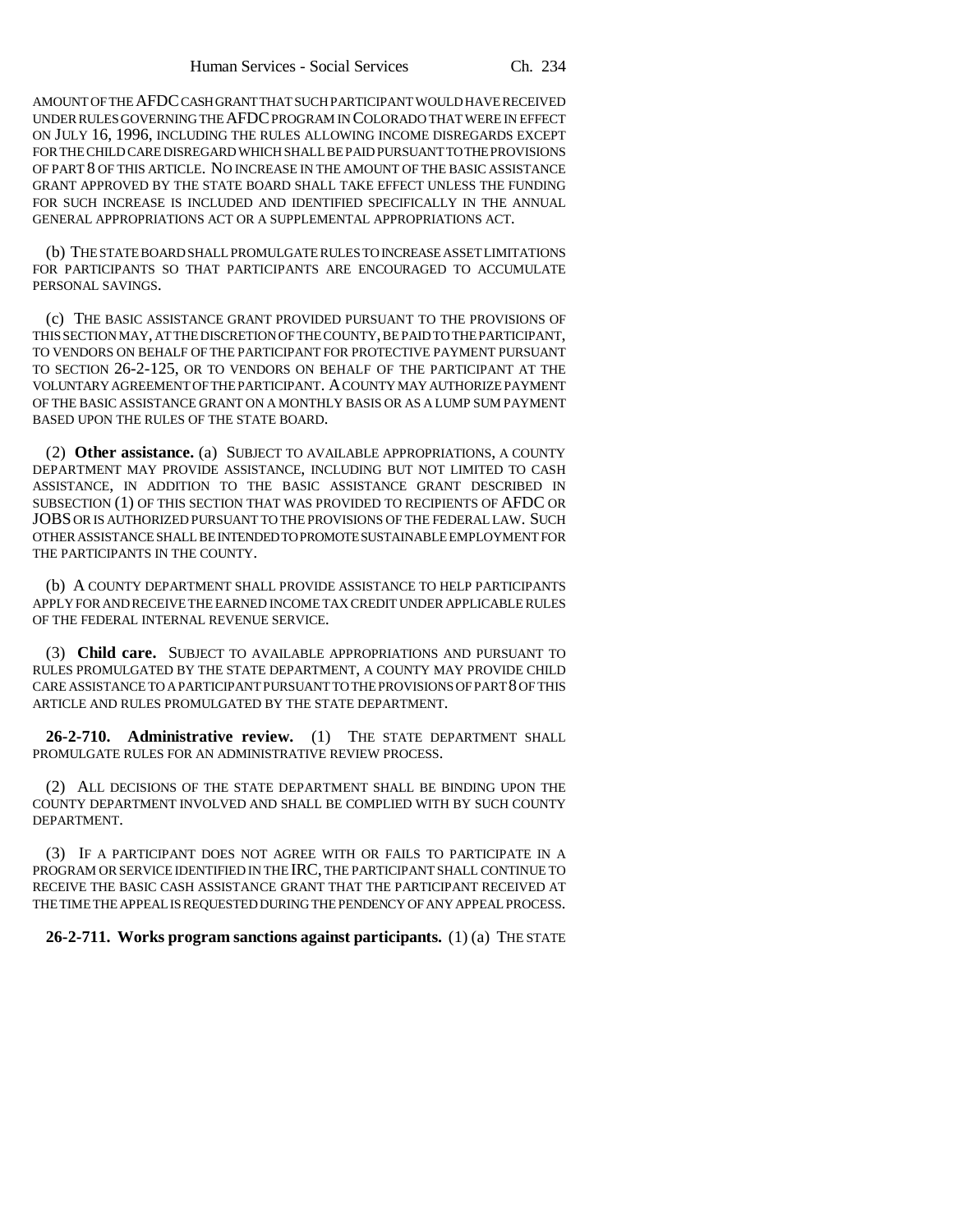BOARD SHALL PROMULGATE RULES FOR THE IMPOSITION OF SANCTIONS AFFECTING THE BASIC ASSISTANCE GRANT AS DESCRIBED IN SECTION 26-2-709 (1). THE RULES SHALL REQUIRE:

(I) IMPOSITION OF SANCTIONS UPON A PARTICIPANT WHO FAILS, WITHOUT GOOD CAUSE AS DETERMINED BY THE COUNTY, TO COMPLY WITH THE TERMS AND CONDITIONS OF HIS OR HER IRC;

(II) A PERCENTAGE REDUCTION IN THE BASIC ASSISTANCE GRANT UPON THE FIRST IMPOSITION OF A SANCTION AFFECTING SUCH BASIC ASSISTANCE GRANT, WITH THE PERCENTAGE TO BE SPECIFIED IN THE RULES BUT NOT LESS THAN TWENTY-FIVE PERCENT;

(III) SPECIFIC REDUCTIONS IN THE BASIC ASSISTANCE GRANT FOR SECOND AND SUBSEQUENT SANCTIONS AFFECTING THE BASIC ASSISTANCE GRANT;

(IV) IMPOSITION OF SANCTIONS EITHER IN THE MONTH FOLLOWING THE DECISION TO SANCTION AND IN SUBSEQUENT MONTHS THEREAFTER UNTIL THE FULL AMOUNT OF ANY SANCTIONS HAVE BEEN WITHHELD OR, IN THE EVENT THAT A PARTICIPANT HAS APPEALED THE IMPOSITION OF A SANCTION, IN THE MONTH FOLLOWING THE FINAL DECISION OF THE APPEAL PROCESS AND IN SUBSEQUENT MONTHS THEREAFTER UNTIL THE FULL AMOUNT OF ANY SANCTIONS HAVE BEEN WITHHELD.

(b) NOTHING IN THE STATE BOARD RULES PROMULGATED PURSUANT TO PARAGRAPH (a) OF THIS SUBSECTION (1) SHALL PREVENT A COUNTY FROM DENYING THE BASIC ASSISTANCE GRANT IN ITS ENTIRETY TO A PARTICIPANT WHO REFUSES, AS EVIDENCED BY AN AFFIRMATIVE STATEMENT BY THE PARTICIPANT OR DEMONSTRABLE EVIDENCE, TO PARTICIPATE IN TRAINING, EDUCATION, OR WORK.

(c) THE STATE BOARD RULES PROMULGATED PURSUANT TO PARAGRAPH (a) OF THIS SUBSECTION (1) SHALL ESTABLISH THE PERIOD OF TIME THAT SANCTIONS AFFECTING THE BASIC ASSISTANCE GRANT SHALL BE IN EFFECT AND THE PERIOD OF TIME WITHIN WHICH A PARTICIPANT WHO HAS BEEN DENIED THE BASIC ASSISTANCE GRANT BY A COUNTY PURSUANT TO PARAGRAPH (b) OF THIS SUBSECTION (1) MAY TAKE ACTION FOR REINSTATEMENT INTO THE WORKS PROGRAM.

(2) A COUNTY SHALL HAVE THE AUTHORITY TO DETERMINE AND IMPOSE SANCTIONS AFFECTING OTHER ASSISTANCE AS DESCRIBED IN SECTION 26-2-709 (2). SUCH SANCTIONS SHALL BE BASED UPON FAIR AND OBJECTIVE CRITERIA THAT HAVE BEEN DEVELOPED AND ADOPTED BY THE COUNTY AND ARE CONSISTENT WITH STATE AND FEDERAL LAW.

(3) IF A COUNTY DEPARTMENT ELECTS TO SUSPEND PAYMENT OF CHILD CARE ASSISTANCE, IT MAY SUSPEND SUCH ASSISTANCE IN ITS ENTIRETY.

(4) IN NO EVENT SHALL A COUNTY DEPARTMENT IMPOSE ANY SANCTION ON A PARTICIPANT THAT ADVERSELY AFFECTS THE PARTICIPANT'S RECEIPT OF FOOD STAMPS BEYOND THOSE ALLOWABLE SANCTIONS PROVIDED FOR IN FEDERAL AND STATE REGULATIONS OR MEDICAL ASSISTANCE PURSUANT TO THE PROVISIONS OF ARTICLE 4 OF THIS TITLE.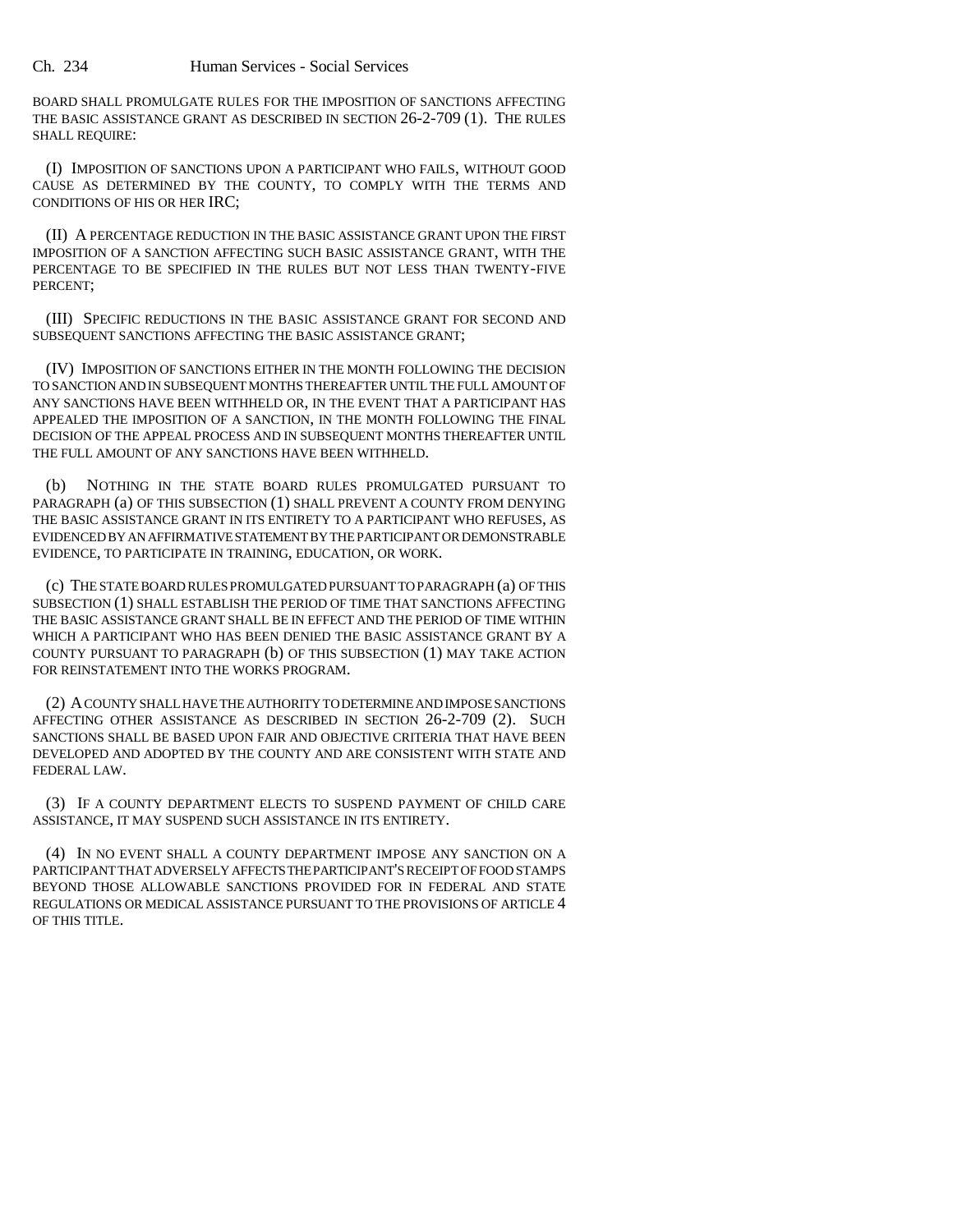(5) A PERSON SHALL NOT BE REQUIRED TO PARTICIPATE IN WORK ACTIVITIES IF GOOD CAUSE EXISTS AS DETERMINED BY THE COUNTY. GOOD CAUSE DOES NOT CONSTITUTE AN EXEMPTION FROM WORK OR TIME LIMITS. GOOD CAUSE IS, HOWEVER, A PROPER BASIS FOR NOT IMPOSING A SANCTION FOR NONPARTICIPATION IN A WORK ACTIVITY.

(6) IF A PARTICIPANT FAILS TO BECOME INVOLVED IN WORK WITHIN TWENTY-FOUR CUMULATIVE MONTHS OF RECEIPT OF ASSISTANCE UNDER THE WORKS PROGRAM, THE COUNTY DEPARTMENT IS AUTHORIZED TO TERMINATE ALL ASSISTANCE UNDER THIS PART 7 AND PART 8 OF THIS ARTICLE TO THE PARTICIPANT.

(7) IF A PARTICIPANT OR AN APPLICANT HAS MISREPRESENTED RESIDENCE TO OBTAIN BENEFITS IN TWO OR MORE STATES AT THE SAME TIME, SUCH PERSON SHALL BE INELIGIBLE FOR BENEFITS UNDER THE WORKS PROGRAM FOR A PERIOD OF TEN YEARS.

**26-2-712. State department duties - authority.** (1) **Plan submission.** THE STATE DEPARTMENT SHALL SUBMIT AND AMEND AS NECESSARY A PLAN TO THE SECRETARY OF THE FEDERAL DEPARTMENT OF HEALTH AND HUMAN SERVICES THAT IS CONSISTENT WITH THE PROVISIONS OF THIS PART 7 AND THE PERSONAL RESPONSIBILITY AND WORK OPPORTUNITY RECONCILIATION ACT.

(2) **County block grant allocation.** (a) THE STATE DEPARTMENT SHALL ALLOCATE THE AMOUNT OF MONEYS THAT SHALL BE PROVIDED TO A COUNTY AS A COUNTY BLOCK GRANT FOR THE PURPOSES OF A COUNTY'S ADMINISTRATION AND IMPLEMENTATION OF THE WORKS PROGRAM PURSUANT TO THE FORMULAS DESCRIBED IN SECTION 26-2-714.

(b) EXCEPT AS PROVIDED IN SECTION 26-2-720, THE COUNTY BLOCK GRANT SHALL REPRESENT THE TOTAL AMOUNT THAT A COUNTY SHALL RECEIVE FROM THE STATE FOR THE ADMINISTRATION AND IMPLEMENTATION OF THE COLORADO WORKS PROGRAM.

(3) **Maintenance of effort.** THE STATE DEPARTMENT SHALL MONITOR THE STATE'S PROGRESS TOWARD MEETING THE LEVELS OF SPENDING REQUIRED UNDER THE FEDERAL LAW AND SECTION 26-2-713.

(4) **Performance measurements.** (a) THE STATE DEPARTMENT SHALL DEVELOP PERFORMANCE GOALS AND A FORMULA FOR MEASURING A COUNTY'S PROGRESS TOWARD MEETING SUCH PERFORMANCE GOALS IN ADMINISTERING AND IMPLEMENTING THE WORKS PROGRAM WITH COUNTY BLOCK GRANTS.

(b) THE FORMULA MAY BE BASED UPON THE FORMULA DEVELOPED BY THE SECRETARY OF THE FEDERAL DEPARTMENT OF HEALTH AND HUMAN SERVICES AFTER CONSULTATION WITH THE NATIONAL GOVERNORS' ASSOCIATION AND THE AMERICAN PUBLIC WELFARE ASSOCIATION FOR MEASURING STATES' PERFORMANCE UNDER THE TANF BLOCK GRANTS.

(5) **Oversight.** IN CONNECTION WITH OVERSEEING THE WORKS PROGRAM, THE STATE DEPARTMENT SHALL HAVE THE SPECIFIC DUTIES TO:

(a) OVERSEE THE IMPLEMENTATION OF THE WORKS PROGRAM STATEWIDE AND, IN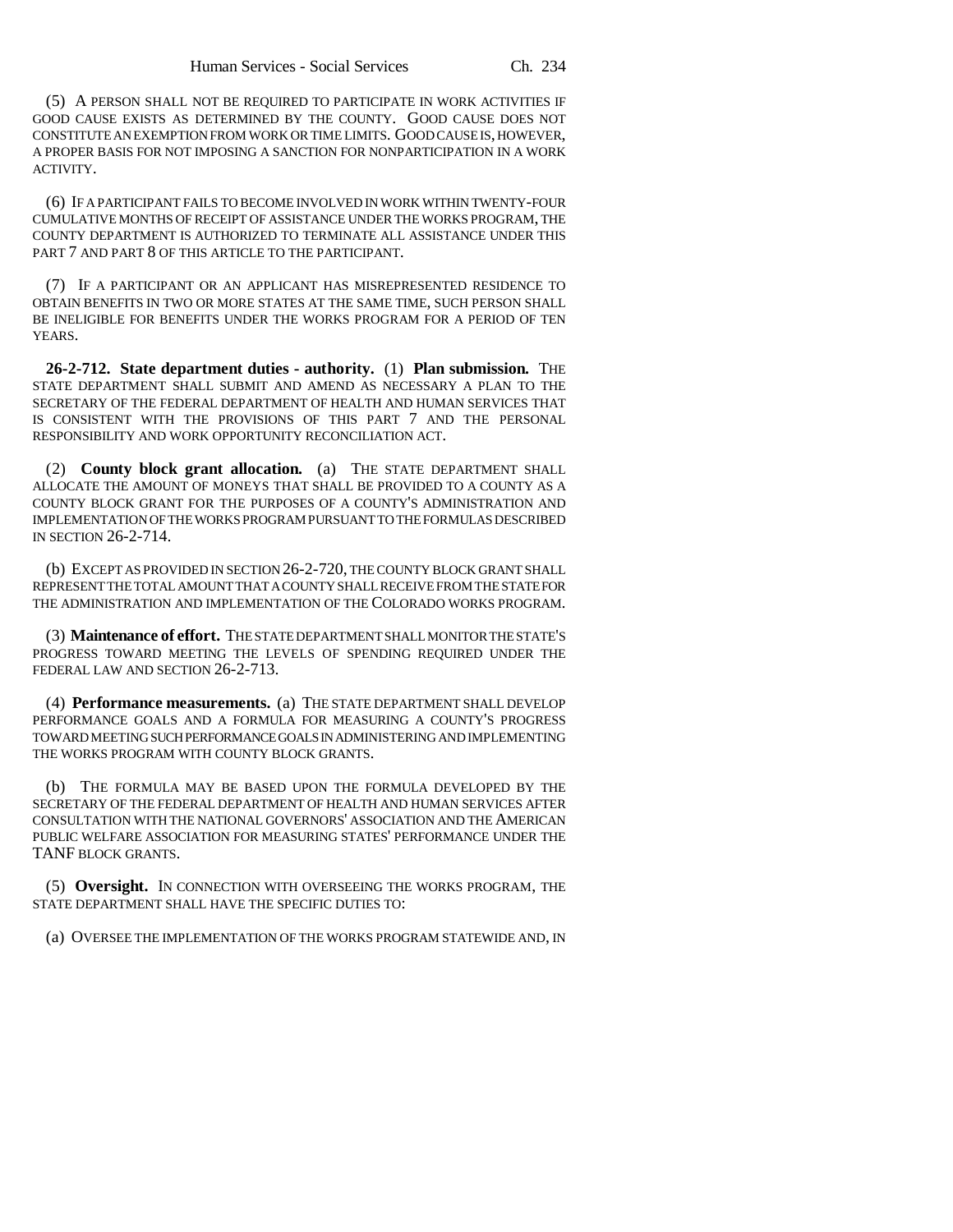CONNECTION WITH SUCH OVERSIGHT, DEVELOP STANDARDIZED FORMS, IN ADDITION TO THE REPORTING FORM DESCRIBED IN SUBSECTION (6) OF THIS SECTION, FOR THE COUNTIES' USE IN STREAMLINING THE APPLICATION PROCESS, DELIVERY OF SERVICES, AND TRACKING OF PARTICIPANTS;

(b) MONITOR THE STATE'S PROGRESS IN MEETING THE WORK PARTICIPATION REQUIREMENTS SET FORTH IN THE PERSONAL RESPONSIBILITY AND WORK OPPORTUNITY RECONCILIATION ACT;

(c) ESTABLISH A PROCESS TO IMPLEMENT THE PROVISIONS FOR REGIONALIZATION SET FORTH IN SECTION 26-2-718 PURSUANT TO WHICH ANY COMBINATION OF COUNTY DEPARTMENTS MAY BE APPROVED BY THE STATE DEPARTMENT TO ADMINISTER AND IMPLEMENT THE WORKS PROGRAM PURSUANT TO THE PROVISIONS OF THIS PART 7;

(d) ESTABLISH STATEWIDE GOALS AND MONITOR THE STATE'S PROGRESS TOWARD MEETING SUCH GOALS FOR THE REDUCTION IN THE INCIDENCE OF OUT-OF-WEDLOCK PREGNANCIES;

(e) MONITOR THE COUNTIES' PROVISION OF BASIC ASSISTANCE GRANTS PURSUANT TO SECTION 26-2-709 AND, IF NECESSARY DUE TO INCREASED CASELOADS OR ECONOMIC DOWNTURNS, DO THE FOLLOWING TO ASSURE THAT THE BASIC ASSISTANCE GRANT IS PROVIDED IN A CONSISTENT MANNER STATEWIDE:

(I) GRANT FUNDS TO ONE OR MORE COUNTIES FROM THE SHORT-TERM WORKS EMERGENCY FUND ADMINISTERED PURSUANT TO SECTION 26-2-720; OR

(II) IF NO FUNDS ADMINISTERED PURSUANT TO SECTION 26-2-720 ARE AVAILABLE:

(A) REQUEST SUPPLEMENTAL APPROPRIATIONS FROM THE GENERAL ASSEMBLY, INCLUDING BUT NOT LIMITED TO AN APPROPRIATION FROM THE LONG-TERM WORKS RESERVE FUND CREATED PURSUANT TO SECTION 26-2-721; OR

(B) REDUCE THE COUNTY BLOCK GRANT OF ANY COUNTY THAT MAINTAINS FUNDS IN A COUNTY RESERVE ACCOUNT PURSUANT TO SECTION 26-2-714 (5) IN ORDER THAT MONEYS MAY BE MADE AVAILABLE TO ONE OR MORE COUNTIES TO AVOID THE NEED TO REDUCE OR ELIMINATE THE BASIC ASSISTANCE GRANT STATEWIDE. IF THE STATE DEPARTMENT MAKES A REDUCTION IN A COUNTY'S RESERVE ACCOUNT PURSUANT TO THIS SUB-SUBPARAGRAPH (B), THE STATE DEPARTMENT SHALL INCREASE SUCH COUNTY'S BLOCK GRANT FOR THE FOLLOWING FISCAL YEAR BY THE AMOUNT OF THE REDUCTION AUTHORIZED PURSUANT TO THIS SUB-SUBPARAGRAPH (B); OR

(III) AFTER TAKING THE ACTIONS DESCRIBED IN SUBPARAGRAPHS (I) AND (II) OF THIS PARAGRAPH (e), TAKE ANY ACTIONS NECESSARY TO REDUCE THE COSTS OF, OR REDUCE OR ELIMINATE, THE BASIC ASSISTANCE GRANT STATEWIDE.

(6) **Reporting.** (a) THE STATE DEPARTMENT SHALL DEVELOP A UNIFORM REPORTING FORM FOR THE COUNTIES TO USE IN ORDER TO FULFILL THE REPORTING REQUIREMENTS SET FORTH IN SECTION 26-2-717.

(b) THE STATE DEPARTMENT SHALL DEVELOP A REQUEST FOR PROPOSAL PURSUANT TO THE PROVISIONS OF SECTION 26-2-719 TO AWARD A CONTRACT OR CONTRACTS TO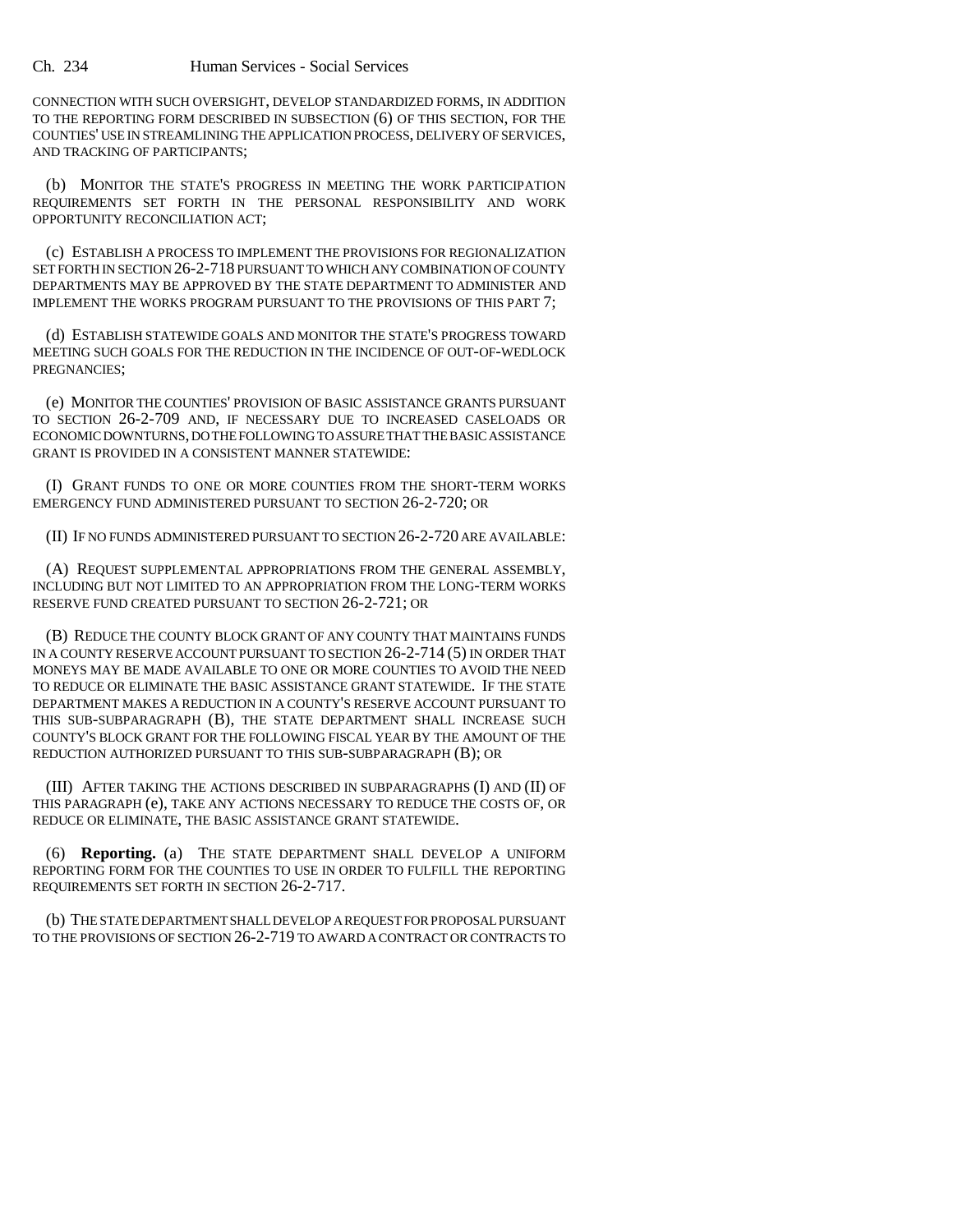AN ENTITY OR ENTITIES TO SATISFY THE REPORTING REQUIREMENTS SET FORTH IN SECTION 26-2-717.

(c) IN THE EVENT THAT THE STATE DEPARTMENT IS NOT ABLE TO AWARD A CONTRACT PURSUANT TO THE PROVISIONS OF PARAGRAPH (b) OF THIS SUBSECTION (6), IT SHALL DEVELOP PROCEDURES TO ENSURE THAT THE STATE COMPLIES WITH THE REPORTING REQUIREMENTS SET FORTH IN SECTION 26-2-717.

(7) **Case management.** THE STATE DEPARTMENT SHALL DEVELOP TRAINING FOR CASE WORKERS SO THAT THEY ARE KNOWLEDGEABLE AND MAY ASSIST PARTICIPANTS IN:

(a) IDENTIFYING GOALS, INCLUDING WORK ACTIVITIES, TIME FRAMES FOR ACHIEVING SELF-SUFFICIENCY, AND THE MEANS REQUIRED TO MEET THESE BENCHMARKS;

(b) OBTAINING SUPPORTIVE SERVICES SUCH AS MENTAL HEALTH COUNSELING, SUBSTANCE ABUSE COUNSELING, LIFE SKILLS TRAINING, AND MONEY MANAGEMENT OR PARENTING CLASSES;

(c) UTILIZING THE FAMILY'S EXISTING STRENGTHS;

(d) PROVIDING ONGOING SUPPORT AND ASSISTANCE TO THE FAMILY IN OVERCOMING BARRIERS TO TRAINING AND EMPLOYMENT; AND

(e) MONITORING THE PROGRESS OF THE FAMILY TOWARD ATTAINING SELF-SUFFICIENCY.

(8) **Migration monitoring.** THE STATE DEPARTMENT SHALL WORK WITH THE COUNTIES TO DEVELOP AND COLLECT DATA ON INTERSTATE AND INTRASTATE MIGRATION OF PARTICIPANTS. THE MIGRATION DATA SHALL INCLUDE THE NUMBER OF PARTICIPANTS WHO HAVE MOVED INTO A COUNTY, THE COUNTY FROM WHICH SUCH PARTICIPANTS HAVE MIGRATED, AND THE REASON FOR MOVING, AND, TO THE EXTENT FEASIBLE, THE NUMBER OF PARTICIPANTS WHO HAVE MOVED FROM A COUNTY, THE COUNTY TO WHICH SUCH PARTICIPANTS ARE MOVING, AND THE REASON FOR MOVING.

(9) **Waiver process.** (a) EXCEPT AS PROVIDED IN PARAGRAPH (c) OF THIS SUBSECTION (9), THE GOVERNOR AND THE STATE DEPARTMENT, ACTING JOINTLY, MAY GRANT A COUNTY'S APPLICATION FOR A WAIVER OF ANY REQUIREMENT OF THIS PART 7 OR THE RULES PROMULGATED PURSUANT TO THIS PART 7. ANY WAIVER GRANTED PURSUANT TO THIS SUBSECTION (9) SHALL BE DESIGNED TO IMPROVE METHODS OF ACHIEVING PARTICIPANTS' SELF-SUFFICIENCY, MEETING WORK PARTICIPATION RATES AND PERFORMANCE GOALS, OR REDUCING DEPENDENCY.

(b) ANY APPLICATION FOR A WAIVER SHALL INCLUDE A STATEMENT OF THE PURPOSE OF THE WAIVER. THE APPLICATION SHALL BE SUBMITTED TO THE GOVERNOR AND THE STATE DEPARTMENT NO LATER THAN OCTOBER 1 OF THE YEAR IMMEDIATELY PRECEDING THE YEAR IN WHICH THE COUNTY INTENDS TO IMPLEMENT THE WAIVER. THE COUNTY SHALL PROVIDE NOTICE OF ITS APPLICATION TO ALL ADJACENT COUNTIES. THE COUNTY SHALL ALSO PROVIDE A COPY OF ITS APPLICATION TO THE WELFARE OVERSIGHT COMMITTEE CREATED IN SECTION 26-2-722. THE GOVERNOR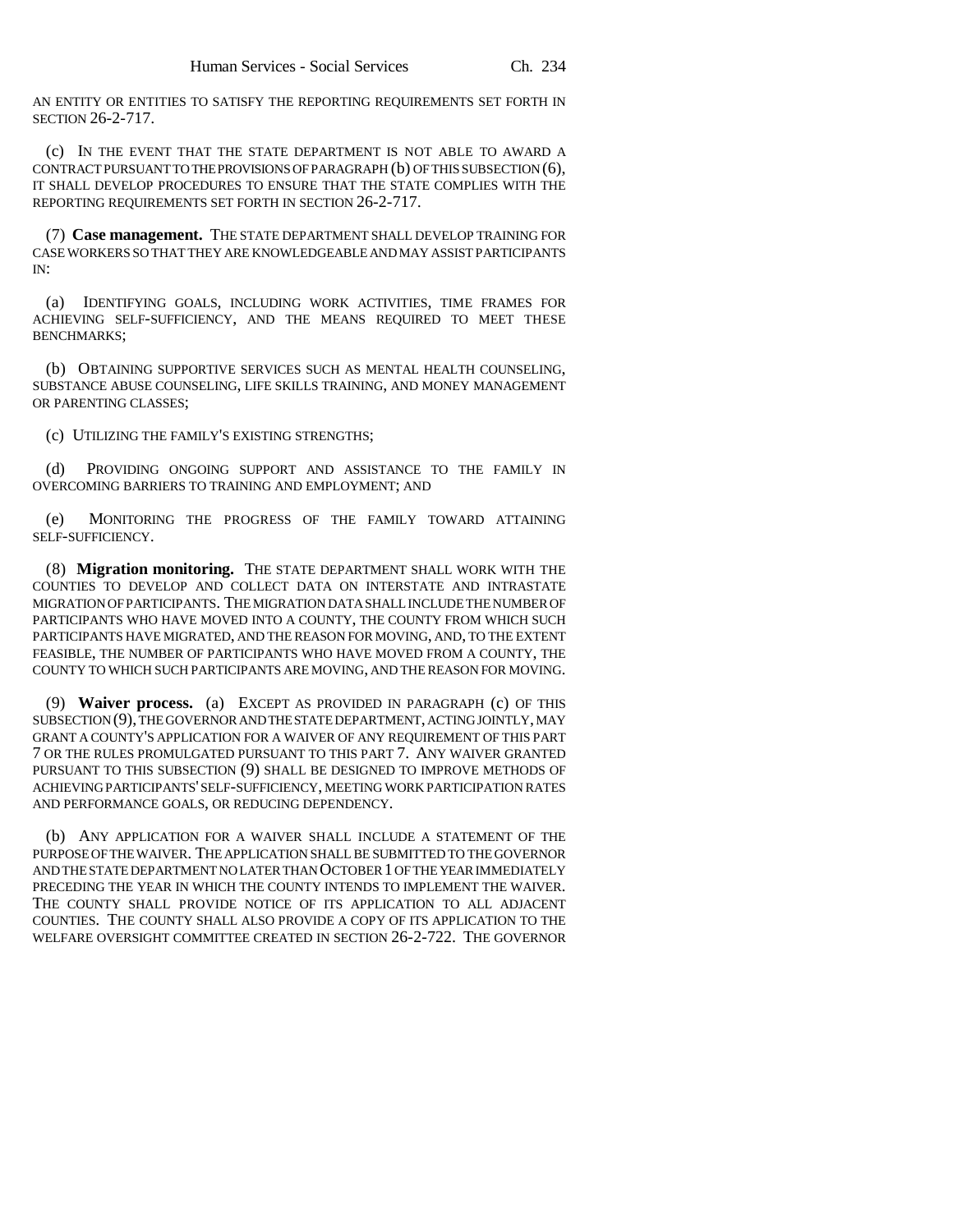AND THE STATE DEPARTMENT SHALL GRANT OR DENY THE COUNTY'S APPLICATION NO LATER THAN DECEMBER 1 OF THE YEAR IN WHICH THE COUNTY APPLIED. A WAIVER GRANTED PURSUANT TO THIS SUBSECTION (9) SHALL TAKE EFFECT ON JANUARY 1 OF THE YEAR IMMEDIATELY FOLLOWING APPROVAL OF SUCH WAIVER. THE GOVERNOR AND THE STATE DEPARTMENT SHALL SPECIFY THE DURATION OF SUCH WAIVERS.

(c) THE STATE DEPARTMENT AND THE GOVERNOR SHALL NOT APPROVE AN APPLICATION UNDER THIS SUBSECTION (9) THAT PROPOSES TO WAIVE ANY STATUTE OR RULE GOVERNING STATEWIDE ELIGIBILITY, THE AMOUNT OF THE BASIC ASSISTANCE GRANT, THE COUNTY MAINTENANCE OF EFFORT, OR ANY REQUIREMENT OF THE FEDERAL LAW. THE GOVERNOR AND THE STATE DEPARTMENT SHALL NOT APPROVE AN APPLICATION UNDER THIS SUBSECTION (9) THAT PROPOSES TO WAIVE A PARTICIPANT'S RIGHT TO APPEAL A COUNTY DETERMINATION UNDER THE WORKS PROGRAM, BUT THEY MAY APPROVE THE WAIVER OF STATUTES OR RULES GOVERNING THE METHOD OR PROCEDURE FOR SUCH APPEAL.

(d) THE GOVERNOR AND THE STATE DEPARTMENT MAY APPROVE ANY NUMBER OF APPLICATIONS FOR WAIVERS OF ONE OR MORE PROVISIONS OF THIS PART 7 OR OF THE RULES PROMULGATED PURSUANT TO THIS PART 7, SO LONG AS SUCH WAIVERS MEET THE REQUIREMENTS OF PARAGRAPHS (a), (b), AND (c) OF THIS SUBSECTION (9).

(e) IN THE EVENT THAT THE GOVERNOR HAS REASON TO BELIEVE THAT A COUNTY'S IMPLEMENTATION OF THE WORKS PROGRAM PURSUANT TO A WAIVER GRANTED UNDER THIS SUBSECTION (9) FAILS TO SATISFY THE REQUIREMENTS OF THE FEDERAL LAW OR IS INCONSISTENT WITH THE PURPOSES OF THE WORKS PROGRAM AS SET FORTH IN SECTION 26-2-705, THE GOVERNOR MAY REVOKE THE WAIVER GRANTED TO THE COUNTY AND REQUIRE THE COUNTY TO RESUME IMPLEMENTATION OF THE WORKS PROGRAM PURSUANT TO THE PROVISIONS OF THIS PART 7 AND THE RULES PROMULGATED PURSUANT TO THIS PART 7.

(f) IN THE EVENT THAT THE GOVERNOR AND THE STATE DEPARTMENT GRANT WAIVERS TO A COUNTY PURSUANT TO THIS SUBSECTION (9), THE PERFORMANCE CONTRACT ENTERED INTO BETWEEN THE COUNTY AND THE STATE DEPARTMENT PURSUANT TO SECTION 26-2-715 SHALL BE AMENDED TO REFLECT THE COUNTY'S AUTHORITY TO IMPLEMENT THE WORKS PROGRAM IN ACCORDANCE WITH THE WAIVERS GRANTED AND THE GOVERNOR'S AUTHORITY TO REVOKE THE WAIVERS IN ACCORDANCE WITH PARAGRAPH (e) OF THIS SUBSECTION (9).

**26-2-713. State maintenance of effort.** THE GENERAL ASSEMBLY SHALL MAKE ANNUAL APPROPRIATIONS FROM STATE AND FEDERAL FUNDS FOR THE WORKS PROGRAM WHICH, TOGETHER WITH THE EXPENDITURES MADE BY COUNTIES UNDER THE WORKS PROGRAM, SHALL BE APPLIED TOWARD THE STATE'S MAINTENANCE OF HISTORIC EFFORT AS SPECIFIED IN SECTION 409 (a) (7) OF THE SOCIAL SECURITY ACT.

**26-2-714. County block grants formula - use of moneys.** (1) SUBJECT TO AVAILABLE APPROPRIATIONS, A COUNTY'S BLOCK GRANT FOR THE COLORADO WORKS PROGRAM FOR STATE FISCAL YEAR 1997-98 SHALL BE EQUAL TO ONE HUNDRED PERCENT OF THE TOTAL STATE AND FEDERAL MONEYS THAT THE COUNTY RECEIVED IN STATE FISCAL YEAR 1994-95 TO ADMINISTER AND IMPLEMENT THE AFDC PROGRAM, THE COLORADO PERSONAL RESPONSIBILITY AND EMPLOYMENT DEMONSTRATION PROGRAM, AND THE JOBS PROGRAM, INCLUDING THE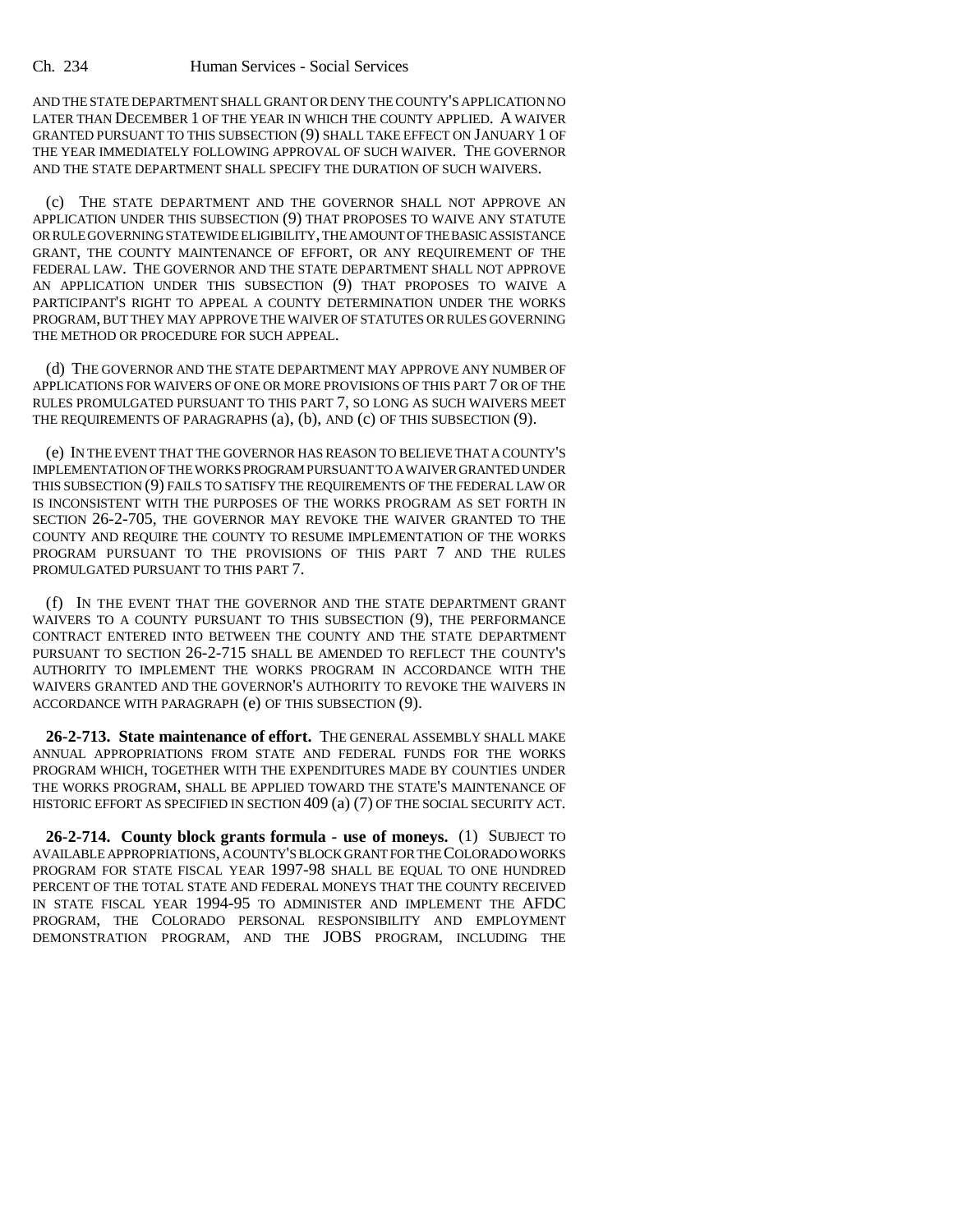ADMINISTRATIVE COSTS RELATED TO SUCH PROGRAMS.

(2) SUBJECT TO AVAILABLE APPROPRIATIONS, IN STATE FISCAL YEAR 1998-99 AND IN EACH FISCAL YEAR THEREAFTER, THE STATE DEPARTMENT MAY ADJUST THE COUNTY BLOCK GRANT IDENTIFIED IN SUBSECTION (1) OF THIS SECTION BY INCREASING OR REDUCING THE AMOUNT OF SUCH GRANT BASED UPON FACTORS THAT SHALL INCLUDE BUT NOT BE LIMITED TO:

(a) THE COUNTY'S POPULATION AND THE COLORADO WORKS PROGRAM CASELOAD;

(b) THE UNEMPLOYMENT RATE IN THE COUNTY BASED UPON THE STATE DEPARTMENT OF LABOR AND EMPLOYMENT ASSESSMENT OF COUNTY UNEMPLOYMENT RATES FOR THE PRIOR YEAR;

(c) THE COUNTY'S PERFORMANCE IN MEETING THE OBLIGATIONS UNDER THE PERFORMANCE CONTRACT WITH THE STATE DEPARTMENT PURSUANT TO THE PROVISIONS OF SECTION 26-2-715;

(d) A COUNTY'S FAILURE TO MAINTAIN ITS HISTORIC EFFORT AS REQUIRED PURSUANT TO SUBSECTION (6) OF THIS SECTION;

(e) OTHER FACTORS DETERMINED BY THE STATE DEPARTMENT THAT DIRECTLY AFFECT THE POPULATION OF NEEDY FAMILIES IN A COUNTY.

(3) THE STATE DEPARTMENT SHALL NOT BE AUTHORIZED TO REDUCE A COUNTY BLOCK GRANT PURSUANT TO SUBSECTION (2) OF THIS SECTION BASED UPON THE AMOUNT OF ANY MONEYS MAINTAINED BY SUCH COUNTY IN A RESERVE ACCOUNT AUTHORIZED PURSUANT TO SUBSECTION (5) OF THIS SECTION.

(4) THE STATE DEPARTMENT SHALL IDENTIFY THE PORTION OF MONEYS IN THE COUNTY BLOCK GRANT THAT MAY BE SPENT ON ADMINISTRATIVE COSTS.

(5) A COUNTY SHALL BE AUTHORIZED TO MAINTAIN A RESERVE ACCOUNT OF COUNTY BLOCK GRANT FUNDS PURSUANT TO RULES PROMULGATED BY THE STATE DEPARTMENT. AT THE END OF EACH STATE FISCAL YEAR, A COUNTY SHALL REMIT TO THE SHORT-TERM WORKS EMERGENCY FUND CREATED IN SECTION 26-2-720 FIFTY PERCENT OF ANY AMOUNT IN SUCH COUNTY RESERVE ACCOUNT THAT IS IN EXCESS OF TWENTY PERCENT OF THE TOTAL COUNTY BLOCK GRANT FOR SUCH STATE FISCAL YEAR.

(6) (a) FOR STATE FISCAL YEAR 1997-98, A COUNTY SHALL BE REQUIRED TO MEET LEVELS OF SPENDING ON THE WORKS PROGRAM THAT MEET OR EXCEED ONE HUNDRED PERCENT OF THE COUNTY'S SPENDING ON AFDC, JOBS, AND THE ADMINISTRATIVE COSTS RELATED TO THOSE PROGRAMS IN STATE FISCAL YEAR 1995-96.

(b) FOR STATE FISCAL YEAR 1998-99 AND FOR EACH FISCAL YEAR THEREAFTER, A COUNTY SHALL BE REQUIRED TO MEET THE LEVELS OF SPENDING ON THE WORKS PROGRAM THAT ARE IDENTIFIED IN THE PERFORMANCE CONTRACT WITH THE STATE DEPARTMENT ENTERED INTO PURSUANT TO SECTION 26-2-715.

(7) THE COUNTY MAY TRANSFER ANY AMOUNT OF THE COUNTY BLOCK GRANT THAT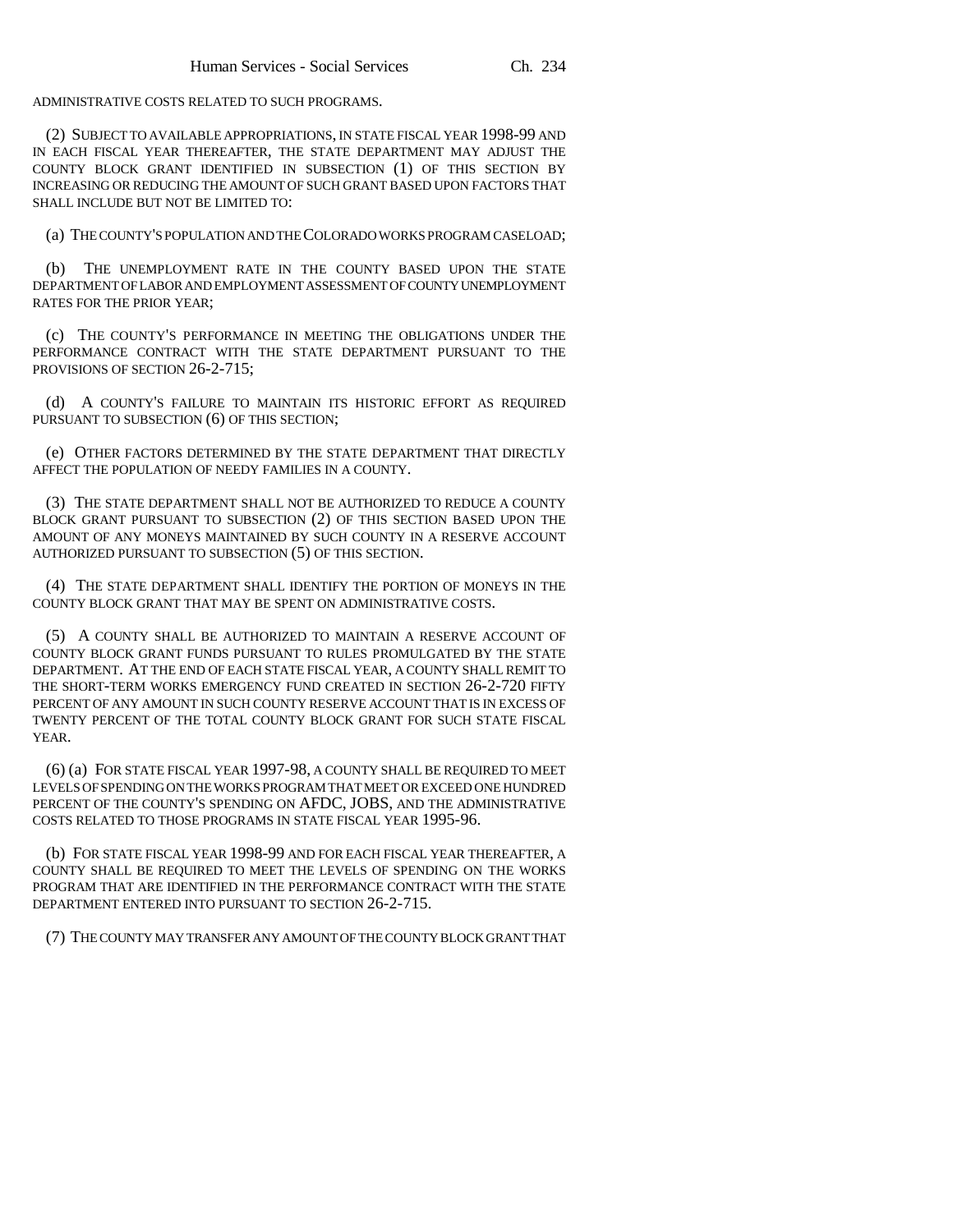IS DESIGNATED AS FEDERAL FUNDS AND THAT IS SPECIFIED BY THE STATE DEPARTMENT AS BEING AVAILABLE FOR TRANSFER WITHIN THE LIMITATION IMPOSED BY THE FEDERAL LAW ON TRANSFERS OF FEDERAL FUNDS FROM THE TEMPORARY ASSISTANCE FOR NEEDY FAMILIES BLOCK GRANT TO THE CHILD CARE AND DEVELOPMENT BLOCK GRANT IF CHILD CARE FUNDS ARE NOT AVAILABLE.

**26-2-715. Performance contracts.** (1) (a) AN ANNUAL PERFORMANCE CONTRACT SHALL BE ENTERED INTO BETWEEN A COUNTY OR GROUP OF COUNTIES AND THE STATE DEPARTMENT THAT SHALL IDENTIFY THE COUNTY'S OR GROUP OF COUNTIES' DUTIES AND RESPONSIBILITIES IN IMPLEMENTING THE WORKS PROGRAM AND THE COLORADO CHILD CARE ASSISTANCE PROGRAM, DESCRIBED IN PART 8 OF THIS ARTICLE. THE PERFORMANCE CONTRACT SHALL INCLUDE BUT NOT BE LIMITED TO:

(I) REQUIREMENTS AND PROVISIONS THAT ADDRESS THE COUNTY'S OR GROUP OF COUNTIES' DUTY TO ADMINISTER AND IMPLEMENT THE WORKS PROGRAM AND THE COLORADO CHILD CARE ASSISTANCE PROGRAM USING FAIR AND OBJECTIVE CRITERIA;

(II) PROVISIONS THAT PROHIBIT THE COUNTY OR GROUP OF COUNTIES FROM REDUCING THE BASIC ASSISTANCE GRANT ADMINISTERED PURSUANT TO SECTION 26-2-709 AND MONITORED BY THE STATE DEPARTMENT PURSUANT TO SECTION 26-2-711 AND PROVISIONS THAT PROHIBIT THE COUNTY OR GROUP OF COUNTIES FROM RESTRICTING ELIGIBILITY OR THE PROVISION OF SERVICES OR IMPOSING SANCTIONS IN A MANNER INCONSISTENT WITH THE PROVISIONS OF THIS PART 7 OR THE PROVISIONS IN THE STATE PLAN SUBMITTED TO THE SECRETARY OF THE FEDERAL DEPARTMENT OF HEALTH AND HUMAN SERVICES PURSUANT TO SECTION 26-2-712;

(III) WORK PARTICIPATION RATES FOR THE COUNTY OR GROUP OF COUNTIES THAT SHALL ENSURE THAT THE STATE WILL BE ABLE TO MEET OR EXCEED ITS WORK PARTICIPATION RATES UNDER THE FEDERAL LAW.

(b) A COUNTY OR GROUP OF COUNTIES MAY BE SANCTIONED FOR NOT MEETING ANY OBLIGATION UNDER SUCH PERFORMANCE CONTRACT. SUCH SANCTIONS MUST BE IDENTIFIED IN THE PERFORMANCE CONTRACT AND MAY INCLUDE A REDUCTION IN A FUTURE COUNTY BLOCK GRANT ALLOCATION.

(2) THE PERFORMANCE CONTRACT SHALL SET FORTH THE CIRCUMSTANCES UNDER WHICH THE STATE DEPARTMENT MAY ELECT THAT IT OR ITS AGENT ASSUME THE COUNTY'S OR GROUP OF COUNTIES' ADMINISTRATION AND IMPLEMENTATION OF THE WORKS PROGRAM AND THE COLORADO CHILD CARE ASSISTANCE PROGRAM.

(3) IF THE STATE DEPARTMENT AND THE COUNTY OR GROUP OF COUNTIES ARE UNABLE TO REACH AGREEMENT ON THE CONTRACT, EITHER PARTY MAY REQUEST THE STATE BOARD TO CONSIDER THE MATTER, AND THE STATE BOARD SHALL SCHEDULE THE MATTER FOR HEARING WITHIN THIRTY DAYS AFTER RECEIPT OF THE REQUEST. THE STATE BOARD SHALL ISSUE A DECISION ON THE MATTER WHICH SHALL BE CONSIDERED BINDING ON ALL PARTIES. IF NECESSARY TO ASSURE SERVICES ARE AVAILABLE WITHIN THE COUNTY OR GROUP OF COUNTIES, THE STATE DEPARTMENT MAY ENTER INTO A TEMPORARY AGREEMENT WITH THE COUNTY OR GROUP OF COUNTIES OR WITH ANOTHER PUBLIC OR PRIVATE AGENT UNTIL THE MATTER IS RESOLVED BY THE STATE BOARD.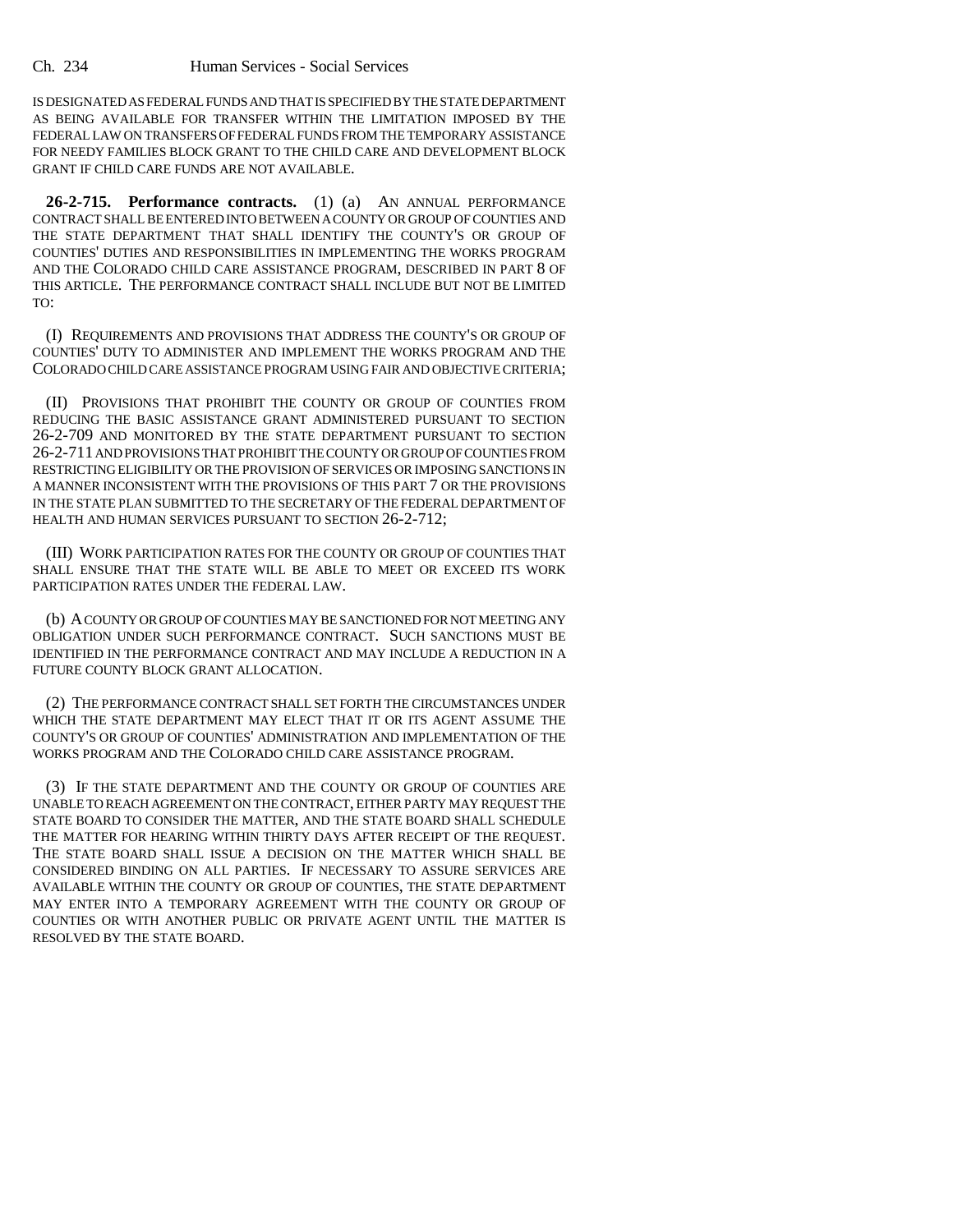**26-2-716. County duties - appropriations - penalties - incentives.** (1) (a) (I) THE BOARD OF COUNTY COMMISSIONERS IN EACH COUNTY OF THIS STATE SHALL ANNUALLY APPROPRIATE AS PROVIDED BY LAW SUCH MONEYS AS REQUIRED PURSUANT TO SECTION 26-1-122 (6).

(II) IN THE CASE OF TWO OR MORE COUNTIES JOINTLY ADMINISTERING A COUNTY BLOCK GRANT UNDER THE PROVISIONS OF THIS PART 7, EACH COUNTY INVOLVED SHALL APPROPRIATE THE FUNDS NECESSARY TO DEFRAY ITS PROPORTIONATE COSTS OF IMPLEMENTING THE WORKS PROGRAM.

(b) A COUNTY DEPARTMENT SHALL KEEP SUCH RECORDS AND ACCOUNTS IN RELATION TO THE COSTS OF ADMINISTERING AND IMPLEMENTING THE WORKS PROGRAM.

(c) WHENEVER ANY COUNTY ANTICIPATES THAT IT MAY BE FINANCIALLY UNABLE TO MEET REQUESTS FOR ASSISTANCE FROM PARTICIPANTS, THE COUNTY MAY SEEK ADDITIONAL MONEYS FROM THE SHORT-TERM WORKS EMERGENCY FUND ADMINISTERED BY THE STATE DEPARTMENT PURSUANT TO SECTION 26-2-720.

(2) IN CONNECTION WITH ADMINISTERING A COUNTY BLOCK GRANT, A COUNTY DEPARTMENT SHALL:

(a) MEET THE WORK PARTICIPATION RATE AS SET FORTH IN THE PERFORMANCE CONTRACT WITH THE STATE DEPARTMENT PURSUANT TO SECTION 26-2-715;

(b) REPORT TO THE STATE DEPARTMENT THE INFORMATION REQUIRED TO ENABLE THE STATE DEPARTMENT TO TRACK PARTICIPANTS' LENGTH OF TIME FOR RECEIPT OF ASSISTANCE AND TO ENABLE THE STATE DEPARTMENT TO PROVIDE WRITTEN NOTICE TO APPLICANTS AND PARTICIPANTS OF THEIR RIGHTS;

(c) PROVIDE WRITTEN NOTIFICATION TO APPLICANTS AND RECIPIENTS OF THEIR RESPONSIBILITIES AND OPTIONS AVAILABLE UNDER THE WORKS PROGRAM, INCLUDING BUT NOT LIMITED TO TIME LIMITS, DOMESTIC VIOLENCE WAIVERS, EXTENSIONS OR EXEMPTIONS, AND SERVICES AVAILABLE. VERBAL NOTICE SHALL BE PROVIDED WHEN REQUESTED.

(d) SUBMIT THE REPORTS REQUIRED PURSUANT TO SECTION 26-2-717;

(e) USE AN INCOME ELIGIBILITY VERIFICATION SYSTEM (IEVS) TO VERIFY ELIGIBILITY INFORMATION AGAINST FEDERAL SOCIAL SECURITY ADMINISTRATION AND INTERNAL REVENUE SERVICE FILES;

(f) PROVIDE TITLE IV-D SERVICES TO PARTICIPANTS AND REQUIRE ASSIGNMENT OF RIGHTS TO CHILD SUPPORT BY PARTICIPANTS AND PARTICIPANT COOPERATION WITH ESTABLISHMENT AND COLLECTION OF CHILD SUPPORT;

(g) MAKE AVAILABLE OPPORTUNITIES FOR PARTICIPANTS TO HAVE INDIVIDUAL DEVELOPMENT ACCOUNTS FOR HOME PURCHASE, BUSINESS CAPITALIZATION, OR HIGHER EDUCATION IN ACCORDANCE WITH FEDERAL LAW;

(h) MEET THE REQUIRED MAINTENANCE OF EFFORT AS IDENTIFIED IN SECTION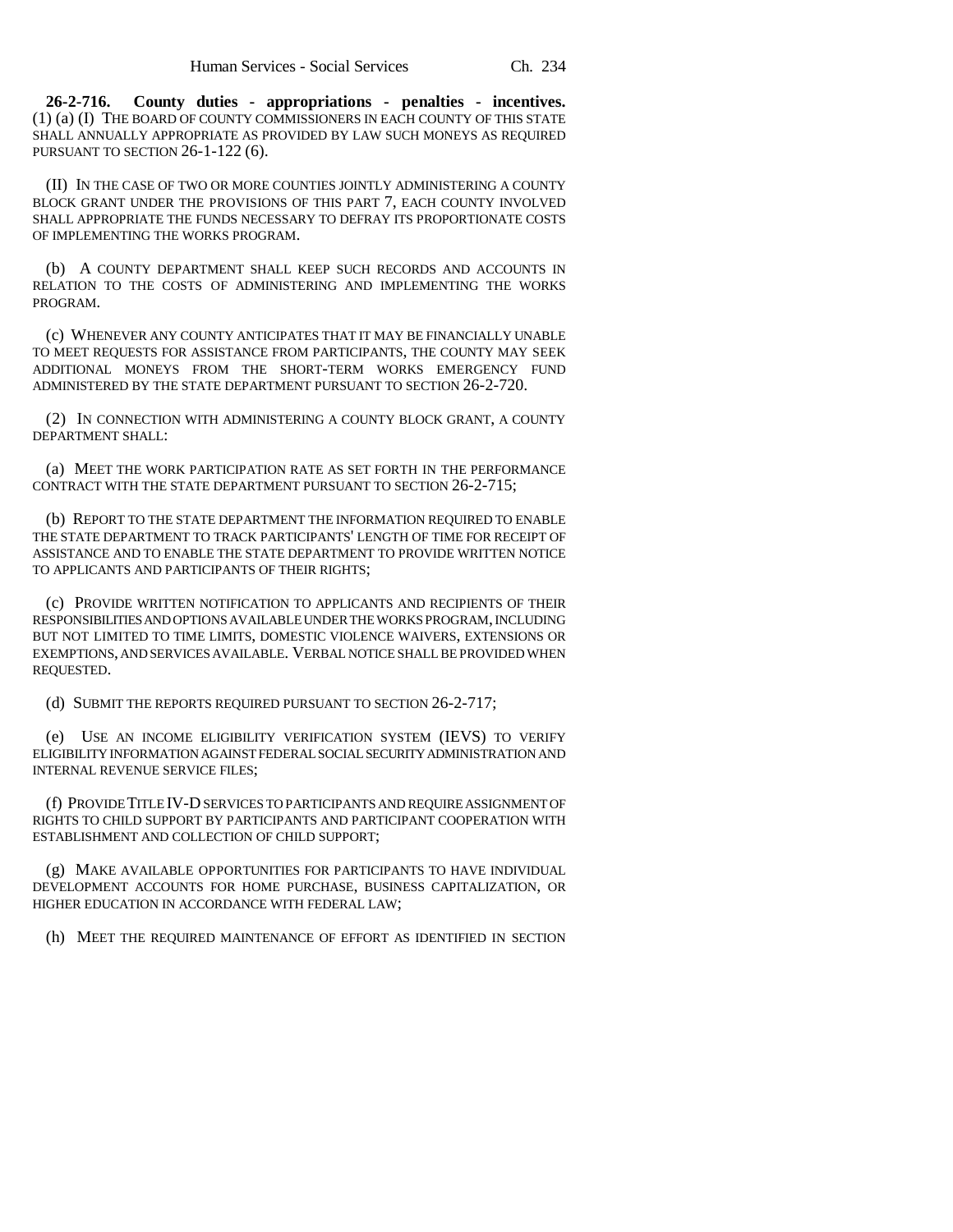26-2-714.

(3) (a) NO PERSON IN A WORK ACTIVITY DESCRIBED IN SECTION 26-2-703 (21) SHALL BE EMPLOYED BY, OR ASSIGNED TO, AN EMPLOYER IF:

(I) ANY OTHER PERSON IS ON LAYOFF FROM THE SAME OR ANY SUBSTANTIALLY EQUIVALENT JOB WITH SUCH EMPLOYER; OR

(II) SUCH EMPLOYER HAS TERMINATED THE EMPLOYMENT OF ANY REGULAR EMPLOYEE OR OTHERWISE CAUSED AN INVOLUNTARY REDUCTION OF THE WORKFORCE IN ORDER TO FILL THE VACANCY WITH A PARTICIPANT; OR

(III) PLACEMENT OF THE PERSON WITH THE EMPLOYER WILL RESULT IN A REDUCTION OF HOURS, REGULAR OR OVERTIME, WAGES, OR BENEFITS OF PERSONS CURRENTLY EMPLOYED BY THE EMPLOYER; OR

(IV) THE POSITION IS AVAILABLE DUE TO A LABOR DISPUTE, STRIKE, LOCKOUT, OR VIOLATION OF A COLLECTIVE BARGAINING AGREEMENT.

(b) A UNIFORM STATEWIDE GRIEVANCE PROCEDURE FOR RESOLVING COMPLAINTS OF ALLEGED VIOLATIONS OF DISPLACEMENTS SHALL BE ESTABLISHED BY THE DEPARTMENT OF LABOR AND EMPLOYMENT.

(c) ALL STATE AND FEDERAL LAWS AFFECTING WORKERS AND EMPLOYERS SHALL APPLY TO ALL PARTICIPANTS, INCLUDING BUT NOT LIMITED TO STATE AND FEDERAL MINIMUM AND PREVAILING WAGE LAWS, WORKERS' COMPENSATION, UNEMPLOYMENT INSURANCE, OCCUPATIONAL SAFETY AND HEALTH ADMINISTRATION COVERAGE WHERE APPLICABLE, THE FEDERAL "FAIR LABOR STANDARDS ACT OF 1938", AS AMENDED, ALL FEDERAL, STATE, AND LOCAL ANTIDISCRIMINATION LAWS, AND ALL LABOR LAWS AFFECTING THE RIGHTS OF EMPLOYEES TO ORGANIZE.

(d) ALL PARTICIPANTS SHALL BE ENTITLED TO THE SAME WAGES AND BENEFITS, INCLUDING BUT NOT LIMITED TO SICK LEAVE AND HOLIDAY AND VACATION PAY, AS ARE OFFERED TO EMPLOYEES WHO ARE NOT PARTICIPANTS AND WHO HAVE SIMILAR TRAINING OR EXPERIENCE PERFORMING THE SAME OR SIMILAR WORK AT A SPECIFIC WORK PLACE.

(4) (a) A COUNTY MAY NOT USE COUNTY BLOCK GRANT MONEYS EXCEPT AS SPECIFICALLY AUTHORIZED PURSUANT TO THE PROVISIONS OF THIS PART 7 AND RULES PROMULGATED BY THE STATE BOARD OR STATE DEPARTMENT TO IMPLEMENT THE PROVISIONS OF THIS PART 7. IF THE STATE DEPARTMENT HAS REASON TO BELIEVE THAT A COUNTY HAS MISUSED COUNTY BLOCK GRANT MONEYS AND HAS GIVEN THE COUNTY AN OPPORTUNITY TO CURE THE MISUSE AND THE COUNTY HAS FAILED TO CURE, THE STATE DEPARTMENT MAY REDUCE THE COUNTY'S BLOCK GRANT FOR THE SUCCEEDING STATE FISCAL YEAR BY AN AMOUNT EQUAL TO THE AMOUNT OF MONEYS MISUSED BY THE COUNTY.

(b) ANY COUNTY FOUND OUT OF COMPLIANCE WITH ITS PERFORMANCE CONTRACT OR ANY PROVISION OF THE WORKS PROGRAM MAY BE ASSESSED A FINANCIAL SANCTION. THE FINANCIAL SANCTION MUST BE REPLACED BY COUNTY FUNDS. THE STATE BOARD SHALL PROMULGATE RULES FOR COUNTY SANCTIONS THAT INCLUDE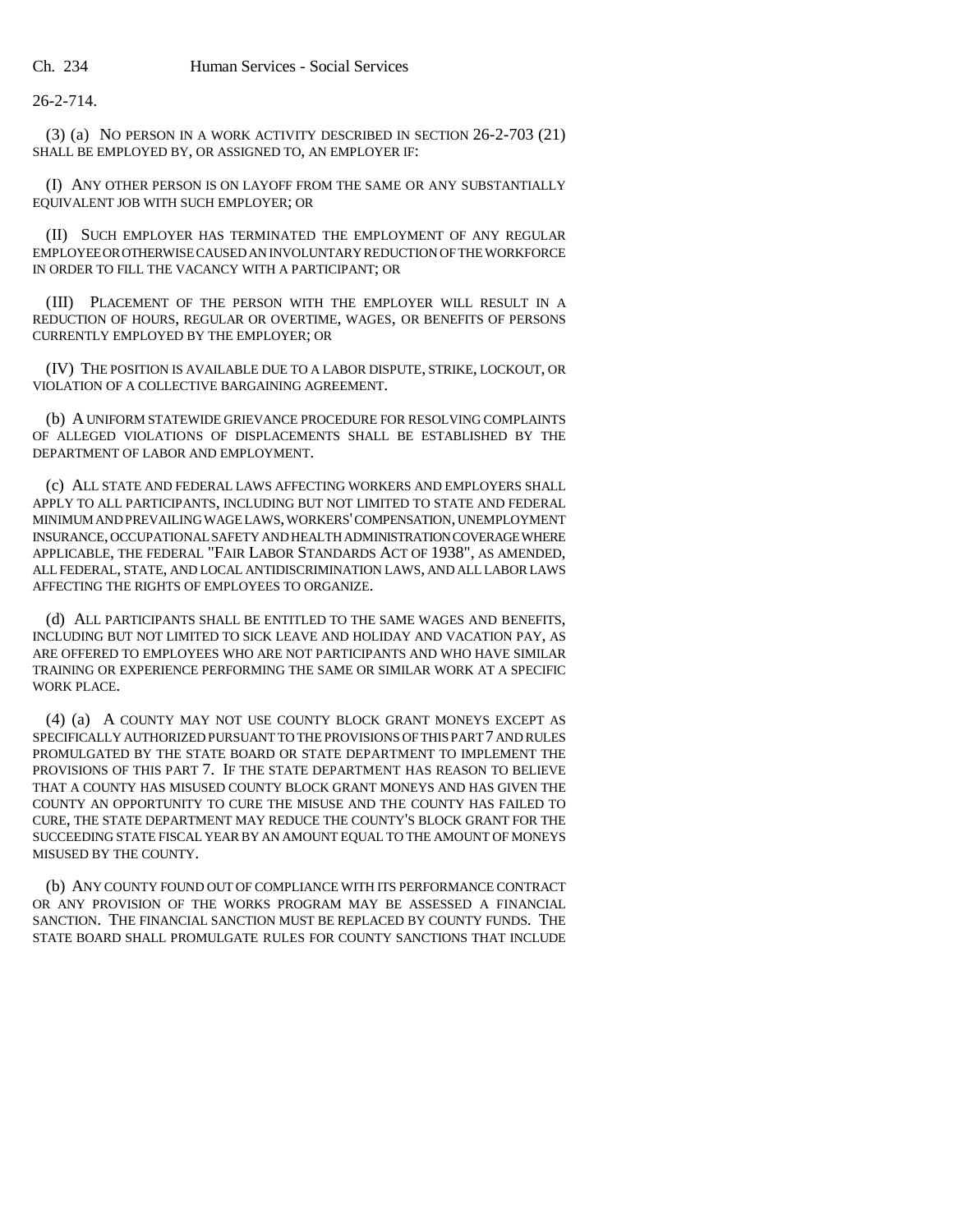FINANCIAL SANCTIONS AND MAY INCLUDE OTHER SANCTIONS.

(5) A COUNTY MAY APPLY FOR HARDSHIP EXEMPTIONS FOR NEEDY FAMILIES THAT HAVE EXCEEDED THE SIXTY-MONTH LIFETIME LIMIT FOR RECEIPT OF ASSISTANCE SET FORTH IN THE FEDERAL LAW. APPROVAL OF SUCH HARDSHIP EXEMPTIONS SHALL BE GRANTED BY THE STATE DEPARTMENT PURSUANT TO FAIR AND OBJECTIVE CRITERIA AS ESTABLISHED BY THE STATE BOARD.

(6) IN THE EVENT THAT A COUNTY IS UNABLE TO MEET THE NEED FOR ASSISTANCE PURSUANT TO SECTION 26-2-709 (2), IT MAY IMPOSE COST-REDUCING MEASURES, INCLUDING BUT NOT LIMITED TO PROPORTIONATE REDUCTIONS IN SUCH ASSISTANCE. ESTABLISHMENT OF WAITING LISTS FOR SUCH ASSISTANCE, OR ELIMINATION OF SUCH ASSISTANCE.

(7) A COUNTY THAT ENCOMPASSES AN INDIAN RESERVATION SHALL CONSULT WITH THE RESPECTIVE INDIAN TRIBE CONCERNING THE ADMINISTRATION AND IMPLEMENTATION OF THE WORKS PROGRAM BY THAT COUNTY. SUCH CONSULTATION SHALL INCLUDE BUT NOT BE LIMITED TO:

(a) POSSIBLE EXEMPTION OF THE INDIAN TRIBE FROM THE SIXTY-MONTH TIME LIMIT OF THE FEDERAL LAW IF THAT TRIBE HAS MORE THAN ONE THOUSAND MEMBERS AND AN UNEMPLOYMENT RATE THAT EXCEEDS FIFTY PERCENT;

(b) COLLECTION OF STATISTICAL DATA ON PARTICIPANTS, FUNDING FOR TRIBAL DATA COLLECTION AND TRIBAL ADMINISTRATION OF FEDERALLY AND TRIBALLY FUNDED PROGRAMS;

(c) COOPERATION AND AGREEMENT CONCERNING WHEN A TRIBAL MEMBER SHALL BE REFERRED TO HIS OR HER RESPECTIVE TRIBE FOR ASSISTANCE IN FINDING WORK AND HOW THE COSTS FOR SUCH ASSISTANCE MAY BE REIMBURSED BY OR OTHERWISE SHARED WITH THE COUNTY.

**26-2-717. Reporting requirements.** (1) THE STATE DEPARTMENT SHALL SUBMIT THE FOLLOWING GENERAL CASE RECORD INFORMATION ON PARTICIPANTS TO THE FEDERAL GOVERNMENT AS REQUIRED BY THE PERSONAL RESPONSIBILITY AND WORK OPPORTUNITY RECONCILIATION ACT AND AS REPORTED BY A COUNTY DEPARTMENT PURSUANT TO SECTION 26-2-716 (2) (d):

(a) THE COUNTY OF RESIDENCE OF THE FAMILY;

(b) WHETHER A CHILD RECEIVING SUCH ASSISTANCE OR AN ADULT IN THE FAMILY IS DISABLED;

(c) THE AGES OF THE MEMBERS OF SUCH FAMILIES;

(d) THE NUMBER OF INDIVIDUALS IN THE FAMILY, AND THE RELATION OF EACH FAMILY MEMBER TO THE YOUNGEST CHILD IN THE FAMILY;

(e) THE EMPLOYMENT STATUS OF ALL ADULTS IN THE FAMILY AND, IF EMPLOYED, THE EARNINGS THEREOF;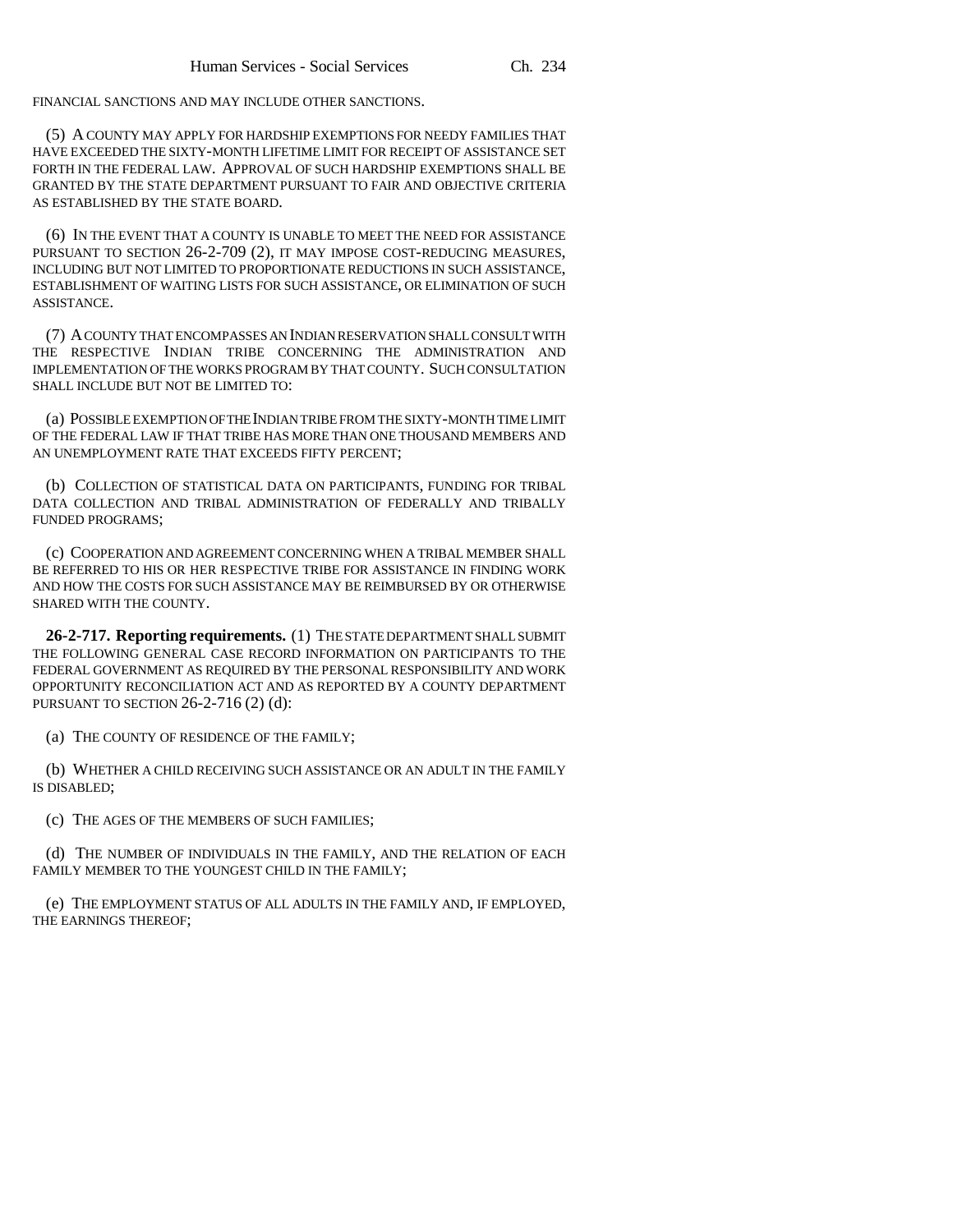(f) THE MARITAL STATUS OF THE ADULTS IN THE FAMILY, INCLUDING WHETHER SUCH ADULTS HAVE NEVER MARRIED, ARE WIDOWED, OR ARE DIVORCED;

(g) THE RACE AND EDUCATIONAL STATUS OF EACH ADULT AND CHILD IN THE FAMILY;

(h) WHETHER THE FAMILY HAS RECEIVED SUBSIDIZED HOUSING, MEDICAL ASSISTANCE PURSUANT TO ARTICLE 4 OF THIS TITLE, FOOD STAMPS, OR SUBSIDIZED CHILD CARE, AND IF THE LATTER TWO, THE AMOUNT RECEIVED;

(i) THE NUMBER OF MONTHS THAT THE FAMILY HAS RECEIVED EACH TYPE OF ASSISTANCE UNDER THE WORKS PROGRAM;

(j) IF THE ADULTS IN THE FAMILY PARTICIPATED IN, AND THE NUMBER OF HOURS PER WEEK OF PARTICIPATION IN, THE FOLLOWING ACTIVITIES:

(I) EDUCATION;

(II) SUBSIDIZED PRIVATE SECTOR EMPLOYMENT;

(III) UNSUBSIDIZED EMPLOYMENT;

(IV) PUBLIC SECTOR EMPLOYMENT, WORK EXPERIENCE, OR COMMUNITY SERVICE;

(V) JOB SEARCH;

(VI) JOB SKILLS TRAINING OR ON-THE-JOB TRAINING;

(VII) VOCATIONAL EDUCATION;

(k) INFORMATION NECESSARY TO CALCULATE WORK PARTICIPATION RATES;

(l) THE TYPE AND AMOUNT OF ASSISTANCE RECEIVED UNDER THE WORKS PROGRAM, INCLUDING THE AMOUNT OF AND REASON FOR ANY REDUCTION OF ASSISTANCE, INCLUDING SANCTIONS;

(m) ANY AMOUNT OF UNEARNED INCOME RECEIVED BY ANY MEMBER OF THE FAMILY;

(n) THE CITIZENSHIP OF THE MEMBERS OF THE FAMILY;

(o) FROM A SAMPLE OF CLOSED CASES, WHETHER THE FAMILY LEFT THE WORKS PROGRAM, AND IF SO, WHETHER THE FAMILY LEFT DUE TO EMPLOYMENT, MARRIAGE, THE LIFETIME LIMIT FOR RECEIPT OF ASSISTANCE, SANCTION, OR STATE POLICY; AND

(p) THE NUMBER OF NONCUSTODIAL PARENTS WHO PARTICIPATED IN WORK ACTIVITIES.

(2) THE STATE DEPARTMENT SHALL REPORT NAMES AND ADDRESSES OF UNLAWFUL ALIENS TO THE FEDERAL IMMIGRATION AND NATURALIZATION SERVICE AT LEAST FOUR TIMES PER YEAR, EXCEPT WITH RESPECT TO INDIVIDUALS WHOSE ONLY FEDERAL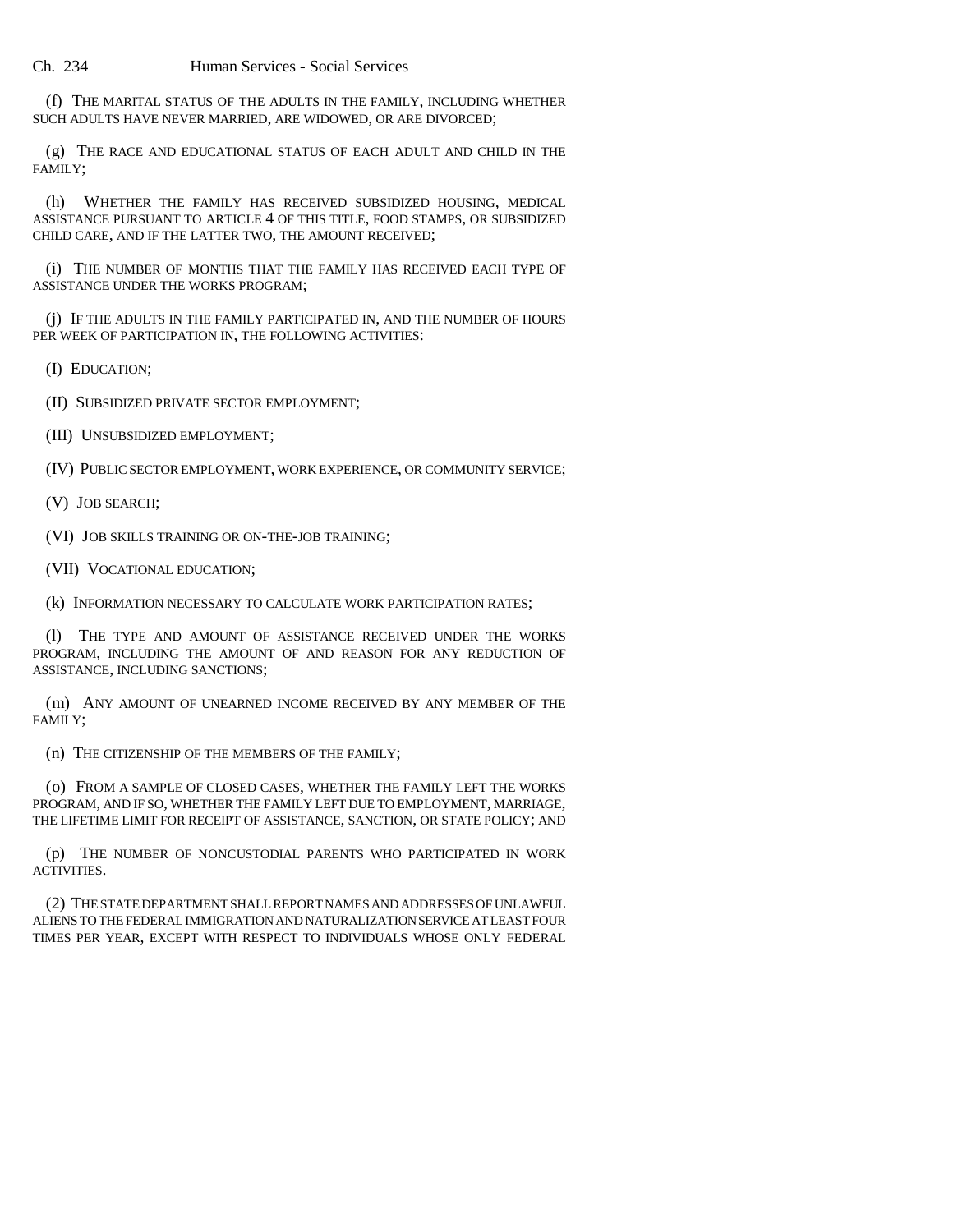BENEFIT IS MEDICAID.

(3) THE STATE DEPARTMENT SHALL REPORT ON USE OF COUNTY BLOCK GRANT MONEYS, INCLUDING A STATEMENT OF THE PERCENTAGE OF THE MONEYS THAT ARE USED TO COVER ADMINISTRATIVE COSTS.

(4) THE STATE DEPARTMENT SHALL REPORT ON THE TOTAL AMOUNT EXPENDED BY THE STATE DURING THE QUARTER TO PROVIDE TRANSITIONAL SERVICES TO A FAMILY THAT HAS CEASED TO RECEIVE ASSISTANCE UNDER THIS PART 7 BECAUSE OF EMPLOYMENT, ALONG WITH A DESCRIPTION OF SUCH SERVICES.

**26-2-718. Regionalization.** (1) IN THE EVENT THAT TWO OR MORE COUNTIES AGREE TO ADMINISTER AND IMPLEMENT THE COLORADO WORKS PROGRAM JOINTLY, SUCH COUNTIES SHALL SUBMIT RESOLUTIONS FROM THEIR BOARDS OF COUNTY COMMISSIONERS TO THE STATE DEPARTMENT THAT REFLECT THEIR INTENTION TO ADMINISTER AND IMPLEMENT THE COLORADO WORKS PROGRAM JOINTLY.

(2) THE STATE DEPARTMENT SHALL MAKE A DETERMINATION TO APPROVE OR DENY THE RESOLUTIONS AND NOTIFY THE COUNTIES WITHIN THIRTY DAYS AFTER THE RECEIPT OF THE RESOLUTIONS.

(3) THE STATE DEPARTMENT, IN CONJUNCTION WITH THE BOARDS OF COUNTY COMMISSIONERS OF THE AFFECTED COUNTIES, SHALL DETERMINE ADMINISTRATIVE, PROGRAMMATIC, AND REPORTING REQUIREMENTS IN CONNECTION WITH THE JOINT OPERATION OF THE WORKS PROGRAM BY THE COUNTIES.

**26-2-719. Private contracting.** THE STATE DEPARTMENT AND ANY COUNTY DEPARTMENT ARE AUTHORIZED TO AWARD CONTRACTS FOR THE ADMINISTRATION, IMPLEMENTATION, OR OPERATION OF ANY ASPECT OF THE WORKS PROGRAM TO ANY APPROPRIATE PUBLIC, PRIVATE, OR NONPROFIT ENTITY IN ACCORDANCE WITH APPLICABLE COUNTY REGULATIONS, FEDERAL LAW, AND THE PROVISIONS OF THE STATE PROCUREMENT CODE, ARTICLES 101 TO 112 OF TITLE 24, C.R.S.; EXCEPT THAT THE STATE DEPARTMENT MAY SPEND UP TO THREE MILLION DOLLARS IN STATE FISCAL YEAR 1997-98 TO IMPLEMENT AUTOMATED SYSTEMS TO COMPLY WITH SPECIFIC REQUIREMENTS OF THE FEDERAL LAW WITHOUT BEING SUBJECT TO THE PROVISIONS OF THE STATE PROCUREMENT CODE.

**26-2-720. Short-term works emergency fund.** (1) THE STATE DEPARTMENT SHALL CREATE A SHORT-TERM WORKS EMERGENCY FUND THAT SHALL CONSIST OF MONEYS REMITTED BY A COUNTY PURSUANT TO SECTION 26-2-714 (5) AND MONEYS APPROPRIATED FOR THE SHORT-TERM WORKS EMERGENCY FUND BY THE GENERAL ASSEMBLY.

(2) THE STATE DEPARTMENT SHALL BE AUTHORIZED TO ALLOCATE MONEYS IN THE SHORT-TERM WORKS EMERGENCY FUND:

(a) FOR STATE FISCAL YEAR 1997-98, TO COUNTIES THAT DID NOT MAINTAIN A JOBS PROGRAM IN STATE FISCAL YEAR 1994-95;

(b) FOR STATE FISCAL YEAR 1997-98, TO COUNTIES WITH GREATER COSTS FOR AFDC IN STATE FISCAL YEAR 1996-97 THAN IN STATE FISCAL YEAR 1994-95;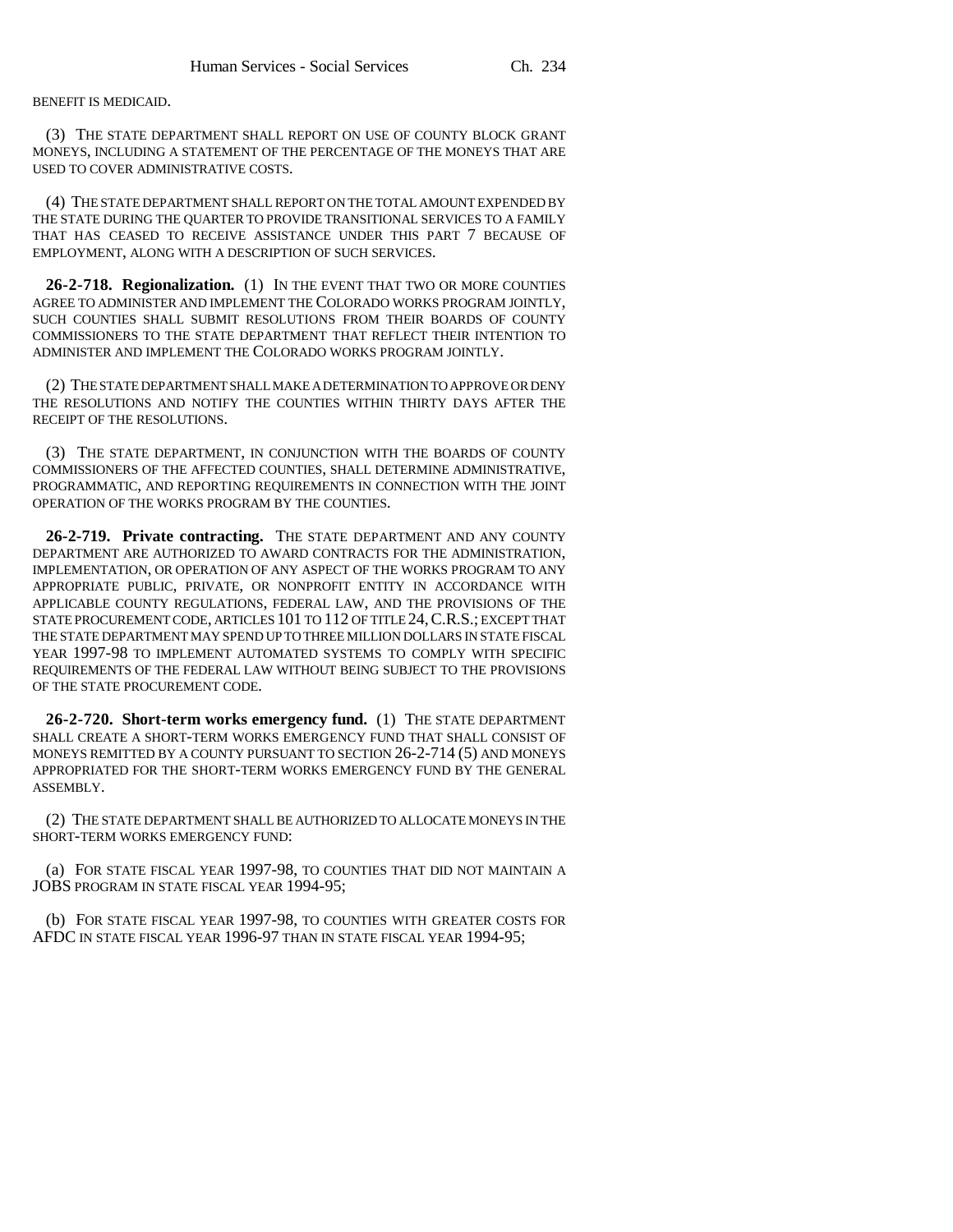Ch. 234 Human Services - Social Services

(c) TO COUNTIES THAT NEGOTIATE A HIGHER WORK PARTICIPATION RATE THAN THE WORK PARTICIPATION RATE REQUIRED BY THE FEDERAL LAW;

(d) FOR STATE FISCAL YEAR 1997-98, TO COUNTIES FOR COSTS FOR BASIC ASSISTANCE GRANTS THAT ARE IN EXCESS OF FIVE PERCENT MORE THAN THE COST FOR ASSISTANCE UNDER THE AFDC PROGRAM IN STATE FISCAL YEAR 1996-97;

(e) BEGINNING IN STATE FISCAL YEAR 1998-99, TO COUNTIES FOR COSTS FOR BASIC ASSISTANCE GRANTS THAT ARE IN EXCESS OF FIVE PERCENT MORE THAN THE COSTS FOR BASIC ASSISTANCE GRANTS IN THE PREVIOUS STATE FISCAL YEAR;

(f) TO COUNTIES FOR THE CORRECTION OF ERRORS IN THE DETERMINATION OF THE AMOUNT OF THE COUNTY BLOCK GRANT THAT ARE IN EXCESS OF FIVE PERCENT OF THE TOTAL AMOUNT OF THE COUNTY BLOCK GRANT.

(3) A COUNTY SHALL NOT BE REQUIRED TO DEPLETE ANY MONEYS IN A COUNTY RESERVE ACCOUNT BEFORE SEEKING MONEYS FROM THE SHORT-TERM WORKS EMERGENCY FUND FOR THE PURPOSES IDENTIFIED IN PARAGRAPH (c) OR (f) OF SUBSECTION (2) OF THIS SECTION.

(4) THE STATE DEPARTMENT SHALL REALLOCATE TO COUNTIES ANY FUNDS IN THE SHORT-TERM WORKS EMERGENCY FUND IN EXCESS OF TWENTY PERCENT OF THE CURRENT STATE FISCAL YEAR FEDERAL BLOCK GRANT.

**26-2-721. Long-term works reserve fund - creation - use.** THERE IS HEREBY CREATED THE COLORADO WORKS PROGRAM RESERVE FUND THAT SHALL CONSIST OF TANF BLOCK GRANT OR STATE GENERAL FUNDS APPROPRIATED THERETO BY THE GENERAL ASSEMBLY. MONEYS IN THE RESERVE FUND SHALL BE USED ONLY FOR THE PURPOSE OF IMPLEMENTING THE WORKS PROGRAM AND SHALL BE SUBJECT TO ANNUAL APPROPRIATION BY THE GENERAL ASSEMBLY. ALL INTEREST DERIVED FROM THE DEPOSIT OR INVESTMENT OF THE MONEYS IN THE RESERVE FUND SHALL BE CREDITED TO THE RESERVE FUND.

**26-2-722. Legislative oversight committee - created - repeal.** (1) (a) THE HOUSE AND SENATE COMMITTEES ON HEALTH, ENVIRONMENT, WELFARE, AND INSTITUTIONS SHALL ACT AS THE WELFARE OVERSIGHT COMMITTEE. SUCH COMMITTEES SHALL MEET, STARTING ON OR AFTER SEPTEMBER 1, 1997, AND SHALL HAVE THE RESPONSIBILITY OF OVERSEEING THE WORKS PROGRAM AND ITS IMPLEMENTATION BY THE COUNTIES.

(b) THE TWO CHAIRS AND VICE-CHAIRS OF THE HEALTH, ENVIRONMENT, WELFARE, AND INSTITUTIONS COMMITTEES AND A MINORITY PARTY MEMBER OF EACH COMMITTEE DESIGNATED BY THE MINORITY LEADER OF EACH HOUSE SHALL HAVE THE RESPONSIBILITY OF PREPARING AN ANNUAL REPORT TO THE GENERAL ASSEMBLY CONCERNING THE REVIEW OF THE WORKS PROGRAM. THE ANNUAL REPORT SHALL BE SUBMITTED TO THE GENERAL ASSEMBLY NO LATER THAN JANUARY 15 OF EACH YEAR AND SHALL SUMMARIZE THE ASPECTS OF THE WORKS PROGRAM THAT HAVE BEEN CONSIDERED AND ANY RECOMMENDED LEGISLATIVE CHANGES.

(c) NO LATER THAN JANUARY 15, 1999, THE WELFARE OVERSIGHT COMMITTEE SHALL MAKE RECOMMENDATIONS CONCERNING HOW TO ALLOCATE ANY FUNDS THAT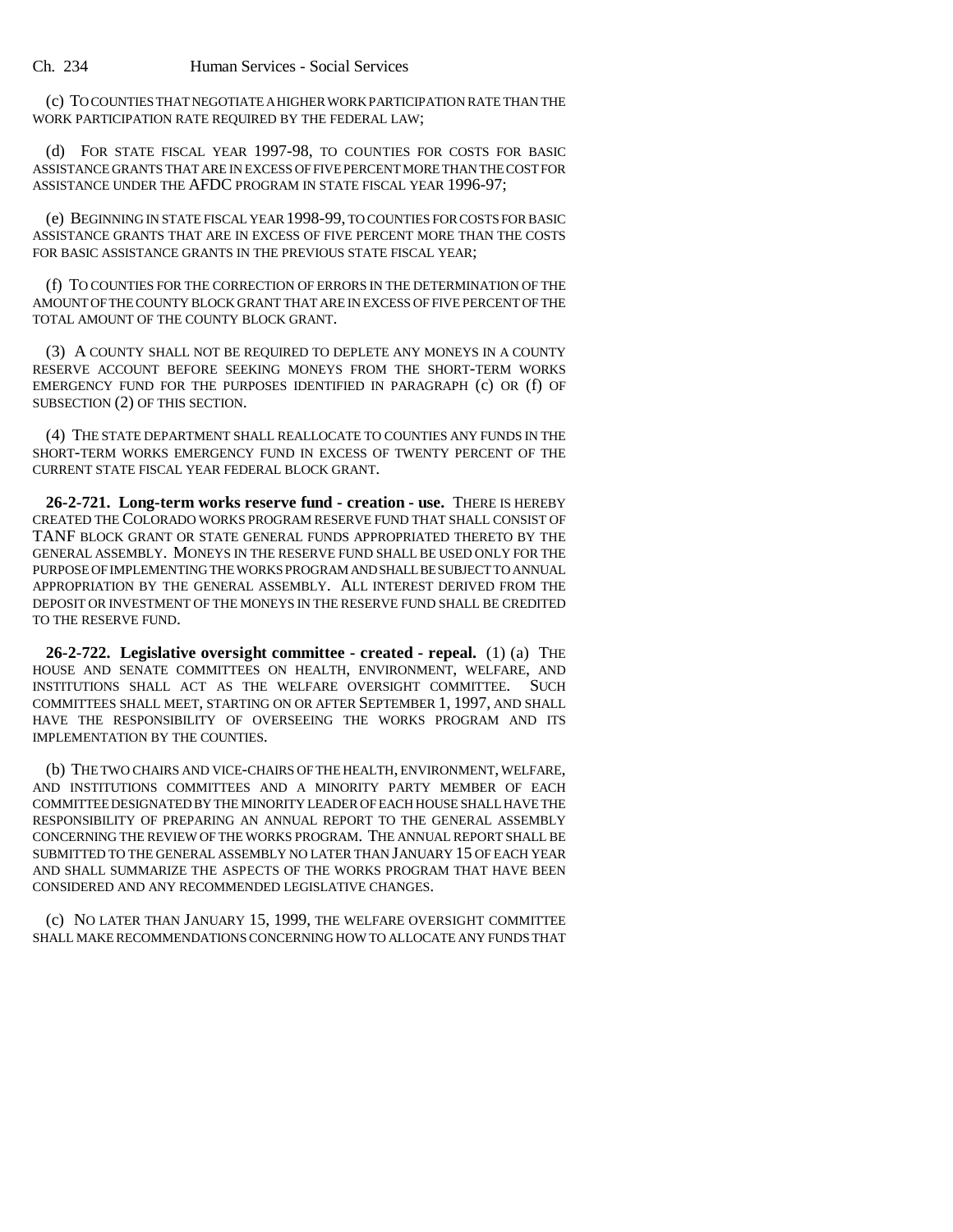THE STATE RECEIVES AS AN ILLEGITIMACY BONUS REWARD FROM THE FEDERAL GOVERNMENT. IN MAKING ITS RECOMMENDATIONS ON THIS ISSUE, THE WELFARE OVERSIGHT COMMITTEE SHALL CONSIDER HOW TO MAKE ALLOCATIONS BASED UPON INDIVIDUAL COUNTIES' SUCCESS IN REDUCING ILLEGITIMACY.

(2) (a) THE WELFARE OVERSIGHT COMMITTEE IS AUTHORIZED TO RECEIVE CONTRIBUTIONS, GRANTS, SERVICES, AND IN-KIND DONATIONS FROM ANY PRIVATE ENTITY TO BE EXPENDED FOR ANY DIRECT OR INDIRECT COSTS ASSOCIATED WITH ITS DUTIES SET FORTH IN THIS SECTION.

(b) THE DIRECTOR OF RESEARCH OF THE LEGISLATIVE COUNCIL, THE DIRECTOR OF THE OFFICE OF LEGISLATIVE LEGAL SERVICES, AND THE DIRECTOR OF THE STAFF OF THE JOINT BUDGET COMMITTEE SHALL SUPPLY STAFF ASSISTANCE TO THE WELFARE OVERSIGHT COMMITTEE AS THEY DEEM APPROPRIATE WITHIN EXISTING APPROPRIATIONS.

(3) BY SEPTEMBER 1, 1997, THE EXECUTIVE COMMITTEE OF THE LEGISLATIVE COUNCIL SHALL DETERMINE WHETHER SUFFICIENT FUNDS ARE AVAILABLE WITHIN THE LEGISLATIVE APPROPRIATION TO THE GENERAL ASSEMBLY FOR THE 1997-98 FISCAL YEAR TO PAY FOR THE ADDITIONAL PER DIEM AND ACTUAL AND NECESSARY EXPENSE COSTS INCURRED PURSUANT TO THIS SECTION. THE EXECUTIVE COMMITTEE OF THE LEGISLATIVE COUNCIL SHALL ALSO IDENTIFY IN SUCH PLAN ANY PERMANENT SOURCES OF FUNDING FOR SUCH COSTS. AMONG THE OPTIONS CONSIDERED BY THE EXECUTIVE COMMITTEE TO FUND THIS SECTION FOR THE 1997-98 FISCAL YEAR, THE EXECUTIVE COMMITTEE MAY CONSIDER REDUCING THE NUMBER OF DAYS OF SPECIAL SESSION BUDGETED WITHIN THE LEGISLATIVE APPROPRIATION. UPON A DETERMINATION THAT SUFFICIENT FUNDS ARE AVAILABLE WITHIN BUDGET LINE ITEMS IN THE LEGISLATIVE APPROPRIATION TO THE GENERAL ASSEMBLY FOR THE 1997-98 FISCAL YEAR, SUCH PLAN SHALL BE IMPLEMENTED BY A BUDGET AMENDMENT ADOPTED BY THE EXECUTIVE COMMITTEE OF THE LEGISLATIVE COUNCIL FOR SUCH FISCAL YEAR.

(4) THIS SECTION IS REPEALED, EFFECTIVE JULY 1, 2001.

### PART 8 COLORADO CHILD CARE ASSISTANCE PROGRAM

**26-2-801. Short title.** THIS PART 8 SHALL BE KNOWN AND MAY BE CITED AS THE "COLORADO CHILD CARE ASSISTANCE PROGRAM ACT".

**26-2-802. Legislative declaration.** (1) THE GENERAL ASSEMBLY HEREBY FINDS AND DECLARES THAT THE STATE'S POLICIES IN CONNECTION WITH THE PROVISION OF CHILD CARE ASSISTANCE AND THE EFFECTIVE DELIVERY OF SUCH ASSISTANCE ARE CRITICAL TO THE ULTIMATE SUCCESS OF ANY WELFARE REFORM PROGRAM.

(2) THEREFORE, THE GENERAL ASSEMBLY HEREBY FINDS AND DECLARES THAT IT IS IN THE BEST INTERESTS OF THE STATE TO ADOPT THE COLORADO CHILD CARE ASSISTANCE PROGRAM SET FORTH IN THIS PART 8.

**26-2-803. State department authority.** (1) THE STATE DEPARTMENT SHALL REVIEW EXISTING RULES CONCERNING THE COLORADO CHILD CARE ASSISTANCE PROGRAM AND SHALL REPORT TO THE COMMITTEE ON LEGAL SERVICES NO LATER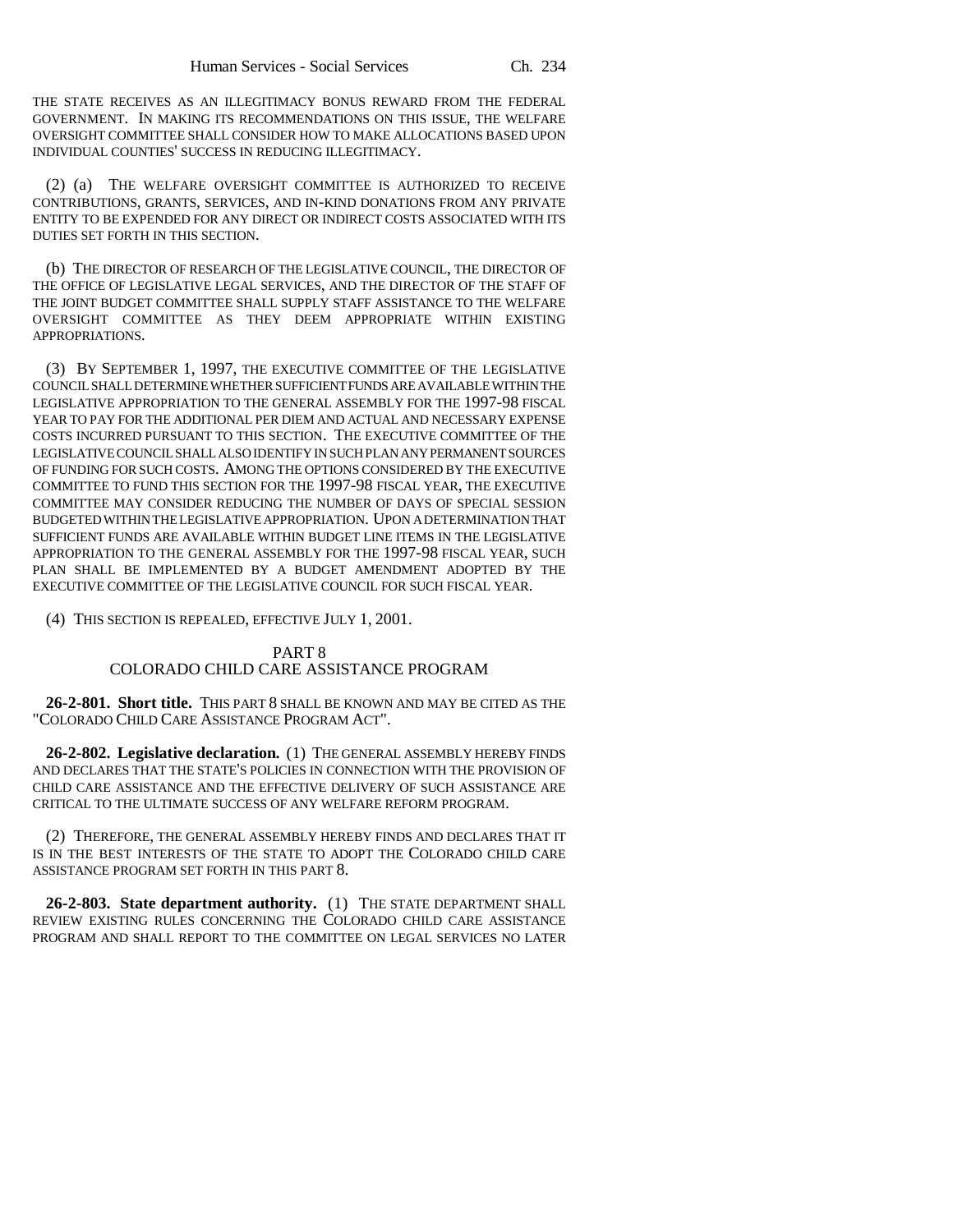Ch. 234 Human Services - Social Services

THAN SEPTEMBER 15,1997, CONCERNING THE CHANGES TO THE EXISTING RULES THAT ARE NECESSARY AS A RESULT OF THE ENACTMENT OF THIS PART 8.

(2) THE STATE DEPARTMENT SHALL ESTABLISH PROVIDER RATES FOR THE COUNTIES. AFTER NOTICE TO THE STATE DEPARTMENT, A COUNTY MAY OPT OUT OF ADHERING TO THE STATE DEPARTMENT PROVIDER RATES AND NEGOTIATE ITS OWN RATES WITH SUCH PROVIDERS.

**26-2-804. Funding - allocation - maintenance of effort.** (1) SUBJECT TO AVAILABLE APPROPRIATIONS, A COUNTY'S BLOCK GRANT FOR THE COLORADO CHILD CARE ASSISTANCE PROGRAM FOR STATE FISCAL YEAR 1997-98 SHALL BE DETERMINED BY THE STATE DEPARTMENT AND SHALL BE BASED UPON NOT LESS THAN ONE HUNDRED PERCENT OF THE STATE AND FEDERAL MONEYS THAT THE COUNTY RECEIVED IN STATE FISCAL YEAR 1996-97 TO ADMINISTER AND IMPLEMENT JOBS-RELATED CHILD CARE AND THE COLORADO CHILD CARE ASSISTANCE PROGRAM, INCLUDING THE ADMINISTRATIVE COSTS RELATED TO SUCH PROGRAMS. THE STATE DEPARTMENT SHALL CONSIDER FACTORS THAT INCLUDE BUT ARE NOT LIMITED TO THE FOLLOWING:

(a) HISTORICAL EXPENDITURES ON THE COLORADO CHILD CARE ASSISTANCE PROGRAM;

(b) THE NUMBER OF CHILDREN IN THE COUNTY UNDER THIRTEEN YEARS OF AGE;

(c) THE NUMBER OF LOW-INCOME FAMILIES IN THE COUNTY; AND

(d) PROVIDER RATES IN THE COUNTY, AS ESTABLISHED PURSUANT TO SECTION 26-2-803 (2).

(2) IN STATE FISCAL YEARS 1998-99 AND THEREAFTER, THE STATE DEPARTMENT MAY ADJUST THE COUNTY BLOCK GRANT IDENTIFIED IN SUBSECTION (1) OF THIS SECTION BY INCREASING OR REDUCING THE AMOUNT OF SUCH GRANTS BASED UPON FACTORS THAT SHALL INCLUDE BUT NOT BE LIMITED TO:

(a) THE COUNTY'S POPULATION AND THE COLORADO WORKS PROGRAM CASELOAD;

(b) THE UNEMPLOYMENT RATE IN THE COUNTY BASED UPON THE STATE DEPARTMENT OF LABOR AND EMPLOYMENT ASSESSMENT OF COUNTY UNEMPLOYMENT RATES FOR THE PRIOR YEAR;

(c) THE COUNTY'S PERFORMANCE IN MEETING THE OBLIGATIONS UNDER THE PERFORMANCE CONTRACT WITH THE STATE DEPARTMENT PURSUANT TO THE PROVISIONS OF SECTION 26-2-715.

(3) THE MONEYS IN A COUNTY BLOCK GRANT ALLOCATED TO A COUNTY PURSUANT TO SUBSECTION (1) OF THIS SECTION MAY ONLY BE USED FOR THE PROVISION OF CHILD CARE SERVICES UNDER RULES PROMULGATED BY THE STATE DEPARTMENT.

(4) FOR STATE FISCAL YEAR 1997-98 AND EACH STATE FISCAL YEAR THEREAFTER, EACH COUNTY SHALL BE REQUIRED TO MEET A LEVEL OF COUNTY SPENDING FOR THE COLORADO CHILD CARE ASSISTANCE PROGRAM THAT IS EQUAL TO THE COUNTY'S PROPORTIONATE SHARE OF THE TOTAL COUNTY FUNDS REFERENCED IN THE STATE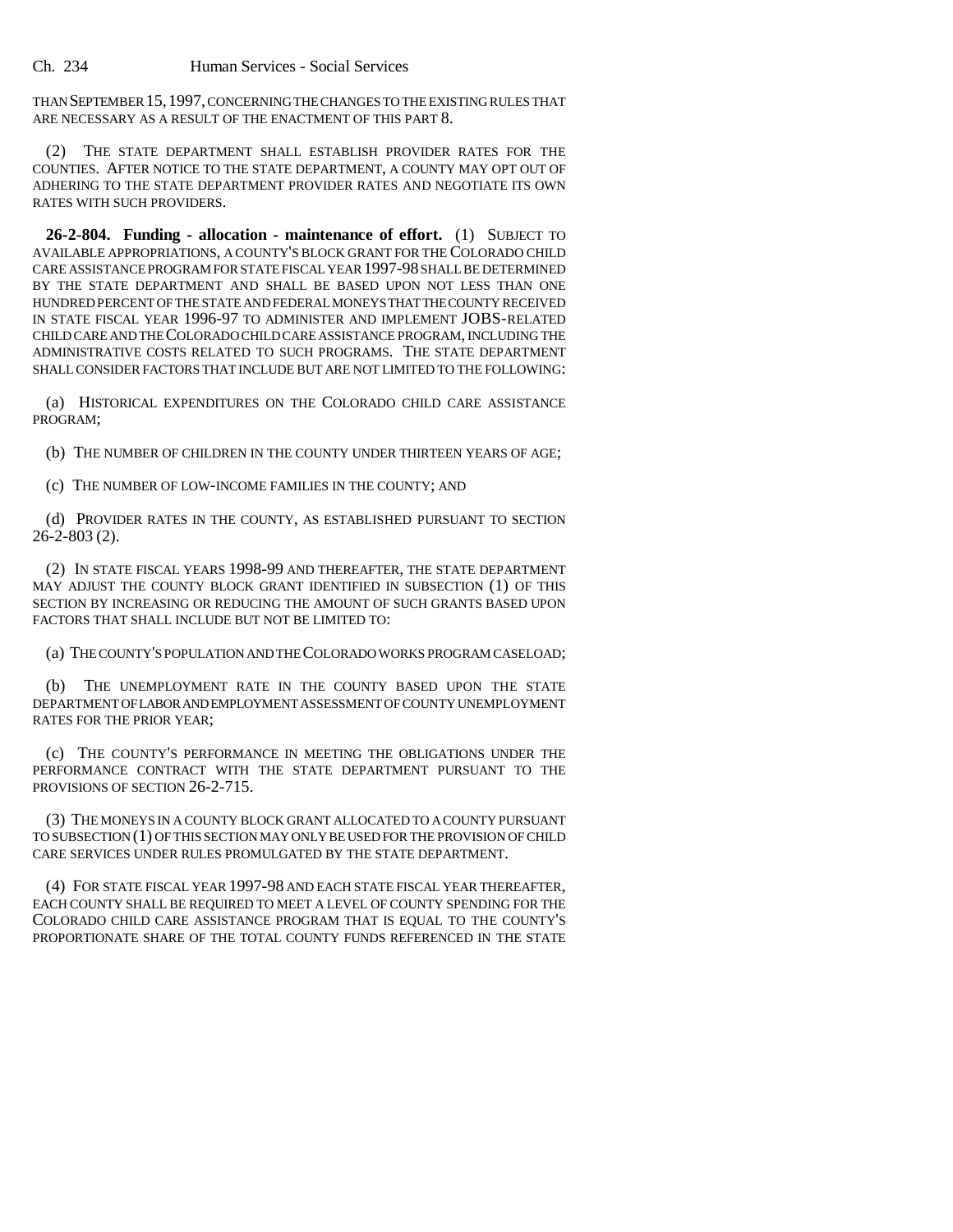FISCAL YEAR 1996-97 GENERAL APPROPRIATION BILL FOR EMPLOYMENT-RELATED CHILD CARE.

**26-2-805. Services - assistance provided.** (1) (a) SUBJECT TO AVAILABLE APPROPRIATIONS, AND PURSUANT TO RULES PROMULGATED BY THE STATE DEPARTMENT, A COUNTY SHALL PROVIDE CHILD CARE ASSISTANCE TO A PARTICIPANT OR ANY PERSON OR FAMILY WHOSE INCOME IS NOT MORE THAN ONE HUNDRED THIRTY PERCENT OF THE FEDERAL POVERTY LEVEL.

(b) SUBJECT TO AVAILABLE APPROPRIATIONS AND PURSUANT TO RULES PROMULGATED BY THE STATE DEPARTMENT, A COUNTY MAY PROVIDE CHILD CARE ASSISTANCE FOR A FAMILY TRANSITIONING OFF THE WORKS PROGRAM OR FOR ANY OTHER FAMILY WHOSE INCOME IS BELOW ONE HUNDRED EIGHTY-FIVE PERCENT OF THE FEDERAL POVERTY LEVEL. A RECIPIENT OF CHILD CARE ASSISTANCE SHALL BE RESPONSIBLE FOR PAYING A PORTION OF SUCH CHILD CARE BASED UPON THE RECIPIENT'S INCOME AND THE FORMULA DEVELOPED BY RULES OF THE STATE BOARD.

(c) A PARTICIPANT WHO IS EMPLOYED SHALL PAY A PORTION OF HIS OR HER INCOME FOR CHILD CARE ASSISTANCE UNDER THE COLORADO CHILD CARE ASSISTANCE PROGRAM. THE AMOUNT THAT SUCH A PARTICIPANT SHALL BE REQUIRED TO PAY UNDER THE PROVISIONS OF THIS PARAGRAPH (c) SHALL BE DETERMINED BY A FORMULA THAT SHALL BE ESTABLISHED BY RULES OF THE STATE BOARD.

(2) A COUNTY SHALL HAVE THE AUTHORITY TO DEVELOP A VOUCHER SYSTEM FOR PARTICIPANTS PURSUANT TO WHICH PARTICIPANTS COULD SECURE RELATIVE OR UNLICENSED CHILD CARE.

(3) AS USED IN THIS SECTION, "PARTICIPANT" MEANS A PARTICIPANT IN THE COLORADO WORKS PROGRAM AS DEFINED IN SECTION 26-2-703 (15).

**26-2-806. No individual entitlement.** (1) NOTHING IN THIS PART 8 OR ANY RULES PROMULGATED PURSUANT TO THIS PART 8 SHALL BE INTERPRETED TO CREATE A LEGAL ENTITLEMENT IN ANY PERSON TO CHILD CARE ASSISTANCE.

(2) NO COUNTY MAY CREATE OR SHALL BE DEEMED TO CREATE A LEGAL ENTITLEMENT IN ANY PERSON TO ASSISTANCE UNDER THIS PART 8.

**SECTION 2.** 26-1-107 (5), (7), and (10), Colorado Revised Statutes, 1989 Repl. Vol., as amended, are amended to read:

**26-1-107. State board of human services.** (5) "Board rules" are rules and regulations promulgated by the state board governing:

(a) Program scope and content;

(b) Requirements, obligations, and rights of clients, recipients, vendors, providers, and other persons affected by acts of the state department.

(7) When federal statute or regulation requires, as a condition for the receipt of federal participation in any state department administered or supervised public assistance or welfare program, that specific forms of income to recipients and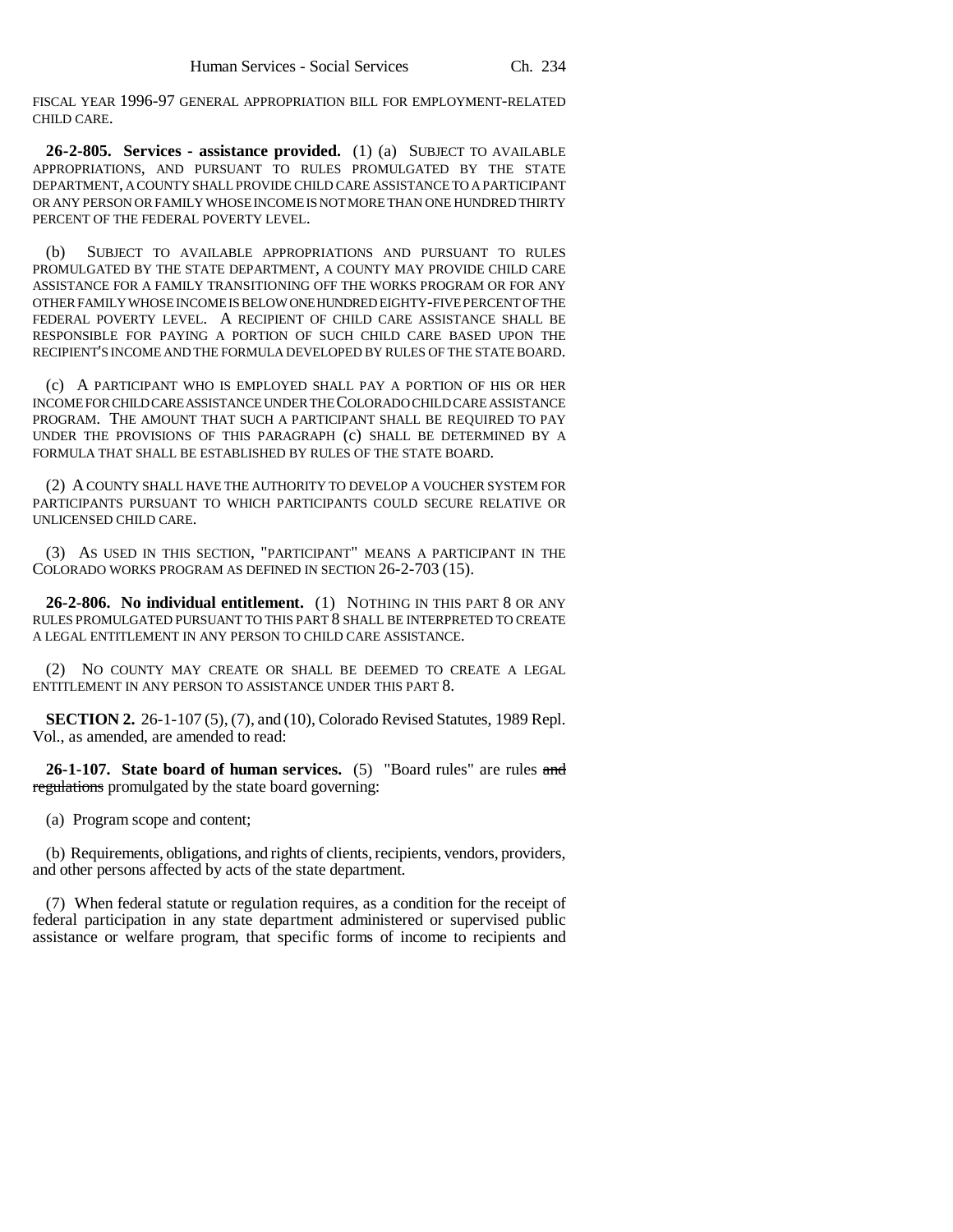applicants or other persons whose income would otherwise be considered be disregarded, such income shall be disregarded and the rules and regulations of the state board shall include provisions to effect such requirements.

(10) The state board shall fix minimum standards and qualifications for county department personnel based upon training and experience deemed necessary to fulfill the requirements and responsibilities for each position and establish salary schedules based upon prevailing wages for comparable work within each county or district or region where such data is available and is collected and compiled in a manner approved by the state personnel director. The rules and regulations issued by the state board shall be binding upon the several county departments. At any public hearing relating to a proposed rule making, interested persons shall have the right to present their data, views, or arguments orally. Proposed rules of the state board shall be subject to the provisions of section 24-4-103, C.R.S.

**SECTION 3.** 26-1-109 (1) and (5), Colorado Revised Statutes, 1989 Repl. Vol., as amended, are amended to read:

**26-1-109. Cooperation with federal government - grants-in-aid.** (1) The state department of human services shall be the sole state agency for administering the state plans for public assistance and welfare, including but not limited to assistance payments; food stamps; social services; health and medical assistance other than the home care allowance program, the adult foster care program, and programs established pursuant to the "Colorado Medical Assistance Act" set forth in article 4 of this title; child welfare services; rehabilitation; and programs for the aging in cooperation with the federal government; THE COLORADO WORKS PROGRAM; and any other state plan relating to such public assistance and welfare that requires state action which THAT is not specifically the responsibility of some other state department, division, section, board, commission, or committee under the provisions of federal or state law.

(5) The rules and regulations of the state department may include provisions to accommodate requirements of contracts entered into between the state department and the federal department of health, education, and welfare for studies of guaranteed annual income or other forms of income maintenance research projects; and for such purpose the requirements of this title as to eligibility for public assistance shall not apply for the term of and in accordance with the contract for such purpose. No program shall be initiated or carried out under the authorization contained in this subsection  $(5)$  in a manner which THAT will increase the welfare burden upon any county or city and county, and, if such a program is conducted in the Denver area, it shall be conducted within an area no smaller than the Denver S.M.S.A. (standard metropolitan statistical area) as defined by the United States bureau of the census.

**SECTION 4.** 26-1-111 (2) (a) and (2) (m), Colorado Revised Statutes, 1989 Repl. Vol., are amended to read:

**26-1-111. Activities of the state department under the supervision of the executive director.** (2) The state department, under the supervision of the executive director, shall:

(a) Administer or supervise all forms of public assistance and welfare, including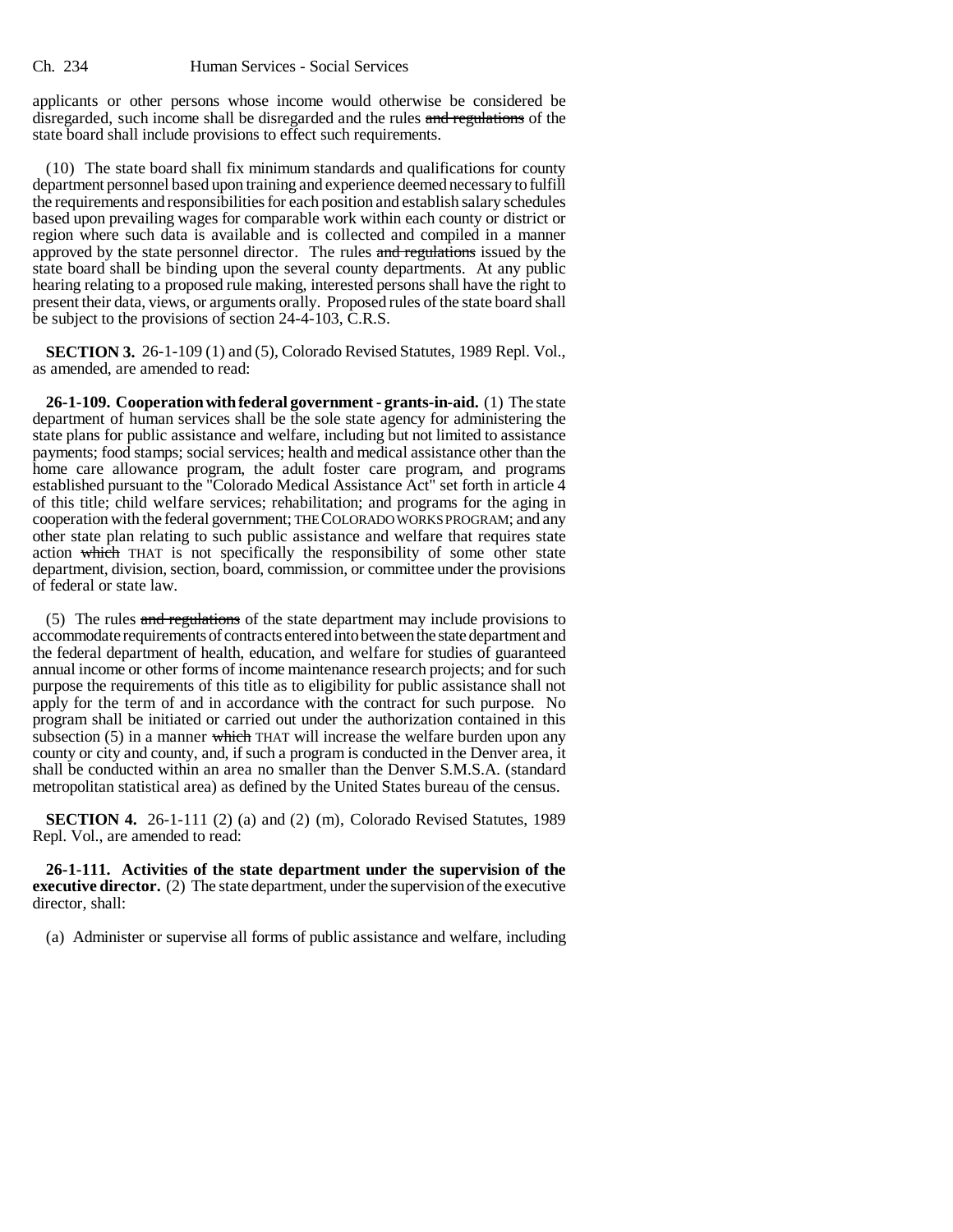but not limited to assistance payments, food stamps, and social services under programs for old age pensions, aid to families with dependent children THE COLORADO WORKS PROGRAM, aid to the blind, aid to the needy disabled, food stamps supplementation to households not receiving public assistance found eligible for food stamps under rules adopted by the state board, and such other public assistance and welfare activities as may be vested in the state department pursuant to law;

(m) Administer the state JOBS program in compliance with the "Family Support Act of 1988" (P.L. 100-485) and any federal regulations promulgated thereunder.

**SECTION 5.** 26-1-112 (3) (b), Colorado Revised Statutes, 1989 Repl. Vol., as amended, is amended to read:

**26-1-112. Locating violators - recoveries.** (3) (b) Whenever a county department, a county board, a district attorney, or a state department on behalf of the county recovers any amount of public assistance payments or medical assistance funds which THAT were obtained through unintentional client error, the federal government shall be entitled to a share proportionate to the amount of federal funds paid, unless a different amount is provided for by federal law, the state shall be entitled to a share proportionate to seventy-five percent of the amount of state funds paid, the county shall be entitled, except for the aid to families with dependent children COLORADO WORKS program, to a share proportionate to the amount of county funds paid, if any, and, in addition, a share proportionate to twenty-five percent of the amount of state funds paid. In the aid to dependent children COLORADO WORKS program, the county shall be entitled to a share proportionate to the amount of county funds paid and, in addition, a share proportionate to one-half the amount of state funds paid.

**SECTION 6.** 26-1-118 (2.5), Colorado Revised Statutes, 1989 Repl. Vol., is repealed as follows:

**26-1-118. Duties of county departments, county directors, and district attorneys.** (2.5) Upon implementation of the JOBS program in the county as required under section 26-2-406, the county department shall submit to the state department an action plan which outlines implementation of the JOBS program in the county. Such action plan shall meet the criteria set forth in section 26-2-406.

**SECTION 7.** 26-1-121 (1) (a), Colorado Revised Statutes, 1989 Repl. Vol., as amended, is amended to read:

**26-1-121. Appropriations.** (1) (a) For carrying out the duties and obligations of the state department of human services, the state department of health care policy and financing, and county departments under the provisions of this title and for matching such federal funds OR MEETING MAINTENANCE OF EFFORT REQUIREMENTS as may be available for public assistance and welfare activities in the state, including but not limited to assistance payments, food stamps (except the value of food stamp coupons), social services, medical assistance, child welfare services, rehabilitation, programs for the aging and for veterans, and related activities, the general assembly, in accordance with the constitution and laws of the state of Colorado, shall make adequate appropriations for the payment of such costs, pursuant to the budget prepared by the respective executive director.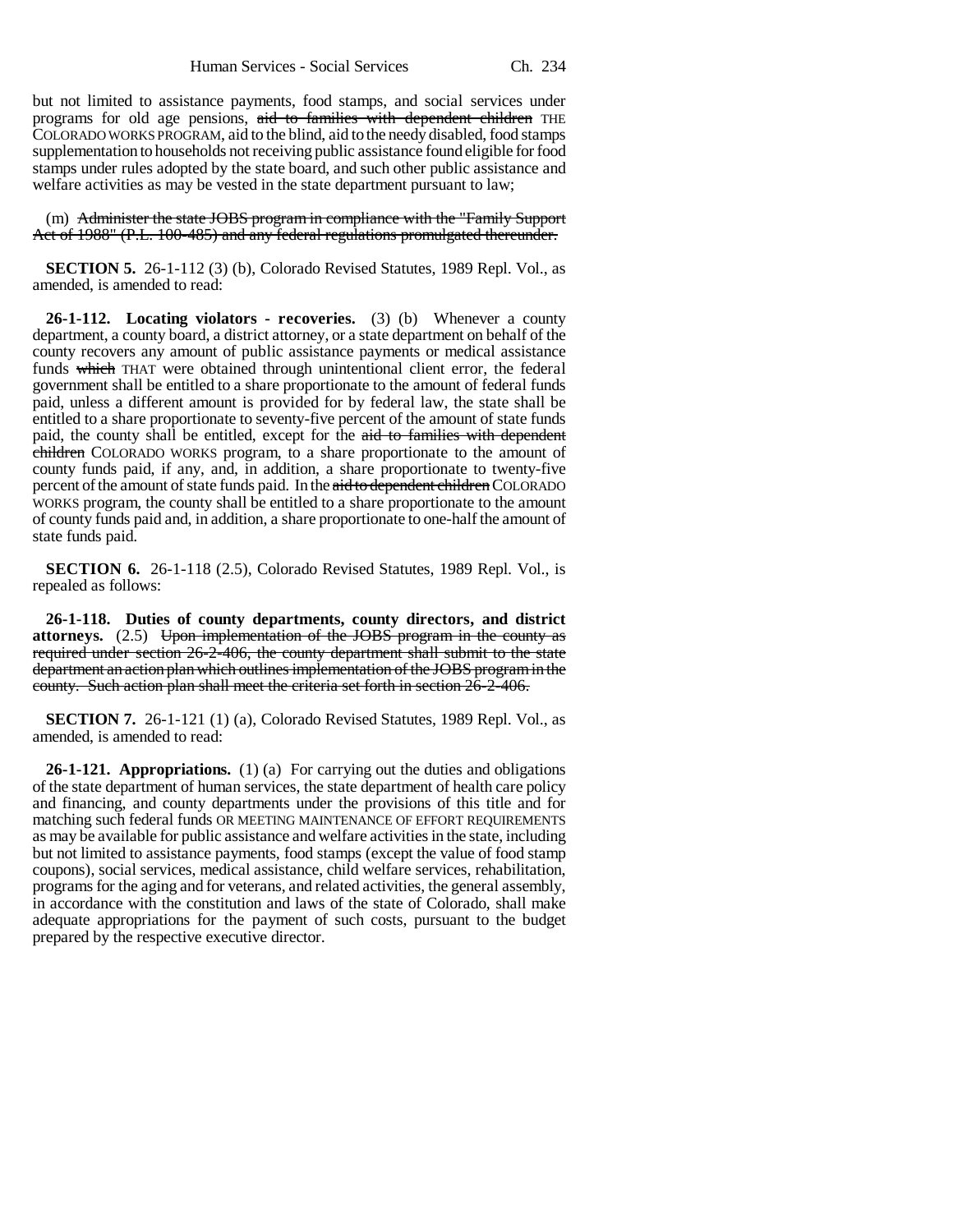**SECTION 8.** 26-1-122, Colorado Revised Statutes, 1989 Repl. Vol., as amended, is amended to read:

**26-1-122. County appropriations and expenditures - advancements procedures.** (1) (a) Except as provided in SUBSECTION (6) OF THIS SECTION AND section 26-1-122.5, the board of county commissioners in each county of this state shall annually appropriate as provided by law such funds as shall be necessary to defray the county department's twenty percent share of the overall cost of providing the assistance payments, food stamps (except the value of food stamp coupons), and social services activities delivered in the county, including the costs allocated to the administration of each, and shall include in the tax levy for such county the sums appropriated for that purpose. Such appropriation shall be based upon the county social services budget prepared by the county department pursuant to section 26-1-124, after taking into account state advancements provided for in this section.

(b) In the case of a district department, each county forming a part of said district shall appropriate the funds necessary to defray its proportionate share of the costs of assistance payments, food stamps (except the value of food stamp coupons), and social services activities of such individual county based on the ratio set out in paragraph (a) of this subsection (1).

(c) Additional funds shall be made available by the board of county commissioners if the county funds so appropriated prove insufficient to defray the county department's twenty percent share of actual costs for assistance payments, food stamps (except the value of food stamp coupons), and social services activities, including the administrative costs of each.

(d) Under no circumstances shall any county expend county funds in an amount to exceed its twenty percent share of actual costs for assistance payments, food stamps (except the value of food stamp coupons), and social services activities, including the administrative costs of each, except as provided in paragraph (i) of subsection (4) of this section.

 $(2)$  (a) The county boards, in accordance with the rules and regulations of the state department, shall file requests with the state department for advancement of funds for the program costs of assistance payments, food stamps (except the value of food stamp coupons), and social services and for the administrative costs of each. The state department shall determine the requirements of each county for such program costs and administrative costs, taking into consideration available funds and all pertinent facts and circumstances, and shall certify by voucher to the controller the amounts to be paid to each county. The amounts so certified shall be paid from the state treasury upon voucher of the state department and warrant of the controller and shall be credited by the county treasurer to the county social services fund in accordance with the law and rules of the state department.

(b) For purposes of operating the electronic benefits transfer service as authorized in section 26-2-104 once the service has been fully developed and implemented in any county, the state department shall determine the program costs and administrative costs related to assistance payments and food stamps for each county. Upon implementation of the electronic benefits transfer service in any county, the county share of the program and administrative costs shall either be billed to the county or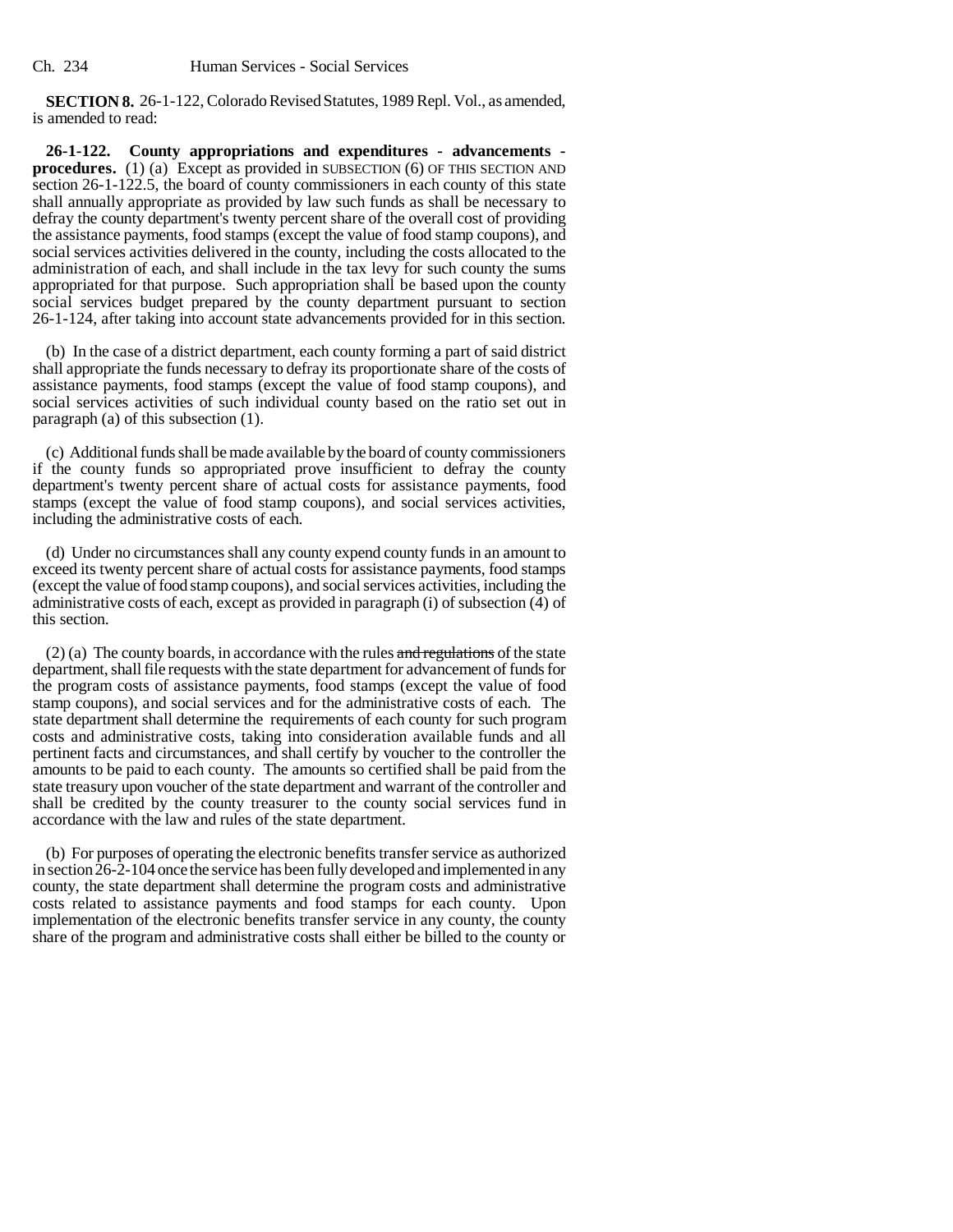deducted from appropriate advances to the county OR FROM THE COUNTY BLOCK GRANT ALLOCATION FOR IMPLEMENTATION OF THE COLORADO WORKS PROGRAM PURSUANT TO PART 7 OF ARTICLE 2 OF THIS TITLE. The cost of administering the electronic benefits transfer service shall not exceed the proportional cost per client that would have been paid by counties to issue benefits through the nonelectronic benefits system for the same fiscal year. Any savings that result from the use of the electronic benefits transfer service shall be shared among the state and local governments in proportion to such entities' contribution to the electronic benefits transfer service.

(3) (a) County departments shall keep such records and accounts in relation to the costs of administering assistance payments, the costs of administering food stamps, and the costs of administering social services as the state department shall prescribe by rules. and regulations. EXCEPT AS PROVIDED IN SUBSECTION (6) OF THIS SECTION, all administrative costs shall be allocated, under rules of the state department, to either the performance of assistance payments functions, the performance of food stamp functions, or the performance of social services functions.

(b) Except as provided in SUBSECTION (6) OF THIS SECTION AND section 26-1-122.5, if the county departments are administered in accordance with the policies and rules of the state department for the administration of county departments, eighty percent of the costs of administering assistance payments, food stamps, and social services in the county departments shall be advanced to the county by the state treasurer from funds appropriated or made available for such purpose, upon authorization of the state department, but in no event shall the state department authorize expenditures greater than the annual appropriation by the general assembly for the state's share of such administrative costs of the county departments. As funds are advanced, adjustment shall be made from subsequent monthly payments for those purposes.

(c) For purposes of this article, AND EXCEPT AS OTHERWISE PROVIDED IN SUBSECTION (6) OF THIS SECTION, under rules of the state department, administrative costs shall include: Salaries of the county director and employees of the county department staff engaged in the performance of assistance payments, food stamps, and social services activities; the county's payments on behalf of such employees for old age and survivors' insurance or pursuant to a county officers' and employees' retirement plan and for any health insurance plan, if approved by the state department; the necessary travel expenses of the county board and the administrative staff of the county department in the performance of their duties; necessary telephone and telegraph; necessary equipment and supplies; necessary payments for postage and printing, including the printing and preparation of county warrants required for the administration of the county department; and such other administrative costs as may be approved by the state department; but advancements for office space, utilities, and fixtures may be made from state funds only if federal matching funds are available.

(4) (a) County departments shall keep such records and accounts in relation to assistance payments program costs and social services program costs as the state department shall prescribe by rules and regulations AND AS MAY BE REQUIRED IN PART 7 OF ARTICLE 2 OF THIS TITLE. All program costs shall be allocated, under rules of the state department, to either assistance payments or social services.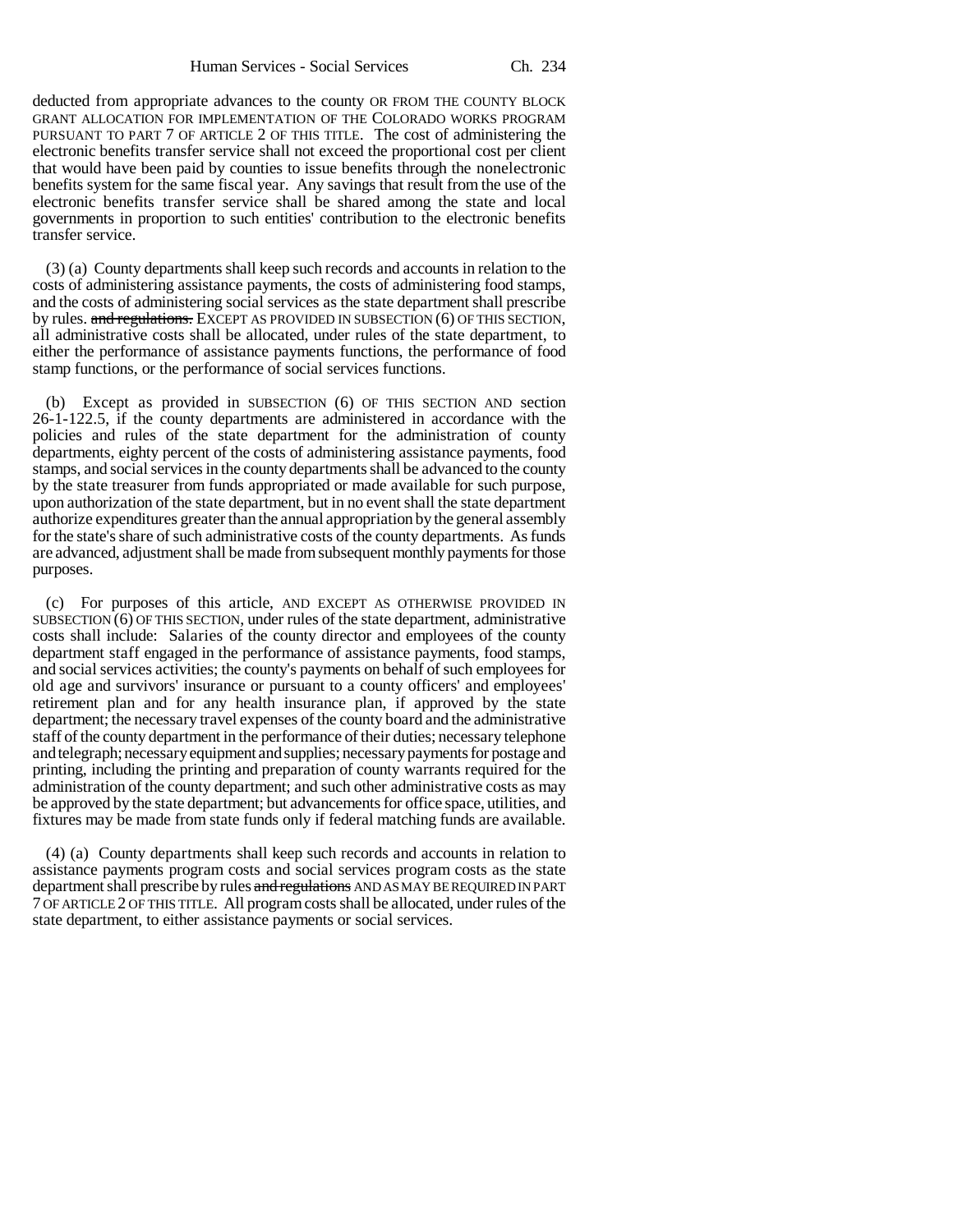(b) Except as provided in paragraph (d) of this subsection (4) AND SUBSECTION (6) OF THIS SECTION, eighty percent of the amount expended for assistance payments program costs and social services program costs or the amount equal to the state's share of the amount expended as determined pursuant to section 26-1-122.5 shall be advanced to the county by the state treasurer from funds appropriated or made available for such purpose upon authorization of the state department pursuant to the provisions of this title. As funds are advanced, adjustment shall be made from subsequent monthly payments for those purposes.

(c) For purposes of this article AND EXCEPT AS OTHERWISE PROVIDED IN SUBSECTION (6) OF THIS SECTION, under rules of the state department, program costs shall include: Amounts expended for assistance payments and social services (except for items enumerated in subsection  $(3)$  (c) of this section) under programs for  $\frac{\text{aid to}}{\text{d}t}$ families with dependent children, aid to the needy disabled, aid to the blind, child welfare services, expenses of treatment to prevent blindness or restore eyesight as defined in section 26-2-121, funeral and burial expenses as defined in section 26-2-129, and state supplementation under part 2 of article 2 of this title.

(d) Whenever any county, by reason of an emergency or other temporary condition, shall be unable to meet its necessary financial obligations for other public assistance purposes, and at the same time meet its requirements for assistance payments and social services under the program for aid to the needy disabled,  $\sigma$ rthe program for aid to families with dependent children, the state department may in its discretion, upon consideration of the conditions and requirements of this title, reimburse such county in excess of eighty percent of the amount expended for assistance payments and social services under such program. The state department shall determine the amount of such excess reimbursement and the period of time during which such excess reimbursement shall be made. For such purpose, the state department may use not to exceed five percent of the total amount allocated to it by the state for administrative and program costs for assistance payments and social services under the program for which the excess reimbursement is provided.

(e) When a county department provides or purchases certain specialized social services for public assistance applicants, recipients, or others to accomplish self-support, self-care, or better family life, including but not limited to day care, homemaker services, foster care, and services to mentally retarded persons, in accordance with applicable rules, the state may advance funds to such county department at a rate in excess of eighty percent within available appropriations, but not to exceed the amount expended by the county department for such services. The county department contribution shall be for the period from January 1, 1981, through June  $30$ , 1981, ten percent, and beginning July 1, 1981, five percent for the aid to the needy disabled home care program, the special needs of the disabled program, aid to the blind home care program, the special needs of the blind program, the adult foster care program, and other programs providing public assistance in the form of social services required by the federal "Social Security Act", as amended, for the purpose of establishing services which promote self-sufficiency for adult clients. As funds are advanced, adjustment shall be made from subsequent monthly payments for those purposes. The expenses of training personnel to provide these services as determined and approved by the state department shall be paid from whatever state and federal funds are available for such training purposes.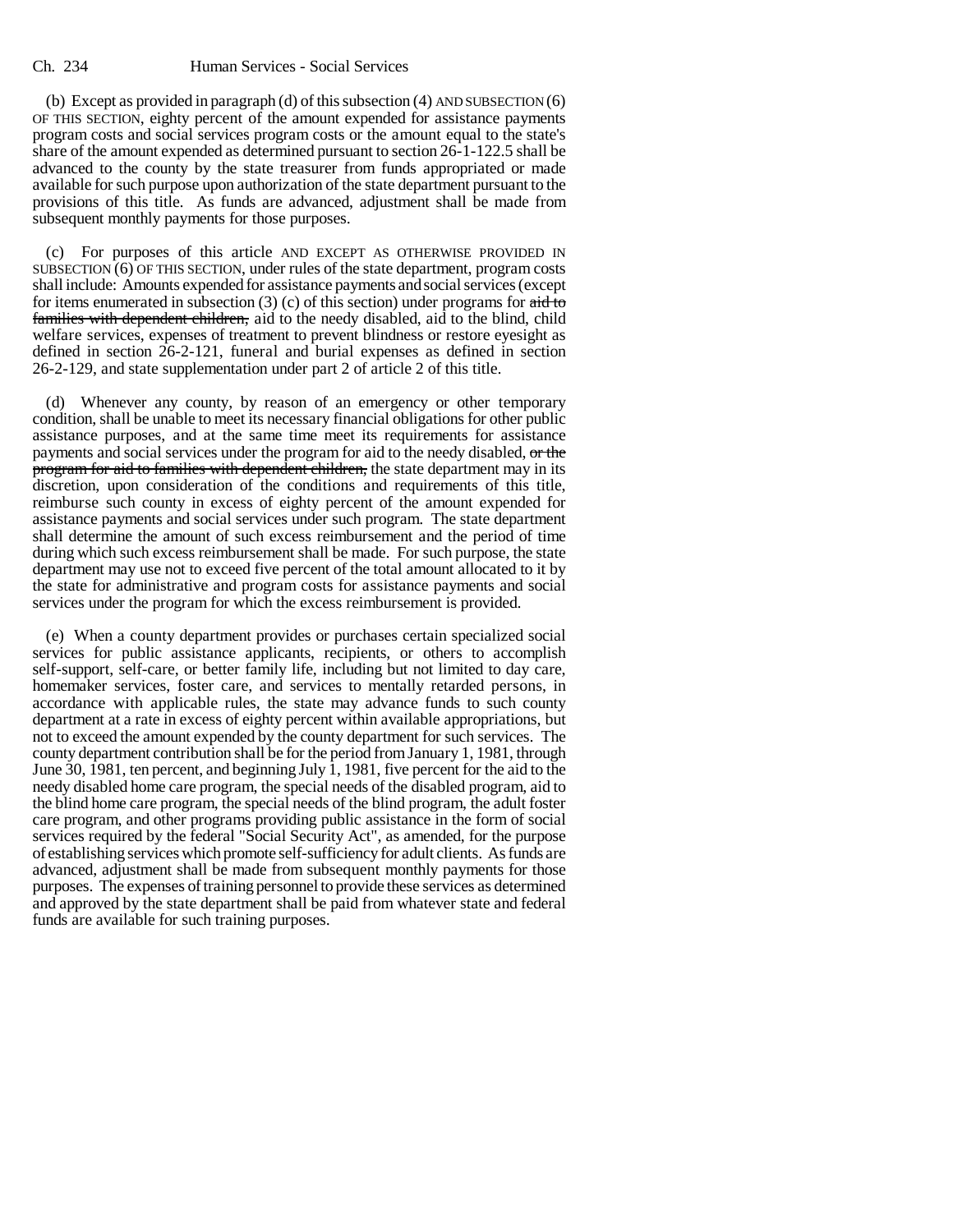(f) County departments shall provide or contract to provide a central information and referral service for all available services in the county which may prevent or reduce inappropriate institutional care through the use of community-based or home-based care.

(g) The state department is authorized to provide not more than ten additional homemaker positions to be located in Adams, Larimer, Garfield, Otero, and Morgan counties. Reimbursement to each county for one hundred percent homemaker costs shall be based on a minimum case load of ten clients per reimbursed position which clients are currently in or would be admitted to skilled or intermediate care facilities or hospitals and who would not otherwise be served by current county staffing. Reports shall be provided monthly to the joint budget committee.

(h) Notwithstanding any other provision of this article, the county department may spend in excess of twenty percent of actual costs for the purpose of matching federal funds for the administration of the child support enforcement program or for the administrative costs of activities involving food stamp, public assistance, or medical assistance fraud investigations or prosecutions.

(i) Notwithstanding any other provision of this article, the county department may receive and spend federal funds to which it is entitled by reason of the county's expenditures in excess of the twenty percent required by subsection (1) of this section for any social services activity that has been approved by the department as an activity that is eligible for reimbursement under any federal program. Acceptance and expenditure of such federal funds shall in no way affect the state's share of and contribution to such payments, and the county shall be solely responsible for the provision of the nonfederal share that is in excess of the twenty percent.

(5) EXCEPT AS OTHERWISE PROVIDED IN SUBSECTION (6) OF THIS SECTION, if in any fiscal year the annual appropriation by the general assembly for the state's share, together with any available federal funds for any income maintenance or social services program, or the administration of either, is not sufficient to advance to the counties the full applicable state share of costs, said program or the administration thereof shall be temporarily reduced by the state board so that all available state and federal funds shall continue to constitute eighty percent of the costs.

(6) (a) THE BOARD OF COUNTY COMMISSIONERS IN EACH COUNTY OF THIS STATE SHALL ANNUALLY APPROPRIATE AS PROVIDED BY LAW SUCH FUNDS AS SHALL BE NECESSARY TO DEFRAY THE COUNTY DEPARTMENT'S MAINTENANCE OF EFFORT REQUIREMENT FOR THE COLORADO WORKS PROGRAM, CREATED IN PART 7 OF ARTICLE 2 OF THIS TITLE, AND THE COLORADO CHILD CARE ASSISTANCE PROGRAM, CREATED IN PART 8 OF ARTICLE 2 OF THIS TITLE, INCLUDING THE COSTS ALLOCATED TO THE ADMINISTRATION OF EACH, AND SHALL INCLUDE IN THE TAX LEVY FOR SUCH COUNTY THE SUMS APPROPRIATED FOR THAT PURPOSE. SUCH APPROPRIATION SHALL BE BASED UPON THE COUNTY SOCIAL SERVICES BUDGET PREPARED BY THE COUNTY DEPARTMENT PURSUANT TO SECTION 26-1-124, AFTER TAKING INTO ACCOUNT STATE ADVANCEMENTS PROVIDED FOR IN THIS SECTION.

(b) ADDITIONAL FUNDS SHALL BE MADE AVAILABLE BY THE BOARD OF COUNTY COMMISSIONERS IF THE COUNTY FUNDS SO APPROPRIATED PROVE INSUFFICIENT TO DEFRAY THE COUNTY DEPARTMENT'S MAINTENANCE OF EFFORT REQUIREMENTS FOR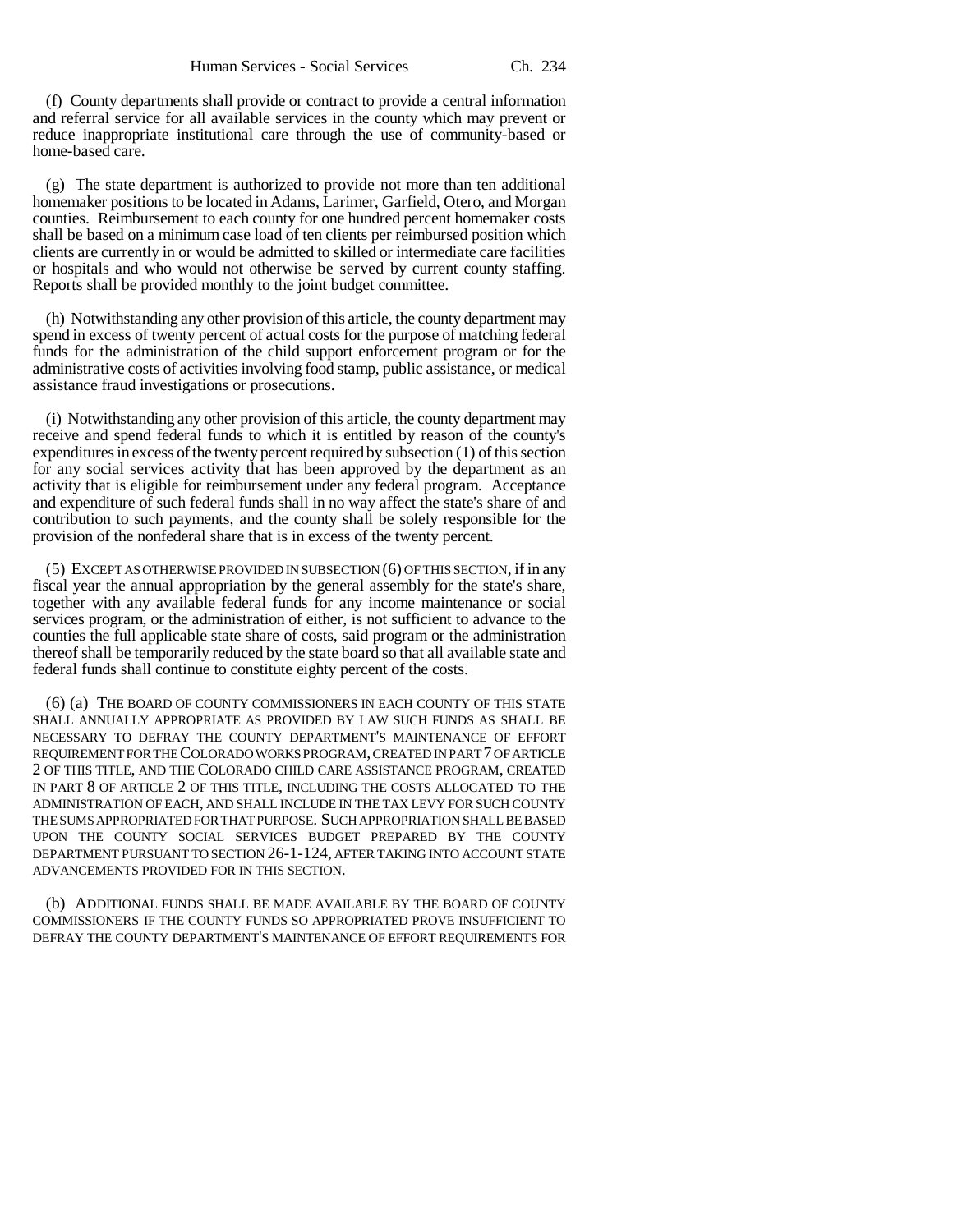THE COLORADO WORKS PROGRAM AND THE COLORADO CHILD CARE ASSISTANCE PROGRAM, INCLUDING THE COSTS ALLOCATED TO THE ADMINISTRATION OF EACH.

(c) THE STATE DEPARTMENT SHALL ESTABLISH RULES CONCERNING WHAT SHALL CONSTITUTE ADMINISTRATIVE COSTS AND PROGRAM COSTS FOR THE COLORADO WORKS PROGRAM. THE STATE TREASURER SHALL MAKE ADVANCEMENTS TO COUNTY DEPARTMENTS FOR THE COSTS OF ADMINISTERING THE COLORADO WORKS PROGRAM AND THE COLORADO CHILD CARE ASSISTANCE PROGRAM FROM FUNDS APPROPRIATED OR MADE AVAILABLE FOR SUCH PURPOSE, UPON AUTHORIZATION OF THE STATE DEPARTMENT; EXCEPT THAT, IN NO EVENT SHALL THE STATE DEPARTMENT AUTHORIZE EXPENDITURES GREATER THAN THE ANNUAL APPROPRIATION BY THE GENERAL ASSEMBLY FOR SUCH ADMINISTRATIVE COSTS OF THE COUNTY DEPARTMENTS. AS FUNDS ARE ADVANCED, ADJUSTMENT SHALL BE MADE FROM SUBSEQUENT MONTHLY PAYMENTS FOR THOSE PURPOSES.

**SECTION 9.** 26-1-123 (1) and (3) (a), Colorado Revised Statutes, 1989 Repl. Vol., are amended to read:

**26-1-123. County social services fund.** (1) A fund to be known as the "county social services fund" is hereby created and established in each of the counties of the state of Colorado, which fund shall consist of such accounts as may from time to time be established pursuant to rules and regulations of the state board.

 $(3)$  (a) The county board shall administer the fund pursuant to rules and regulations adopted by the state department. The county treasurer shall be the treasurer and custodian of the fund and shall disburse money from the fund only upon special county social services warrants drawn by the person duly appointed by the county board. The county treasurer shall not collect any fee as provided in section 30-1-102, C.R.S., for the collection or deposit of any moneys in the county social services fund. Warrants shall be signed by one member of the county board, who shall be designated by resolution for that purpose, and also signed by the person duly appointed by the county board. Such signatures shall indicate the approval of the board of county commissioners and the county board of social services. At such time as Title XVI of the social security act, as amended by Public Law 92-603, becomes effective, the state board by rule may make other provision for the issuance and signing of warrants under the old age pension, aid to the blind, and aid to the needy disabled.

**SECTION 10.** 26-1-124, Colorado Revised Statutes, 1989 Repl. Vol., is amended to read:

**26-1-124. County social services budget.** (1) As a part of the county budget and in conformity with the county budget law and the rules of the state board, a county social services budget shall be prepared by the county director and reviewed by the county board.

(2) Before such budget is adopted by the board of county commissioners, it shall be submitted by the county board to the state department for review. THE STATE DEPARTMENT REVIEW SHALL INCLUDE AN ASSESSMENT AS TO WHETHER THE COUNTY BUDGET INCLUDES ADEQUATE FUNDING FOR THE COUNTY'S MAINTENANCE OF EFFORT FOR THE COLORADO WORKS PROGRAM CREATED IN PART 7 OF ARTICLE 2 OF THIS TITLE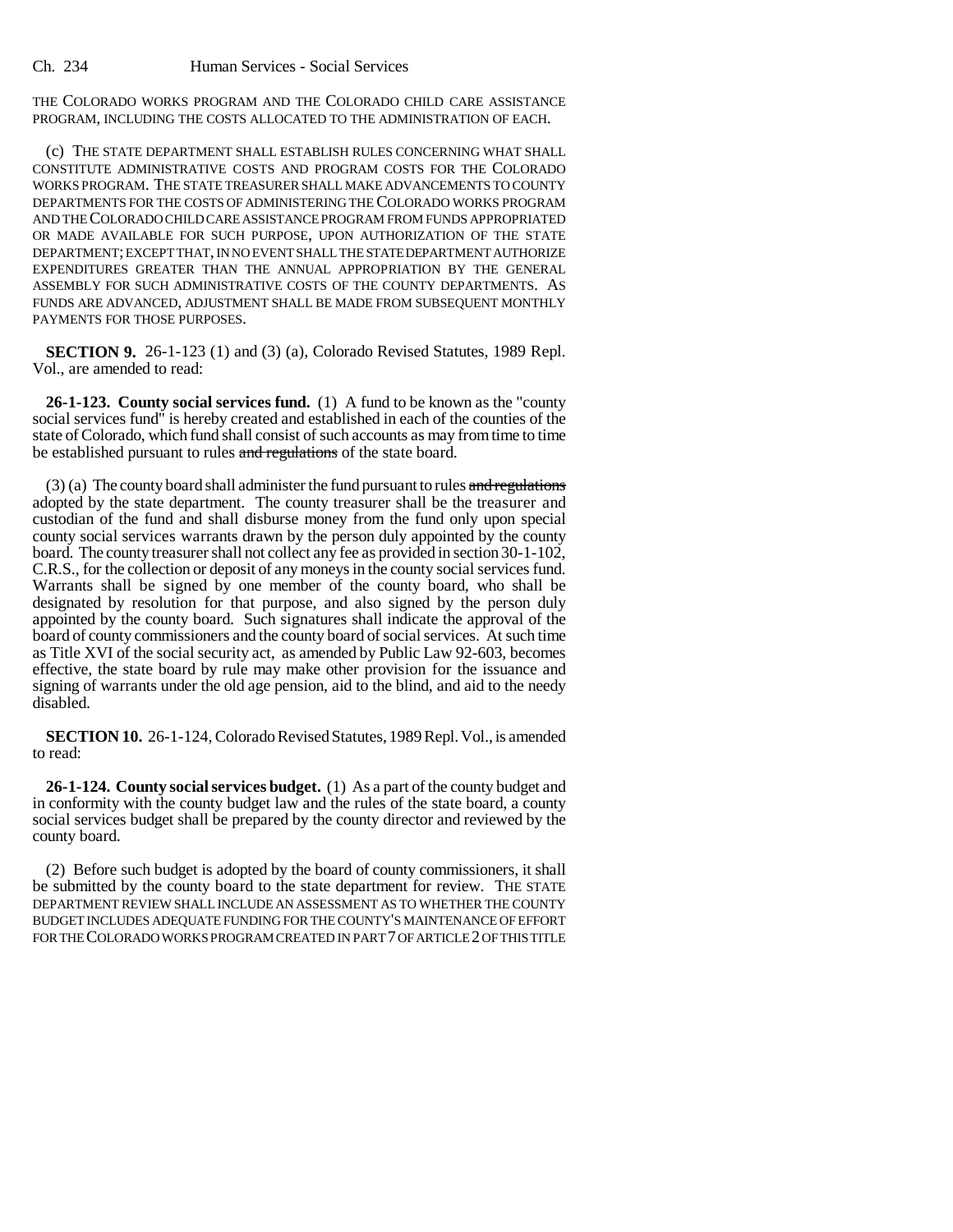AND THE COLORADO CHILD CARE ASSISTANCE PROGRAM CREATED IN PART 8 OF ARTICLE 2 OF THIS TITLE.

(3) THE STATE DEPARTMENT SHALL PRESCRIBE budget forms shall be prescribed and SHALL FURNISH a sufficient number of SUCH forms furnished TO the county board without charge. by the state department.

**SECTION 11.** 26-1-126, Colorado Revised Statutes, 1989 Repl. Vol., as amended, is amended to read:

**26-1-126. County contingency fund - creation.** (1) There is hereby created a county contingency fund which shall be expended to supplement county expenditures for public assistance, as provided in this section.

(2) Notwithstanding the provisions of section 26-1-125 (1), and subject to available appropriations, the state department of human services or the state department of health care policy and financing shall make an advancement, in addition to that provided in section 26-1-122, out of the county contingency fund to any county if moneys equivalent to those raised by a levy as determined pursuant to subsection (2.1) of this section on the property valued for assessment in the county are less than THE SUM OF THE COUNTY'S OBLIGATIONS PURSUANT TO SECTION 26-1-122 AND twenty percent of the amount expended for administrative costs and program costs of public assistance, medical assistance. and food stamps.

(2.1) (a) If the total valuation for assessment of property in a county changes as of January 1, 1987, commencing on January 1, 1988, the mill levy used to determine eligibility for an advancement from the county contingency fund shall be changed from three mills to the number of mills determined by the following formula: Divide the total valuation for assessment for the calendar year two years preceding of those counties which were entitled to advancements from the county contingency fund for the fiscal year ending June 30 of the preceding year by the total valuation for assessment of those same counties for the preceding calendar year, multiply by three mills, and round the resulting figure to the nearest one-hundredth of a mill.

(b) For the calendar year beginning January 1, 1989, and for each calendar year thereafter, the mill levy used to determine eligibility for an advancement from the county contingency fund during such calendar year shall be changed to the number of mills determined by the following formula: Divide the total valuation for assessment for the calendar year two years preceding such calendar year of those counties which were entitled to advancements from the county contingency fund during all or part of said second preceding calendar year by the total valuation for assessment of those same counties for the first calendar year preceding such calendar year, multiply the quotient by the number of mills used to determine eligibility for the preceding calendar year, and round the resulting figure to the nearest one-hundredth of a mill.

(3) Subject to available appropriations, the amount of the additional advancement for each county for each month commencing on or after July 1, 1975, shall be fifty percent of the difference between the following:

(a) Twenty percent of the monthly amount expended for the purposes named in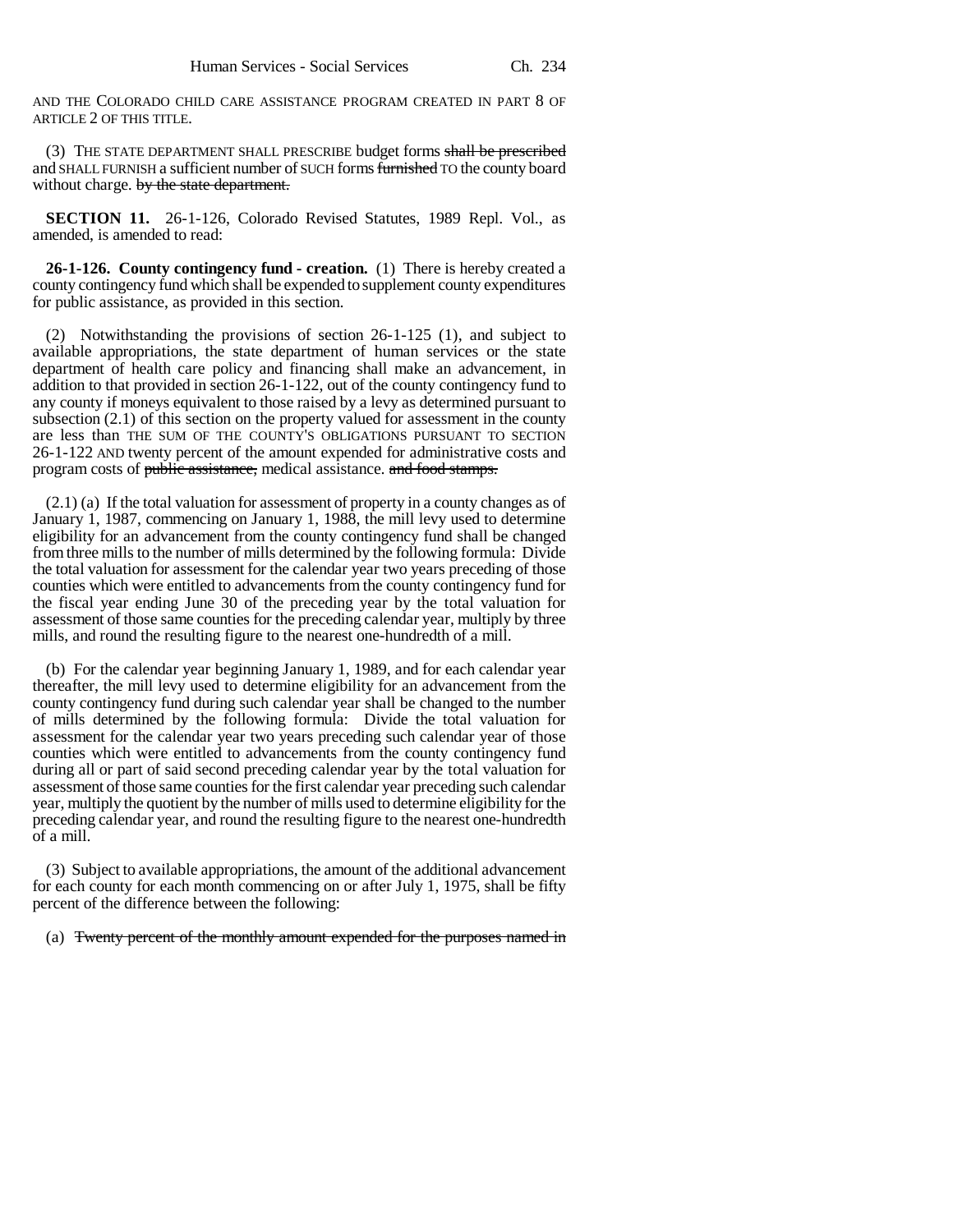subsection (2) of this section, minus; THE SUM OF THE MONTHLY AMOUNT OF THE COUNTY'S OBLIGATIONS PURSUANT TO SECTION 26-1-122 AND TWENTY PERCENT OF THE MONTHLY AMOUNT EXPENDED FOR ADMINISTRATIVE COSTS AND PROGRAM COSTS OF MEDICAL ASSISTANCE, MINUS;

(b) The moneys equivalent to those raised by a levy of the number of mills determined pursuant to paragraph (b) of subsection (2.1) of this section on the property valued for assessment in the county divided by twelve.

(4) In the event appropriations are insufficient to cover advancements provided for in this section, all advancements shall be prorated on the basis of total claims submitted in proportion to funds available. As funds are advanced, any adjustments shall be made from subsequent monthly payments for this purpose.

(5) Each county eligible for county contingency funds pursuant to this section shall only be responsible for an amount equal to the county's pro rata share of the general assembly's appropriation to the county contingency fund. If state and county appropriations are insufficient to meet the administrative and program costs of public assistance and the administrative costs of medical assistance and food stamps, then the executive director of the department of human services, the executive director of the department of health care policy and financing, and the state board of human services shall act pursuant to sections 26-1-121 (1) (c) and 26-1-122 (5) to reduce the rate of expenditure so that it matches the available funds.

**SECTION 12.** Part 1 of article 2 of title 26, Colorado Revised Statutes, 1989 Repl. Vol., as amended, is amended BY THE ADDITION OF A NEW SECTION to read:

**26-2-102.5. Foster care - Title IV-E of the Social Security Act.** (1) ELIGIBILITY OF A CHILD FOR TITLE IV-E FOSTER CARE SHALL BE BASED ON THE AFDC RULES IN EFFECT ON JUNE 1, 1995.

(2) SUCH CHILD SHALL MEET ALL OF THE FOLLOWING CONDITIONS:

(a) THE PLACEMENT AND CARE OF SUCH CHILD ARE THE RESPONSIBILITY OF THE STATE DEPARTMENT OF HUMAN SERVICES OR A COUNTY DEPARTMENT OF SOCIAL SERVICES;

(b) SUCH CHILD HAS BEEN PLACED IN A FOSTER HOME OR CHILD CARE INSTITUTION AS A RESULT OF A JUDICIAL DETERMINATION OR VOLUNTARY PLACEMENT AGREEMENT;

(c) COURT PROCEEDINGS LEADING TO THE JUDICIAL DETERMINATION WERE INITIATED IN A MONTH IN WHICH SUCH CHILD WOULD HAVE BEEN ELIGIBLE TO RECEIVE AFDC UNDER THE RULES IN EFFECT ON JUNE 1,1995, OR WOULD HAVE BEEN ELIGIBLE EXCEPT THAT SUCH CHILD WAS NOT LIVING WITH A CARETAKER RELATIVE. IF SUCH CHILD LIVED WITH A CARETAKER RELATIVE WITHIN SIX MONTHS PRIOR TO THE MONTH IN WHICH COURT PROCEEDINGS WERE INITIATED, SUCH CHILD SHALL BE ELIGIBLE.

**SECTION 13.** 26-1-127 (1) and (1.5), Colorado Revised Statutes, 1989 Repl. Vol., as amended, are amended to read: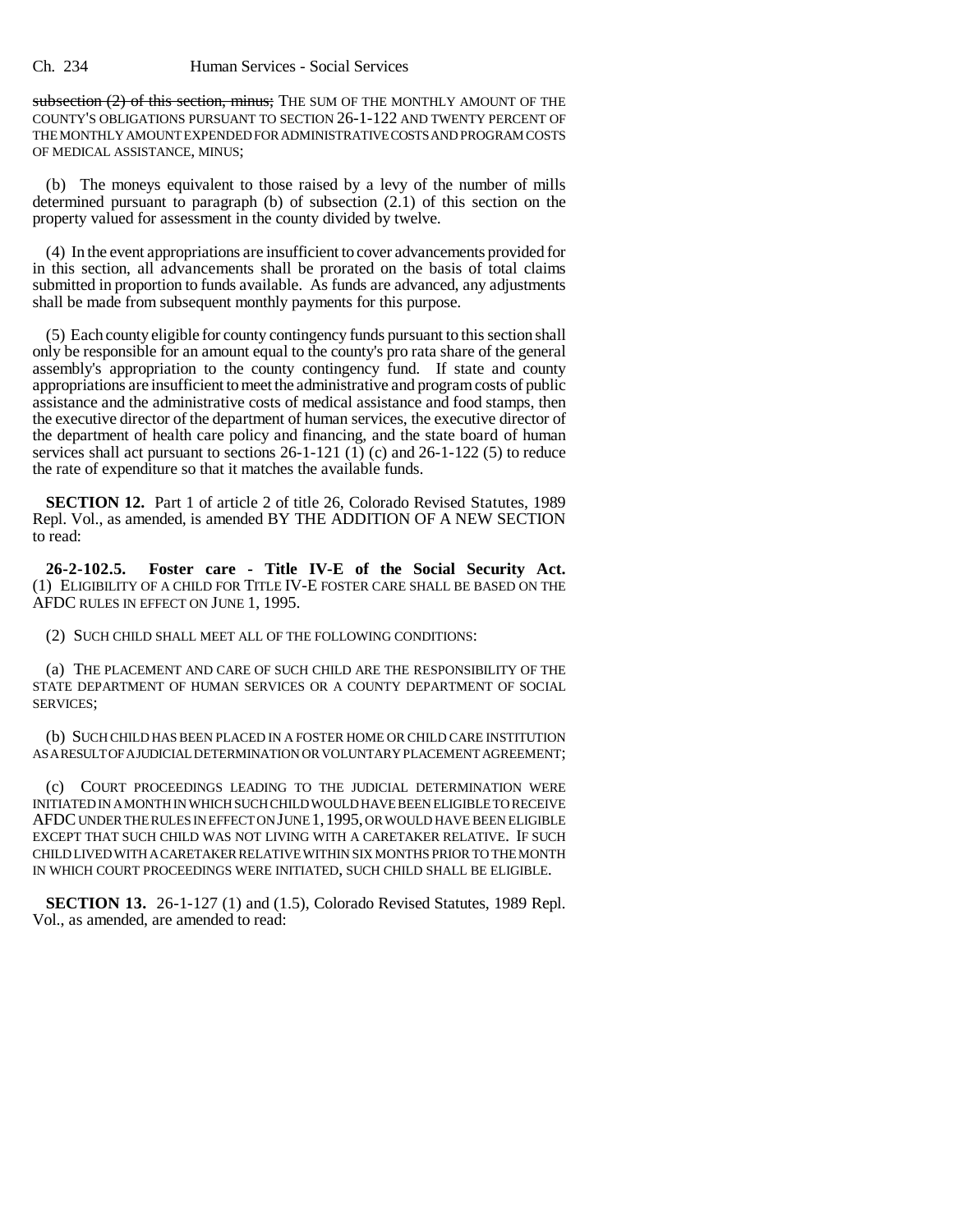**26-1-127. Fraudulent acts.** (1) Any person who obtains or any person who willfully aids or abets another to obtain public assistance or vendor payments or medical assistance as defined in this title to which the person is not entitled or in an amount greater than that to which the person is justly entitled or payment of any forfeited installment grants or benefits to which the person is not entitled or in a greater amount than that to which the person is entitled, by means of a willfully false statement or representation, or by impersonation, or by any other fraudulent device, commits the crime of theft, which crime shall be classified in accordance with section 18-4-401 (2), C.R.S., and which crime shall be punished as provided in section 18-1-105, C.R.S., if the crime is classified as a felony, or section 18-1-106, C.R.S., if the crime is classified as a misdemeanor. To the extent not otherwise prohibited by state or federal law, any person violating the provisions of this subsection (1) is disqualified from participation in any public assistance program under article 2 of this title for six months ONE YEAR for a first offense, one year TWO YEARS for a second offense, and permanently for a third or subsequent offense. Such disqualification is mandatory and is in addition to any other penalty imposed by law.

(1.5) To the extent not otherwise prohibited by state or federal law, any person against whom a county department of social services or the state department obtains a civil judgment in a state or federal court of record in this state based on allegations that the person obtained or willfully aided and abetted another to obtain public assistance or vendor payments or medical assistance as defined in this title to which the person is not entitled or in an amount greater than that to which the person is justly entitled or payment of any forfeited installment grants or benefits to which the person is not entitled or in a greater amount than that to which the person is entitled, by means of a willfully false statement or representation, or by impersonation, or by any other fraudulent device, is disqualified from participation in any public assistance program under article 2 of this title for six months ONE YEAR for a first incident, one year TWO YEARS for a second incident, and permanently for a third or subsequent incident. Such disqualification is mandatory and is in addition to any other remedy available to a judgment creditor.

**SECTION 14.** 26-2-103 (5.5) and (7), Colorado Revised Statutes, 1989 Repl. Vol., are amended to read:

**26-2-103. Definitions.** As used in this article, unless the context otherwise requires:

(5.5) "JOBS program" means the employment, training, and education program set forth in part 4 of this article.

(7) "Public assistance" means assistance payments, food stamps, and social services provided to or on behalf of eligible recipients through programs administered or supervised by the state department, either in cooperation with the federal government or independently without federal aid, pursuant to the provisions of this article. Public assistance includes programs for old age pensions, aid to families with dependent children THE COLORADO WORKS PROGRAM, aid to the needy disabled, aid to the blind, child welfare services, food stamps supplementation to households not receiving public assistance found eligible for food stamps under rules adopted by the state board, expenses of treatment to prevent blindness or restore eyesight as defined in section 26-2-121, and funeral and burial expenses as defined in section 26-2-129.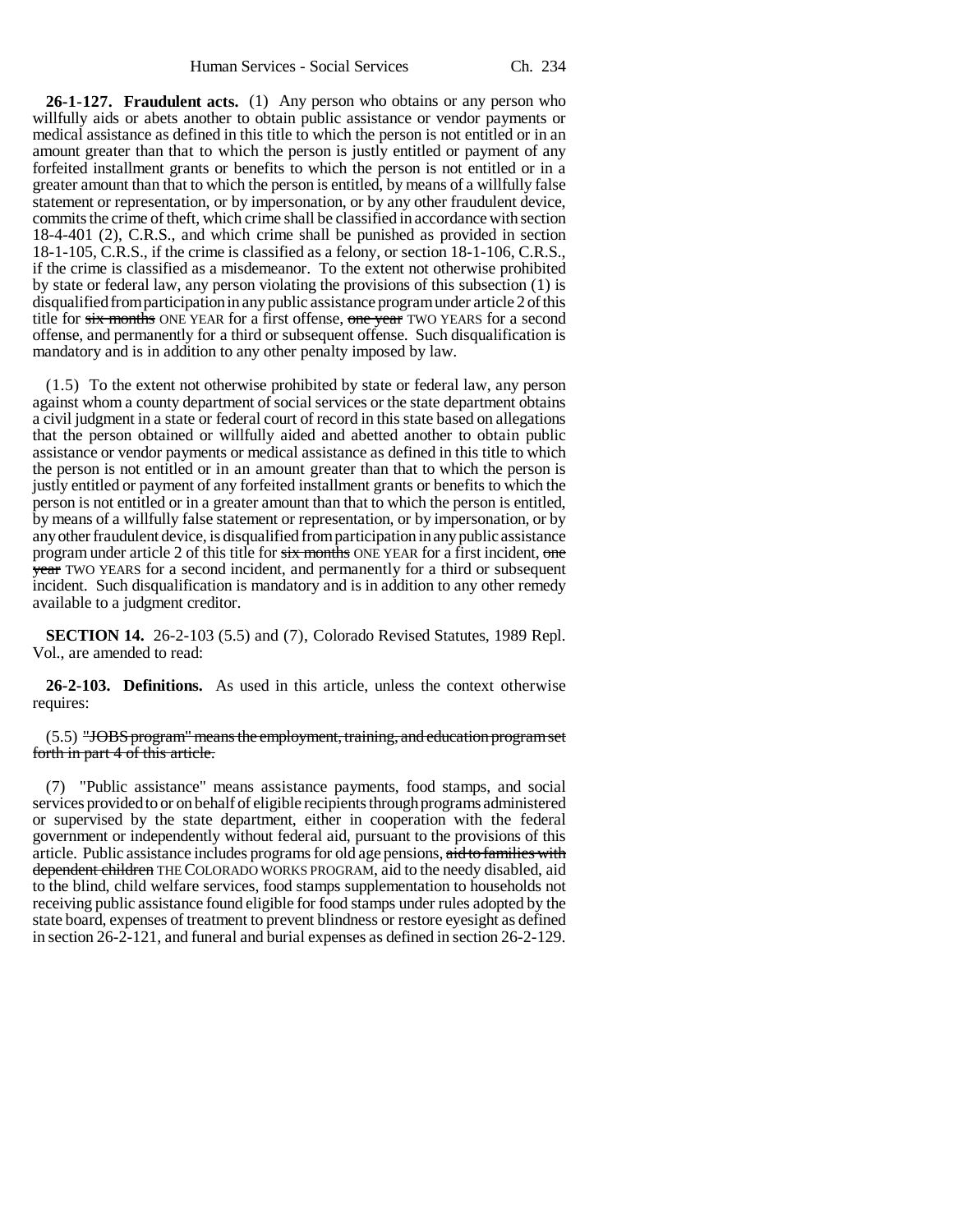**SECTION 15.** 26-2-104 (1), Colorado Revised Statutes, 1989 Repl. Vol., as amended, is amended to read:

**26-2-104. Public assistance programs - electronic benefits transfer service - rules.** (1) The state department is hereby designated as the single state agency to administer or supervise the administration of public assistance programs in this state in cooperation with the federal government pursuant to the social security act and this article. The state department shall establish public assistance programs consisting of assistance payments and social services to be made available to eligible individuals, including but not limited to old age pensions, aid to families with dependent children THE COLORADO WORKS PROGRAM, aid to the needy disabled, and aid to the blind.

**SECTION 16.** 26-2-106 (1) and (4) (a), Colorado Revised Statutes, 1989 Repl. Vol., are amended to read:

**26-2-106. Applications for public assistance.** (1) Any individual wishing to make application for any of the public assistance programs administered or supervised by the state department under this article shall have the opportunity to do so, and, EXCEPT AS OTHERWISE PROVIDED IN PART 7 OF THIS ARTICLE, such public assistance shall be furnished with reasonable promptness to each eligible individual in accordance with rules of the state department. The county department shall consider an application for public assistance to be for any category of public assistance for which the applicant may be eligible.

 $(4)$  (a) If the public assistance sought is aid to families with dependent children, the application shall be made by the parent or other eligible relative with whom the dependent child is living. One application may be made for several children of the same family if they reside with the same person.

**SECTION 17.** 26-2-108, Colorado Revised Statutes, 1989 Repl. Vol., as amended, is amended to read:

**26-2-108. Granting of assistance payments and social services.** (1) (a) Upon completion of the verification and record of each application for assistance payments, the county department, pursuant to the rules and regulations of the state department, shall determine whether the applicant is eligible for assistance payments, the amount of such assistance payments to be granted, and the date upon which such assistance payments shall begin.

(b) In determining the amount of assistance payments to be granted, due account shall be taken of any income or property available to the applicant and any support, either in cash or in kind, which he THE APPLICANT may receive from other sources, pursuant to rules and regulations of the state department. For the purposes of determining eligibility for public assistance or the amount of assistance payments, compensation received by the applicant pursuant to the "Colorado Crime Victim Compensation Act", part 1 of article 4.1 of title 24, C.R.S., shall not be considered as income, property, or support available to such applicant.

(c) When the eligibility, amount, and date for beginning assistance payments have been established, the county department shall make an award to or on behalf of the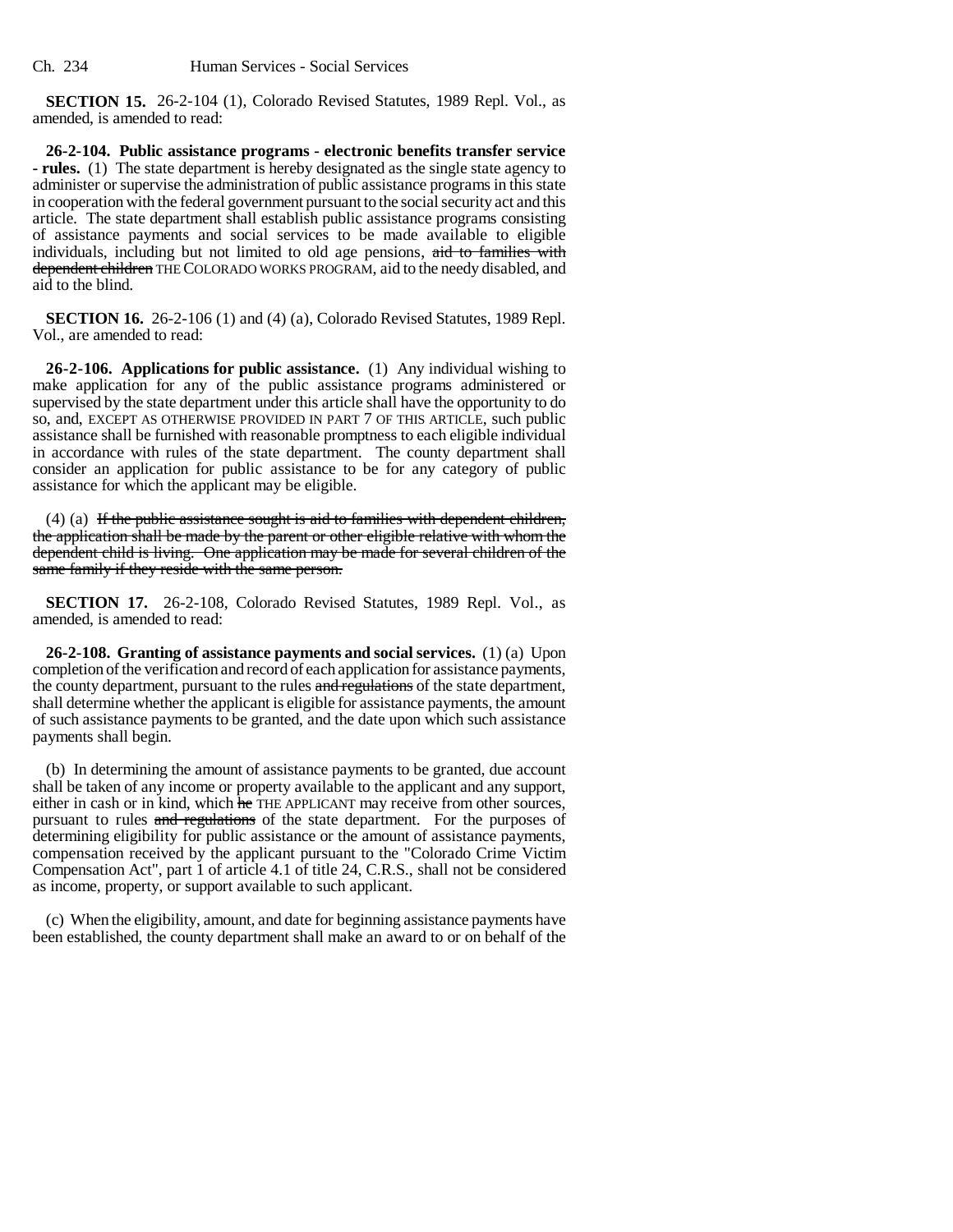applicant in accordance with rules and regulations of the state department, which award shall be binding upon the county and shall be complied with by the county until it is modified or vacated.

(d) (I) Except as provided in subparagraph (II) of this paragraph (d) AND PART 7 OF THIS ARTICLE, assistance payments under public assistance programs shall be paid at least monthly to or on behalf of the applicant upon order of the county department from funds appropriated to the county department for this purpose and pursuant to the rules and regulations of the state department.

(II) Assistance in the form of aid to the needy disabled for persons who are disabled as a result of a primary diagnosis of alcoholism or a controlled substance addiction shall be paid on the person's behalf to the treatment program in which the person is participating as required pursuant to section 26-2-111 (4) (d) (I) or to the person directly upon the person providing the documentation required pursuant to section 26-2-111 (4) (d)  $\overline{(\text{II})}$ .

(e) The county department shall at once notify the applicant and the state department, in writing, of its decisions on assistance payments and the reasons therefor.

(2) The state department, by its rules,  $\frac{1}{x}$  and regulations, shall prescribe procedures for handling applications or requests for social services. Such rules and regulations may include, but need not be limited to, the determination of eligibility for social services, the services to be provided, the verification and record, and notice to applicants and the state department.

**SECTION 18.** 26-2-110, Colorado Revised Statutes, 1989 Repl. Vol., is amended to read:

**26-2-110. Repayment not required.**  $\longleftrightarrow$  No person shall be required, in order to receive public assistance, to repay or promise to repay the state of Colorado any money properly paid to him OR HER as public assistance pursuant to the provisions of this article and the rules and regulations of the state department; except that the state may recoup

 $(a)$  interim assistance authorized under section 26-2-206, concerning blind and disabled individuals.

(b) Conditional payments provided pursuant to the aid to families with dependent children program, which payments are conditional upon a written agreement by the recipient to make a good faith effort to dispose of real property not used as a home, which property would otherwise render the recipient ineligible.

**SECTION 19.** 26-2-111 (3) and (3.5) (b), Colorado Revised Statutes, 1989 Repl. Vol., as amended, are amended to read:

**26-2-111. Eligibility for public assistance.** (3) **Colorado works program.** (a) Except as provided in paragraph (c) of this subsection (3), public assistance in the form of aid to families with dependent children shall be granted to or on behalf of any dependent child who meets the requirements of subsection (1) of this section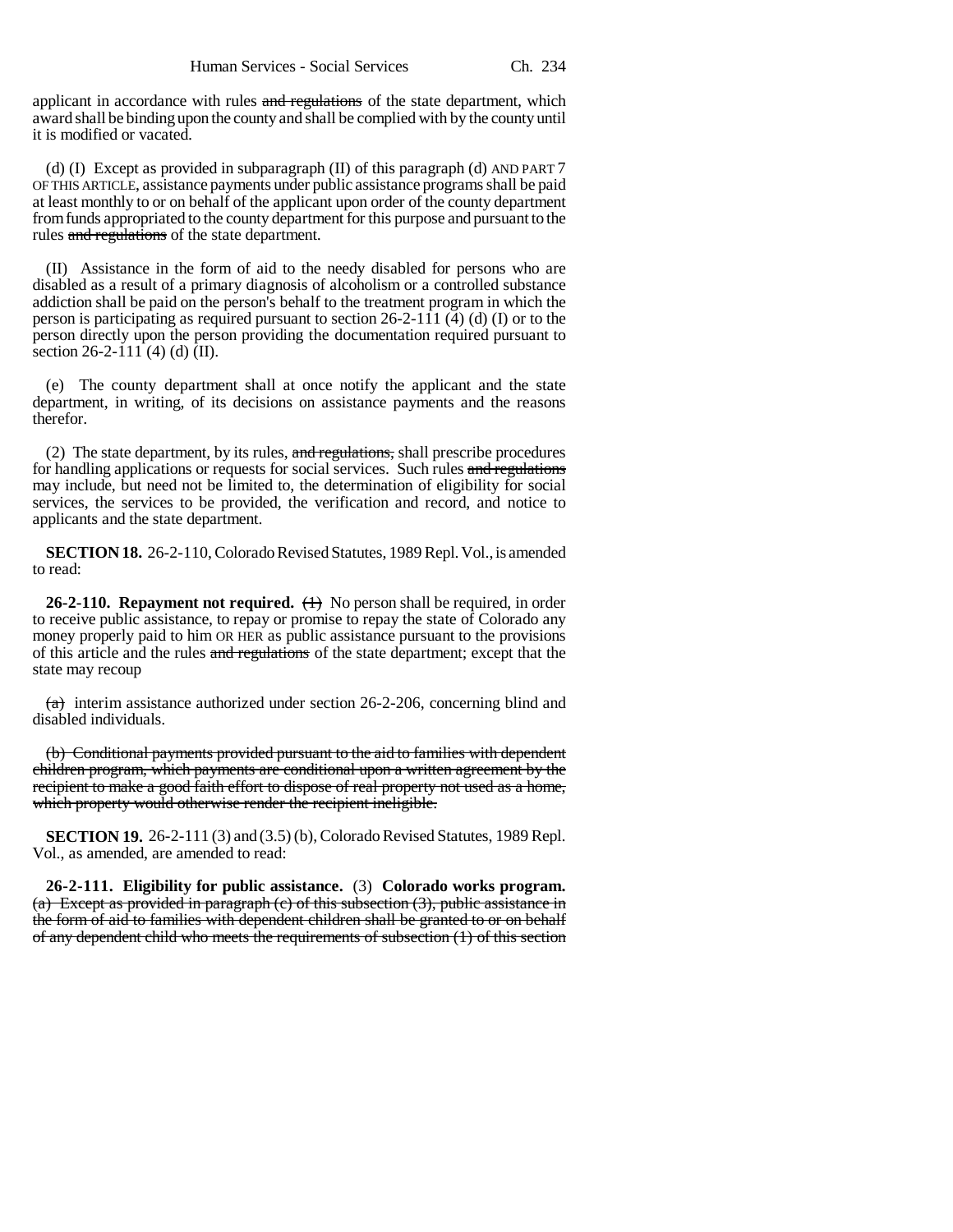and is living in a place of residence with relatives as defined in section 26-2-103 (4) (a) or is under foster care under conditions prescribed in section 26-2-103 (4) (b).

(b) Notwithstanding any provision to the contrary, aid to families with dependent children may be granted under this article, pursuant to rules and regulations of the state department, to any expectant mother beginning with the sixth month of the mother's pregnancy, if a determination has been made that, if said child were born at the time of making application, it would be a dependent child and the pregnancy and the estimated date of delivery have been medically verified.

#### (c) to (f) Repealed.

 $(g)$  (I) (a) A person by signing an application for aid to families with dependent children THE WORKS PROGRAM CREATED IN PART 7 OF THIS ARTICLE assigns, by operation of law, to the state department, all rights the applicant may have to support from any other person on his OR HER own behalf or on behalf of any other family member for whom application is made. For the purposes of this paragraph  $(g)$ SUBSECTION (3), the assignment:

 $(A)$  (I) Is effective for both current and accrued support;

 $(\overline{B})(II)$  Takes effect upon a determination that the applicant is eligible for  $\overline{aid}$  to families with dependent children THE WORKS PROGRAM; and

 $(\bigoplus)(III)$  Shall remain in effect with respect to the amounts of any unpaid support obligation accrued under the assignment that was owed prior to the termination of aid to families with dependent children WORKS PROGRAM ASSISTANCE to a recipient.

 $(H)$  (b) The application shall contain a statement explaining this assignment.

(h) Aid to families with dependent children based on the unemployment of the principal wage earner shall be granted for a period of time which is not to exceed six months in any twelve-month period.

 $(3.5)$  (b)  $\Theta$ n and after October 1, 1992, all applicants and recipients of aid to families with dependent children shall be required to participate in the JOBS program set forth in part 4 of this article unless participation is exempt pursuant to the provisions of section 26-2-408.

**SECTION 20.** 26-2-118, Colorado Revised Statutes, 1989 Repl. Vol., is repealed as follows:

**26-2-118. Amount of assistance payments - aid to families with dependent children.** (1) Assistance payments under a program for aid to families with dependent children shall include:

(a) Assistance payments with respect to or on behalf of a dependent child, with due consideration given to the budgetary needs of the eligible relative with whom such child resides; and

(b) Assistance payments or other financial assistance for or on behalf of a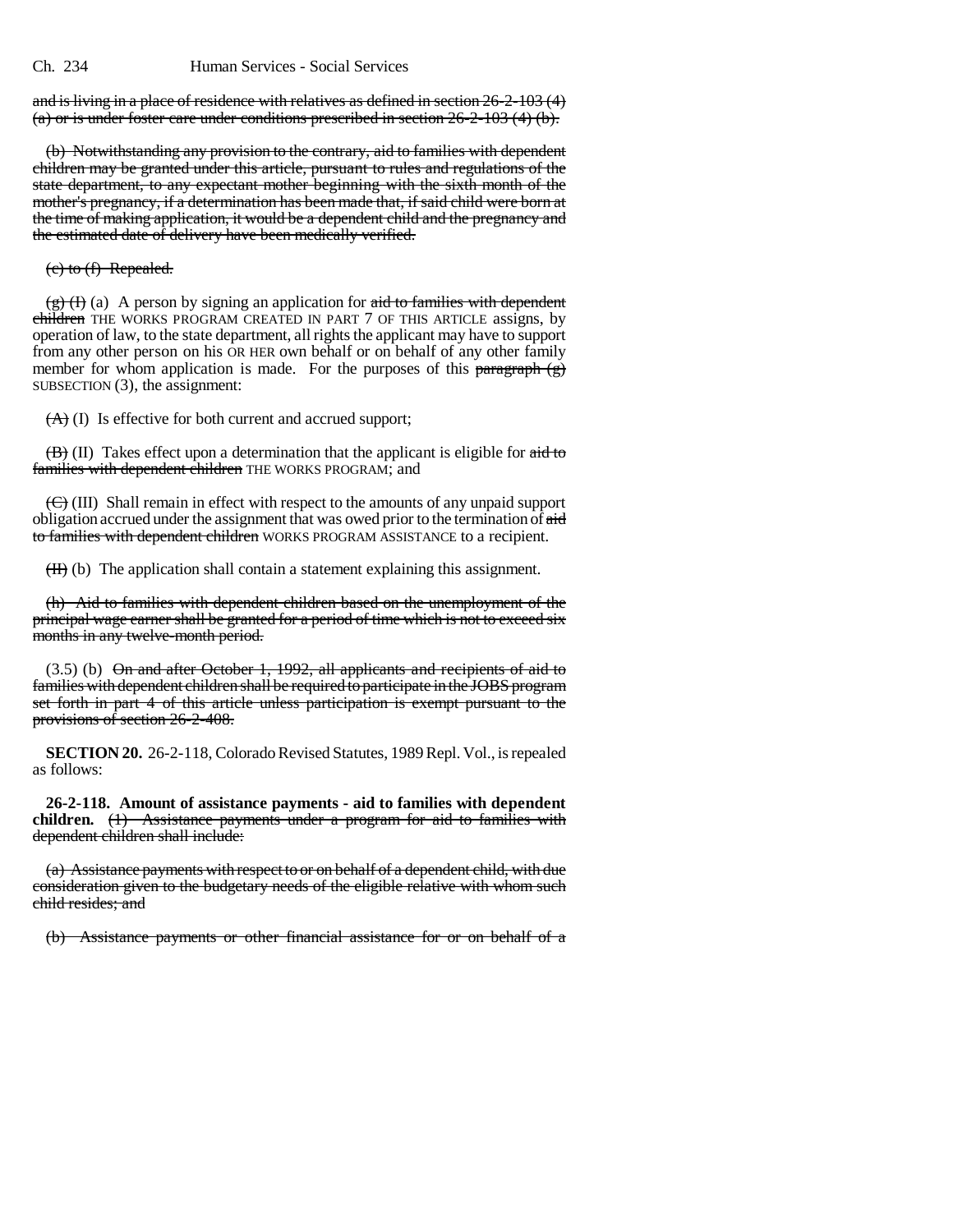dependent child receiving foster care pursuant to rules and regulations of the state department.

(2) The amount of assistance payments which shall be granted to a recipient under the program for aid to families with dependent children shall be on the basis of budgetary need as determined by the county department, with due regard to any income, property, or other resources available to the recipient, within available appropriations, and in accordance with rules and regulations of the state department which may include the use of statistics, averages, tables, standards, and other criteria with respect to such determination of budgetary need.

(3) Any special payment by the federal government in the form of a one-time-only credit against or refund of federal income taxes shall not be considered as income for purposes of this title unless required by federal law.

**SECTION 21.** 26-2-122 (4), Colorado Revised Statutes, 1989 Repl. Vol., is amended to read:

**26-2-122. Public assistance in the form of social services.** (4) The state department shall prepare and submit to the secretary of health, education, and welfare SECRETARY OF THE FEDERAL DEPARTMENT OF HEALTH AND HUMAN SERVICES a state plan for services that meets the requirements of the social security act, federal regulations, and this section. The state department shall administer the program for services in accordance with the social security act, federal regulations, and this section.

**SECTION 22.** 26-2-122.5, Colorado Revised Statutes, 1989 Repl. Vol., as amended, is amended to read:

**26-2-122.5. Acceptance of available moneys to finance the low-income energy assistance program - rules.** (1) The general assembly hereby finds, determines, and declares that federal moneys are available to the state pursuant to the federal "Emergency Assistance Program" under Title IV of the "Social Security Act"; that an appropriate use of such funds is to supplement the state low-income energy assistance program; that such moneys can be maximized when matched by moneys that are available for low-income energy assistance pursuant to section 40-8.5-104, C.R.S.; and that it is appropriate to enact this section authorizing the executive director of the state department to accept private contributions or federal grants to be expended for the low-income energy assistance program.

(2) The executive director of the state department, or said director's designee, is hereby authorized to accept any private contributions, including contributions from the fund created in section 40-8.5-104, C.R.S., and any federal grants, and to expend the same, subject to appropriation, for the purpose of increasing available funds under the low-income energy assistance program. Under no circumstances shall state general funds be used to match the funds received pursuant to this section.

(3) Notwithstanding the availability of additional moneys pursuant to subsections  $(1)$  and SUBSECTION (2) of this section, the low-income energy assistance program shall be administered within the staffing structure, in existence on July 1, 1991, of the state department of human services and county departments of social services,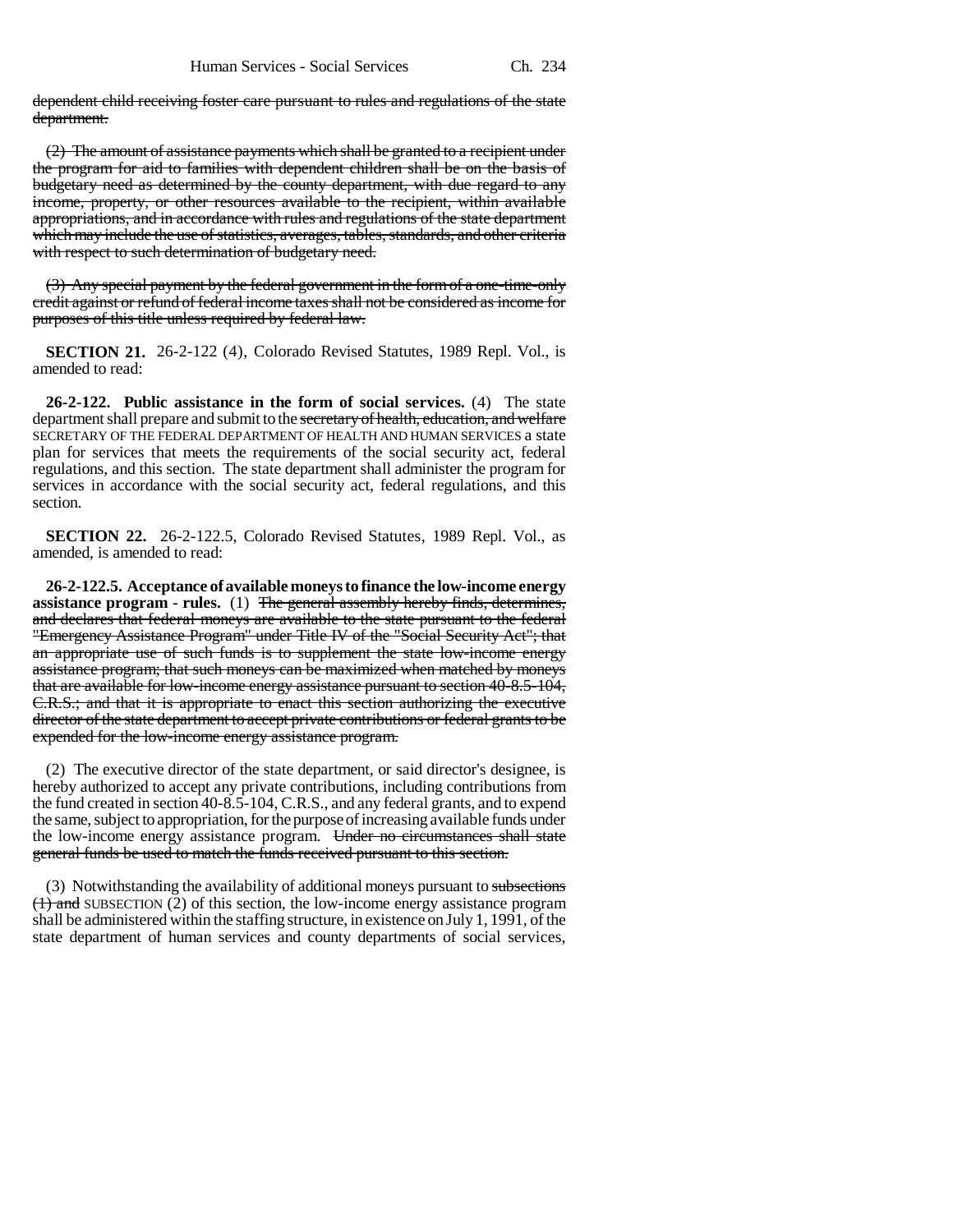without additional FTE.

**SECTION 23.** 26-2-123, Colorado Revised Statutes, 1989 Repl. Vol., is amended to read:

**26-2-123. Removal to another county.** (1) Any recipient who becomes a resident of another county in this state shall be entitled to receive all forms of public assistance that are provided in the county to which he THE RECIPIENT transfers and for which he OR SHE is eligible, and the county department of the county from which he THE RECIPIENT has moved shall transfer all necessary records relating to the recipient to the county department of the county to which he OR SHE has moved, pursuant to the rules and regulations of the state department.

(2) THE COUNTY TO WHICH A RECIPIENT MOVES IS REQUIRED TO PROVIDE ONLY THOSE SERVICES AND BENEFITS UNDER THE COLORADO WORKS PROGRAM CREATED IN PART 7 OF THIS ARTICLE AS ARE STIPULATED IN THE RECEIVING COUNTY'S PERFORMANCE CONTRACT.

**SECTION 24.** 26-2-125, Colorado Revised Statutes, 1989 Repl. Vol., is amended to read:

**26-2-125. Colorado works cases - vendor payments.** The county department, upon reconsideration in cases involving aid to families with dependent children THE COLORADO WORKS PROGRAM as provided in section 26-2-124, may authorize direct payment to vendors of the portion of the assistance grant budgeted for essential services and subsistence items for the children, if evidence has been accumulated that the relative payee is using that portion of the grant provided for the care, maintenance, and welfare of the children for other purposes.

**SECTION 25.** 26-2-127 (1) (a) (I), Colorado Revised Statutes, 1989 Repl. Vol., is amended to read:

**26-2-127. Appeals.** (1) (a) (I) EXCEPT AS PROVIDED IN PART 7 OF THIS ARTICLE, if an application for assistance payments is not acted upon by the county department within a reasonable time after filing of the same, or if an application is denied in whole or in part, or if a grant of assistance payments is suspended, terminated, or modified, the applicant or recipient, as the case may be, may appeal to the state department in the manner and form prescribed by the rules and regulations of the state department. A hearing need not be granted when either state or federal law requires or results in an automatic grant adjustment for classes of recipients, unless the reason for an individual appeal is incorrect grant computation.

**SECTION 26.** 26-2-133 (5), Colorado Revised Statutes, 1989 Repl. Vol., is amended to read:

**26-2-133. State income tax refund offset.** (5) The home addresses and social security numbers of persons subject to the income tax refund offset, provided to the state department by the department of revenue, shall be sent to the respective county department of social services. or the state district food stamp office.

**SECTION 27.** 26-2-305 (1) and (1.5), Colorado Revised Statutes, 1989 Repl.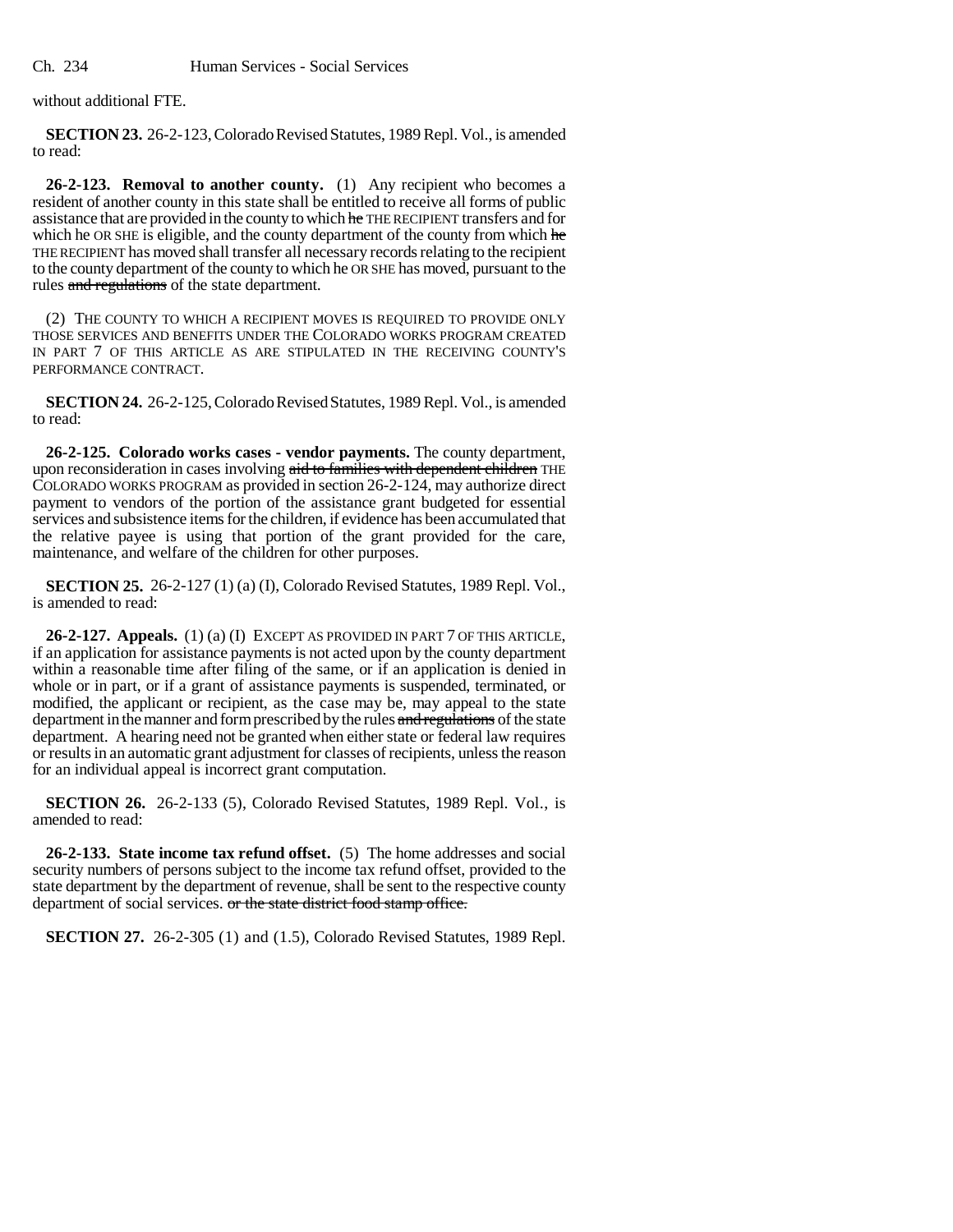Vol., as amended, are amended to read:

**26-2-305. Fraudulent acts - penalties.** (1) (a) Any person who obtains, or any person who aids or abets another to obtain, food stamp coupons or authorization to purchase cards or an electronic benefits transfer card or similar credit card-type device through which food stamp benefits may be delivered to which the person is not entitled, or food stamp coupons or authorization to purchase cards or an electronic benefits transfer card or similar credit card-type device through which food stamp benefits may be delivered the value of which is greater than that to which the person is justly entitled by means of a willfully false statement or representation, or by impersonation, or by any other fraudulent device with intent to defeat the purposes of the food stamp program commits the crime of theft, which crime shall be classified in accordance with section 18-4-401 (2), C.R.S., and which crime shall be punished as provided in section 18-1-105, C.R.S., if the crime is classified as a felony, or section 18-1-106, C.R.S., if the crime is classified as a misdemeanor. Any person violating the provisions of this subsection (1) is disqualified from participation in the food stamp program for six months ONE YEAR for a first offense, one year TWO YEARS for a second offense, and permanently for a third or subsequent offense. ANY PERSON CONVICTED OF TRAFFICKING IN FOOD STAMP COUPONS AS DESCRIBED IN THIS SUBSECTION (1) HAVING A VALUE OF FIVE HUNDRED DOLLARS OR MORE SHALL BE PERMANENTLY DISQUALIFIED FROM THE FOOD STAMP PROGRAM.

(b) ANY PERSON FOUND BY THE AGENCY OR CONVICTED IN A COURT OF LAW OF HAVING MADE A FRAUDULENT STATEMENT OR REPRESENTATION WITH RESPECT TO THE IDENTITY OR PLACE OF RESIDENCE OF THE PERSON IN ORDER TO RECEIVE MULTIPLE BENEFITS SIMULTANEOUSLY UNDER THE FOOD STAMP PROGRAM SHALL BE DISQUALIFIED FROM PARTICIPATING FOR A TEN-YEAR PERIOD.

(c) ANY PERSON FOUND GUILTY BY A COURT OF LAW OF PURCHASING CONTROLLED SUBSTANCES, AS DEFINED IN SECTION 18-18-102 (5), C.R.S., WITH FOOD STAMP BENEFITS SHALL BE DISQUALIFIED FROM PARTICIPATION IN THE FOOD STAMP PROGRAM FOR TWO YEARS FOR A FIRST OFFENSE AND PERMANENTLY DISQUALIFIED FOR THE SECOND OFFENSE. THE DISQUALIFICATION PERIODS SHALL APPLY ALSO TO INDIVIDUALS WITH A FELONY CONVICTION ENTERED ON OR AFTER THE EFFECTIVE DATE OF THIS ACT FOR POSSESSION, USE, OR DISTRIBUTION OF CONTROLLED SUBSTANCES IF THE CONVICTION IS DIRECTLY RELATED TO THE MISUSE OF FOOD STAMP BENEFITS. AN INDIVIDUAL SHALL NOT BE INELIGIBLE DUE TO A DRUG CONVICTION UNLESS MISUSE OF FOOD STAMP BENEFITS IS PART OF THE COURT FINDINGS.

(d) ANY PERSON WHO IS FOUND GUILTY BY A COURT OF LAW OF TRADING AMMUNITION OR EXPLOSIVES FOR FOOD STAMP BENEFITS IS DISQUALIFIED PERMANENTLY FROM PARTICIPATING IN THE FOOD STAMP PROGRAM.

(e) A STATE OR FEDERAL COURT MAY EXTEND A DISQUALIFICATION FOR UP TO AN ADDITIONAL EIGHTEEN MONTHS. Such disqualification is DISQUALIFICATIONS ARE mandatory and is ARE in addition to any other penalty imposed by law.

(1.5) Any person against whom a county department of social services or the state department obtains a civil judgment in a state or federal court of record in this state based on allegations that the person obtained or willfully aided and abetted another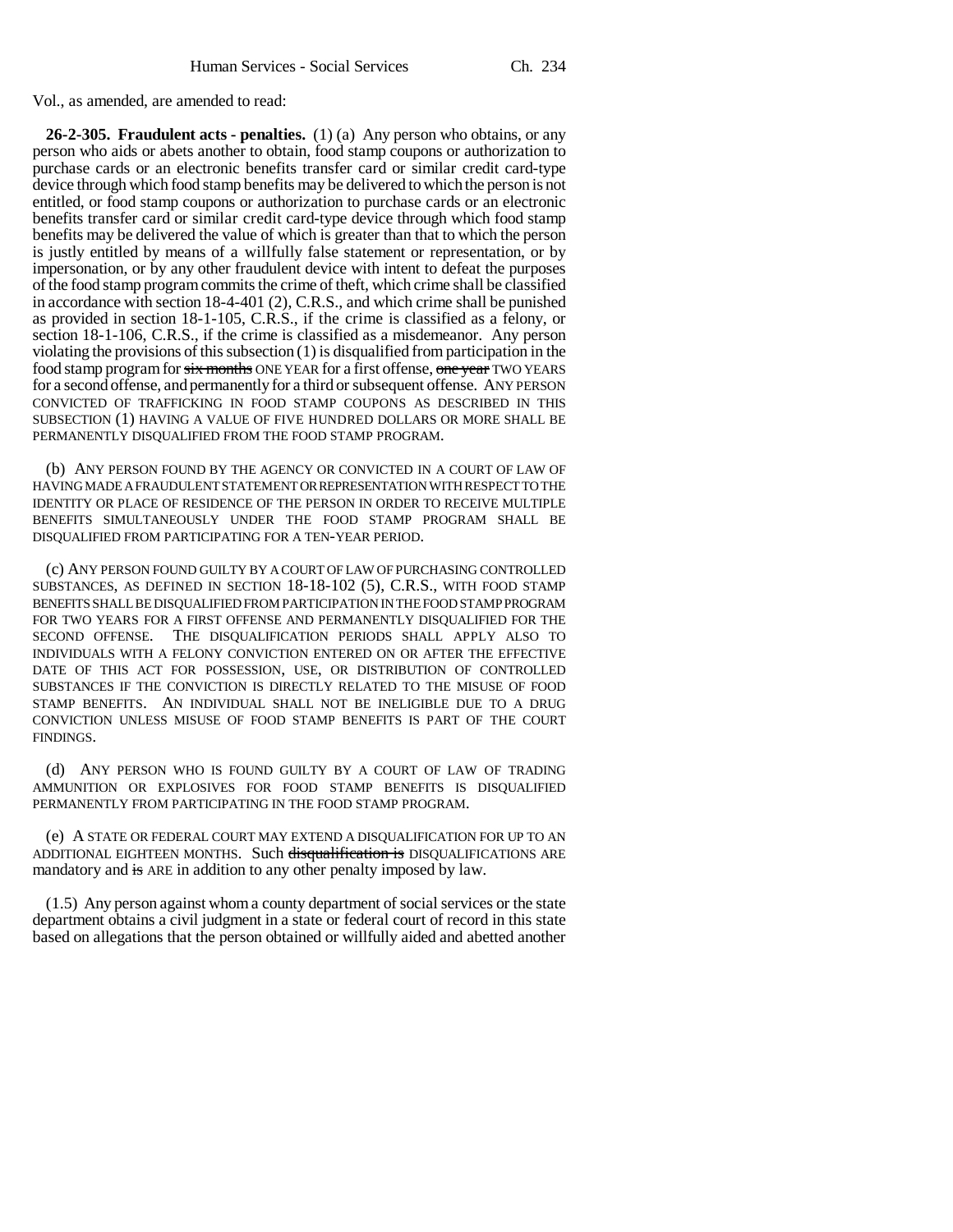to obtain food stamp coupons or authorization to purchase cards or an electronic benefits transfer card or similar credit card-type device through which food stamp benefits may be delivered the value of which is greater than that to which the person is justly entitled by means of a willfully false statement or representation, or by impersonation, or by any other fraudulent device with intent to defeat the purposes of the food stamp program, is disqualified from participation in the food stamp program for six months ONE YEAR for a first incident, one year TWO YEARS for a second incident, and permanently for a third or subsequent incident. Such disqualification is DISQUALIFICATIONS ARE mandatory and is ARE in addition to any other remedy available to a judgment creditor.

**SECTION 28.** 26-4-201 (1) (a), (1) (b), (1) (c), (1) (d), (1) (e), (1) (f), and (1) (p), Colorado Revised Statutes, 1989 Repl. Vol., as amended, are amended to read:

**26-4-201. Mandatory provisions - eligible groups.** (1) In order to participate in the medicaid program, the federal government requires the state to provide medical assistance to certain eligible groups. Pursuant to federal law, any person who is eligible for medical assistance under the mandated groups specified in this section shall receive both the mandatory services that are specified in sections 26-4-202 and 26-4-203 and the optional services that are specified in sections 26-4-302 and 26-4-303. Subject to the availability of federal financial aid funds, the following are the individuals or groups which are mandated under federal law to receive benefits under this article:

(a) Individuals who are receiving aid to families with dependent children; INDIVIDUALS WHO MEET THE ELIGIBILITY CRITERIA FOR THE AID TO FAMILIES WITH DEPENDENT CHILDREN PROGRAM PURSUANT TO RULES THAT WERE IN EFFECT ON JULY 16, 1996;

(b) Families who have been terminated from aid to families with dependent children because of increased earnings or increased hours of employment whose eligibility is specified for a period of time by the federal government; FAMILIES WHO MEET THE ELIGIBILITY CRITERIA FOR THE AID TO FAMILIES WITH DEPENDENT CHILDREN PROGRAM ESTABLISHED IN RULES THAT WERE IN EFFECT ON JULY 16, 1996, AND WHO SUBSEQUENTLY WOULD HAVE BECOME INELIGIBLE UNDER SUCH ELIGIBILITY CRITERIA BECAUSE OF INCREASED EARNINGS OR INCREASED HOURS OF EMPLOYMENT WHOSE ELIGIBILITY IS SPECIFIED FOR A PERIOD OF TIME BY THE FEDERAL GOVERNMENT;

(c) Individuals who are ineligible for aid to families with dependent children, because of requirements that do not apply under Title XIX of the social security act;

(d) Individuals who would be eligible for aid to families with dependent children except for an increase in old-age, survivors, and disability insurance income under  $P.L. 92-336;$ 

(e) Individuals deemed to be receiving aid to families with dependent children;

(f) Qualified pregnant women, and children under the age of seven, who meet the income resource requirements of the state's approved aid to families with dependent children plan PROGRAM PURSUANT TO RULES THAT WERE IN EFFECT ON JULY 16, 1996;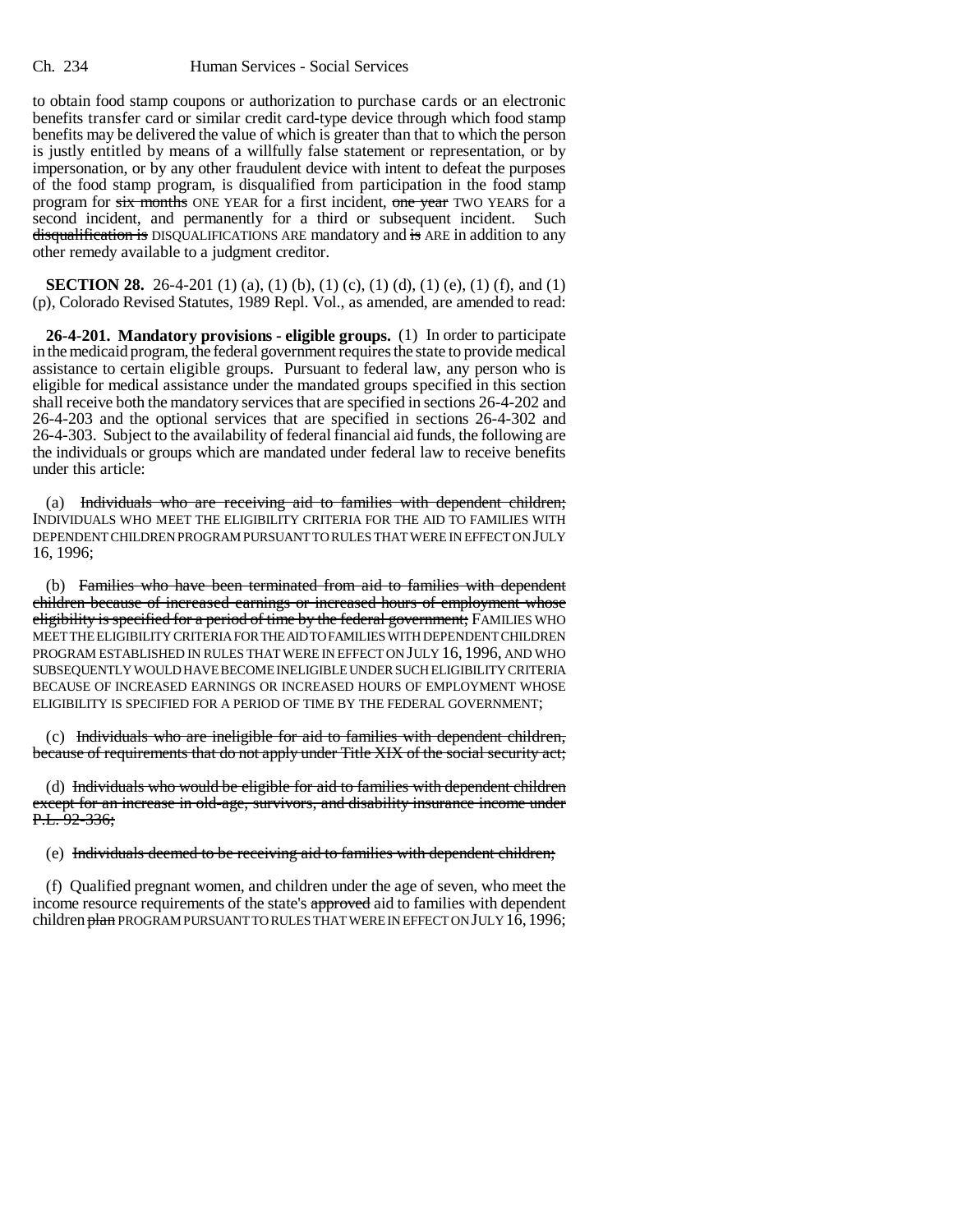(p) Individuals who are eligible for aid to families with dependent children by reason of the unemployment of a parent.

**SECTION 29.** Part 1 of article 4 of title 26, Colorado Revised Statutes, 1989 Repl. Vol., as amended, is amended BY THE ADDITION OF A NEW SECTION to read:

**26-4-110.5. Transitional-plus medicaid buy-in program.** (1) THE STATE DEPARTMENT SHALL APPLY TO THE FEDERAL GOVERNMENT FOR WAIVERS TO PERMIT THE STATE DEPARTMENT TO CREATE A TRANSITIONAL-PLUS MEDICAID BUY-IN PROGRAM, REFERRED TO IN THIS SECTION AS THE "PROGRAM", PURSUANT TO WHICH A PERSON MAY PURCHASE MEDICAL ASSISTANCE UNDER THIS ARTICLE FOR A PERIOD OF TIME AFTER THE PERSON IS NO LONGER ELIGIBLE FOR TRANSITIONAL MEDICAL ASSISTANCE UNDER THE PROVISIONS OF THIS ARTICLE UNTIL THE PERSON IS ENTIRELY SELF-SUFFICIENT.

(2) THE MEDICAL SERVICES BOARD SHALL ADOPT RULES TO IMPLEMENT THE PROGRAM CONSISTENT WITH THE WAIVERS RECEIVED FROM THE FEDERAL GOVERNMENT THAT SHALL INCLUDE BUT NEED NOT BE LIMITED TO:

(a) QUALIFICATIONS FOR PERSONS TO BE ELIGIBLE FOR ASSISTANCE UNDER THE PROGRAM; AND

(b) A SLIDING SCALE OF PREMIUMS AND OTHER COST SHARING TO BE COLLECTED FROM THE PARTICIPANTS;

(c) CRITERIA FOR DETERMINING WHEN A PROGRAM RECIPIENT HAS BECOME ENTIRELY SELF-SUFFICIENT AND PROGRAM BENEFITS SHOULD THEREFORE CEASE; AND

(d) THE DEFINITION OF PROGRAM BENEFITS, WHICH MAY BE BASED UPON THE STANDARD AND BASIC HEALTH BENEFITS PLANS DESCRIBED IN ARTICLE 16 OF TITLE 10, C.R.S.

(3) THE STATE DEPARTMENT MAY ESTABLISH PROCEDURES FOR BUYING HEALTH CARE INSURANCE WITH SUBSTANTIALLY SIMILAR BENEFITS THROUGH OTHER HEALTH CARE PURCHASERS.

(4) NO PERSON SHALL BE ELIGIBLE TO RECEIVE BENEFITS UNDER THE TRANSITIONAL-PLUS MEDICAID BUY-IN PROGRAM BEFORE HE OR SHE HAS EXHAUSTED THE BENEFITS PROVIDED IN SECTION 26-4-201 (1) (b).

(5) THE DEPARTMENT MAY CONTRACT WITH ONE OR MORE ENTITIES FOR THE PURPOSE OF ADMINISTERING THE PROGRAM UNDER THIS SECTION.

**SECTION 30.** 26-4-301 (1), Colorado Revised Statutes, 1989 Repl. Vol., as amended, is amended BY THE ADDITION OF THE FOLLOWING NEW PARAGRAPHS to read:

**26-4-301. Optional provisions - optional groups.** (1) The federal government allows the state to select optional groups to receive medical assistance. Pursuant to federal law, any person who is eligible for medical assistance under the optional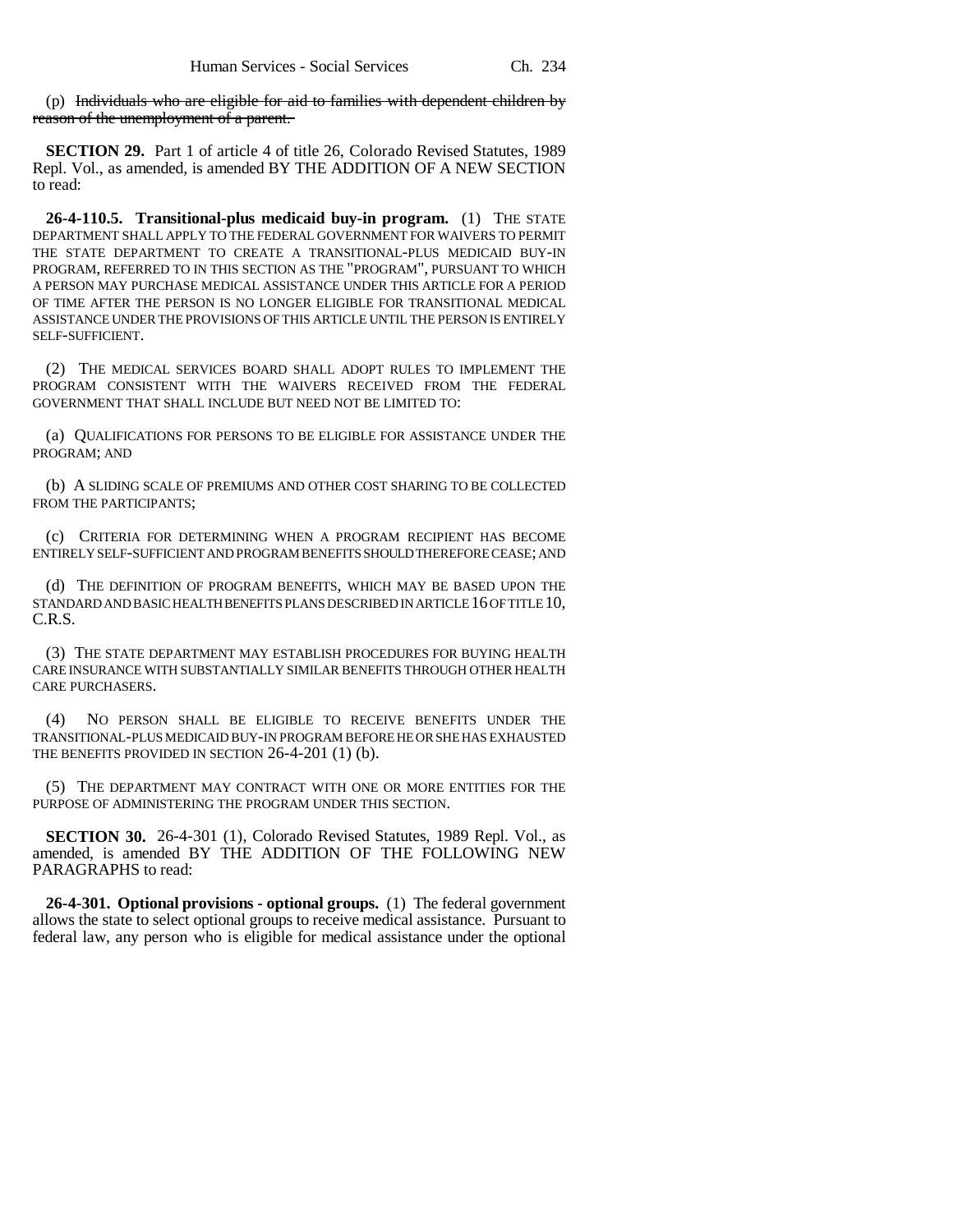groups specified in this section shall receive both the mandatory services specified in sections 26-4-202 and 26-4-203 and the optional services specified in sections 26-4-302 and 26-4-303. Subject to the availability of federal financial aid funds, the following are the individuals or groups which Colorado has selected as optional groups to receive medical assistance pursuant to this article:

(n) INDIVIDUALS TRANSITIONING BETWEEN PUBLIC ASSISTANCE AND SELF-SUFFICIENCY IN THE BUY-IN PROGRAM ESTABLISHED IN SECTION 26-4-110.5;

(o) PERSONS WHO ARE ELIGIBLE FOR CASH ASSISTANCE UNDER THE WORKS PROGRAM PURSUANT TO SECTION 26-2-706.

**SECTION 31. Repeal.** Parts 4 and 5 of article 2 of title 26, Colorado Revised Statutes, 1989 Repl. Vol., as amended, are repealed.

**SECTION 32.** 26-2-603 (2) (c) (I), Colorado Revised Statutes, 1989 Repl. Vol., as amended, is amended to read:

**26-2-603. Neighbors program - pilot established - awards.** (2) Training and education programs that may be qualified to receive a grant pursuant to the provisions of this section shall demonstrate the following features:

(c) **Participant recruitment.** The training and education program shall recruit persons who are eighteen years of age or older and who are recipients of one or more of the following forms of public assistance:

(I) Aid to families with dependent children, as described in part 1 of THIS article 2 of this title OR ASSISTANCE UNDER THE COLORADO WORKS PROGRAM, AS DESCRIBED IN PART 7 OF THIS ARTICLE;

**SECTION 33.** 1-1-104 (33.5) (d), Colorado Revised Statutes, 1980 Repl. Vol., as amended, is amended to read:

**1-1-104. Definitions.** As used in this code, unless the context otherwise requires:

(33.5) "Public assistance" includes, but is not necessarily limited to, assistance provided under the following programs:

(d) Aid to families with dependent children, as provided in article  $2$  of title  $26$ , C.R.S. ASSISTANCE UNDER THE COLORADO WORKS PROGRAM, AS DESCRIBED IN PART 7 OF ARTICLE 2 OF TITLE 26, C.R.S.

**SECTION 34.** 8-1-107 (2), Colorado Revised Statutes, 1986 Repl. Vol., as amended, is amended BY THE ADDITION OF A NEW PARAGRAPH to read:

**8-1-107. Powers and duties of director.** (2) In addition to any other duties prescribed by law, the director has the duty and the power to:

(r) PROMULGATE RULES TO IMPLEMENT THE PROVISIONS OF SECTION 26-2-716 (3) (b), C.R.S.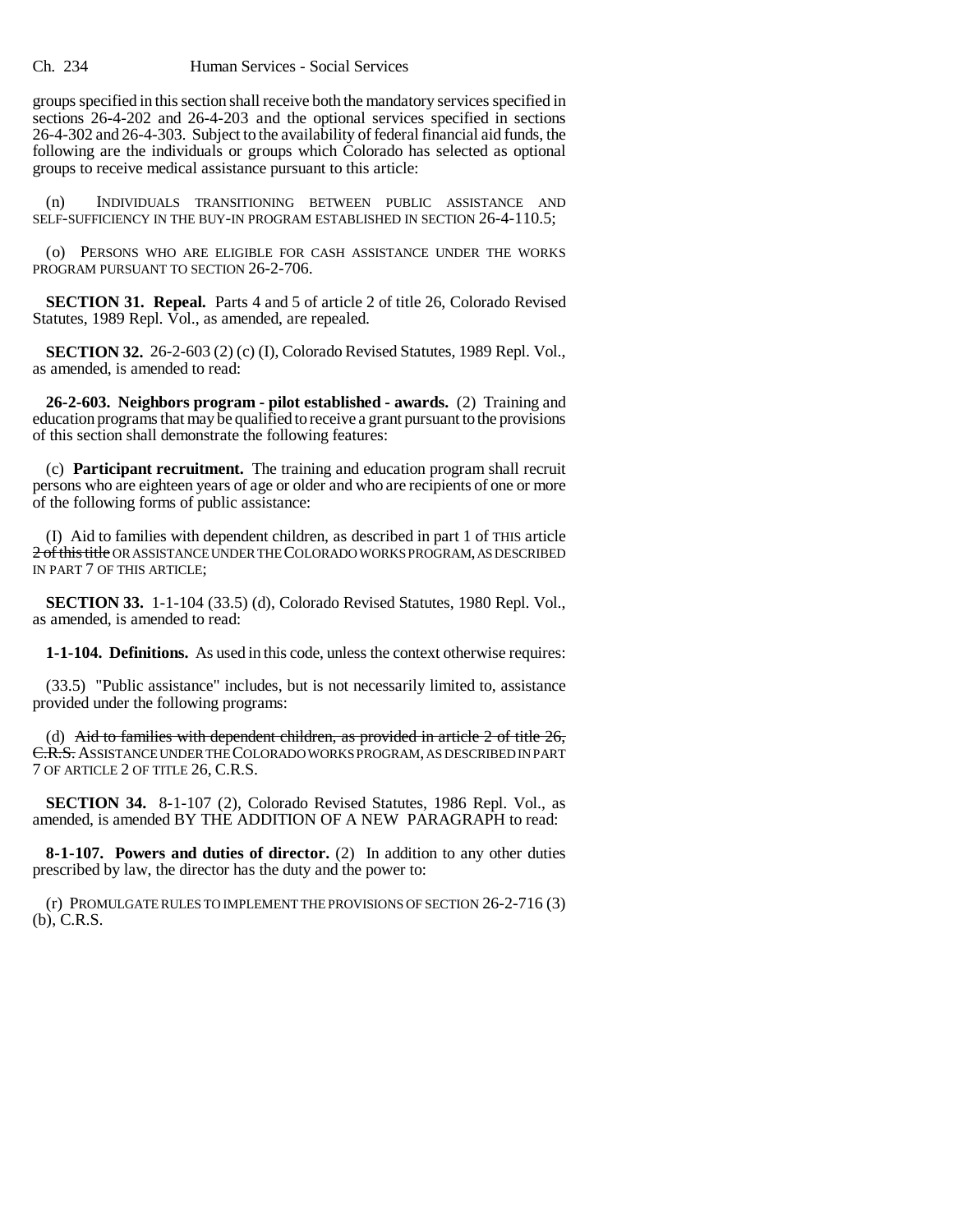**SECTION 35.** 8-40-202 (1) (a) (III), Colorado Revised Statutes, 1986 Repl. Vol., as amended, is amended to read:

**8-40-202. Employee.** (1) "Employee" means:

(a) (III) Any person who, as part of a rehabilitation program of the social services department of any county or city and county, is placed with a private employer for the purpose of training or learning trades or occupations shall be deemed while so engaged to be an employee of such private employer. Any person who receives a work experience assignment to a position in any department or agency of any county or municipality, in any school district, in the office of any state agency or political subdivision thereof, or in any private for profit or any nonprofit agency pursuant to the provisions of part 4 PART 7 of article 2 of title 26, C.R.S., shall be deemed while so assigned to be an employee of the respective department, agency, office, political subdivision, private for profit or nonprofit agency, or school district to which said person is assigned or, IF SO NEGOTIATED BETWEEN THE COUNTY AND THE ENTITY TO WHICH THE PERSON IS ASSIGNED, of the county arranging the work experience assignment. Any person who receives a work experience assignment to a position in any federal office or agency pursuant to part 4 PART 7 of article 2 of title 26, C.R.S., shall be deemed while so assigned to be an employee of the county arranging the work experience assignment. The rate of compensation for such persons if accidentally injured or, if killed, for their dependents shall be based upon the wages normally paid in the community in which they reside for the type of work in which they are engaged at the time of such injury or death; except that, if any such person is a minor, compensation to such minor for permanent disability, if any, or death benefits to such minor's dependents shall be paid at the maximum rate of compensation payable under articles 40 to 47 of this title at the time of the determination of such disability or of such death.

**SECTION 36.** 14-6-109 (2), Colorado Revised Statutes, 1987 Repl. Vol., as amended, is amended to read:

**14-6-109. Forfeiture of bond - disposition of fines.** (2) Any moneys collected or paid upon any such execution or in any case upon said bond shall be turned over to the clerk of the court in which the bond is given to be applied to the child support obligation, including where the obligation is assigned to the department of human services pursuant to section  $26-2-111$  (3) (g) 26-2-111 (3), C.R.S.

**SECTION 37.** 14-10-115 (7) (a) (I) (B), Colorado Revised Statutes, 1987 Repl. Vol., as amended, is amended to read:

**14-10-115. Child support - guidelines - schedule of basic child support obligations.** (7) **Determination of income.** (a) For the purposes of the guideline specified in subsections (3) to (14) of this section, "income" means actual gross income of a parent, if employed to full capacity, or potential income, if unemployed or underemployed. Gross income of each parent shall be determined according to the following guidelines:

(I) (B) "Gross income" does not include benefits received from means-tested public assistance programs, including but not limited to aid to families with dependent children ASSISTANCE PROVIDED UNDER THE COLORADO WORKS PROGRAM, AS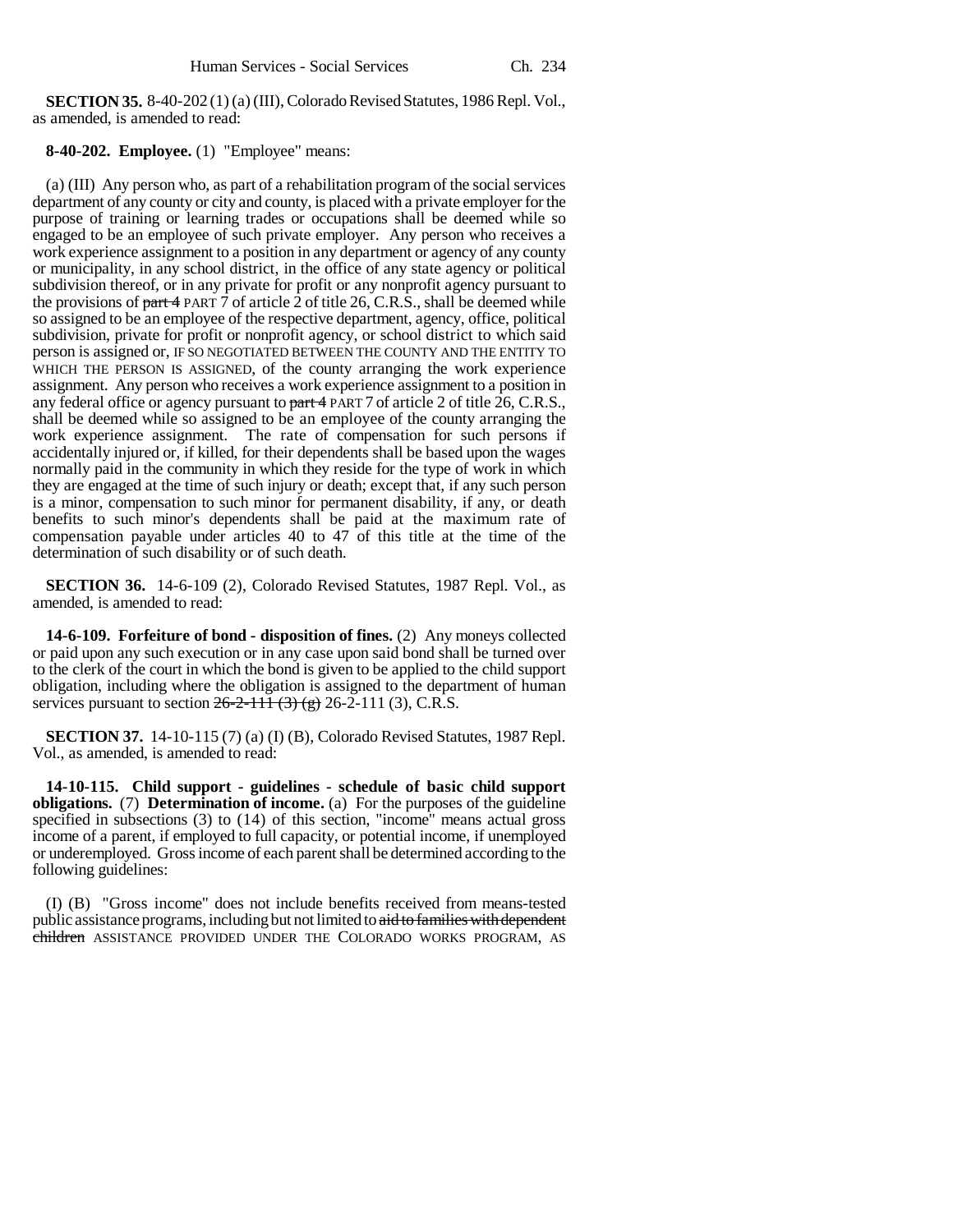DESCRIBED IN PART 7 OF ARTICLE 2 OF TITLE 26, C.R.S., supplemental security income, food stamps, and general assistance.

**SECTION 38.** 14-14-104 (5) and (9), Colorado Revised Statutes, 1987 Repl. Vol., as amended, are amended to read:

**14-14-104. Recovery for child support debt.** (5) No child support debt under this section shall be created in the case of, or at any time collected from, a parent who receives aid to families with dependent children on behalf of his or her dependent child or children, pursuant to section 26-2-111, C.R.S. ASSISTANCE UNDER THE COLORADO WORKS PROGRAM AS DESCRIBED IN PART 7 OF ARTICLE 2 OF TITLE 26, C.R.S., for the period such parent is eligible for and receiving such assistance, unless by order of a court of competent jurisdiction.

(9) A copy of the computer printout obtained from the state department of human services of the record of payments of aid to families with dependent children ASSISTANCE UNDER THE COLORADO WORKS PROGRAM AS DESCRIBED IN PART 7 OF ARTICLE 2 OF TITLE 26, C.R.S., made on behalf of a child whose custodian has been receiving child support enforcement services pursuant to section 26-13-106, C.R.S., shall be admissible into evidence as proof of such payments in any proceeding to establish child support debt and shall be prima facie evidence of the amount of child support debt owing on behalf of said child.

**SECTION 39.** 14-14-106, Colorado Revised Statutes, 1987 Repl. Vol., as amended, is amended to read:

**14-14-106. Interest.** Interest per annum at four percent greater than the statutory rate set forth in section 5-12-101, C.R.S., on any arrearages and child support debt due and owing may be compounded monthly and may be collected by the judgment creditor; however, such interest may be waived by the judgment creditor, and such creditor shall not be required to maintain interest balance due accounts. In cases in which the delegate child support enforcement unit is providing support enforcement services pursuant to section 26-13-106, C.R.S., interest collected on arrearages and child support debt shall be treated as a child support collection and distributed in accordance with federal regulations. Interest collected on obligations due recipients receiving aid to families with dependent children ASSISTANCE UNDER THE COLORADO WORKS PROGRAM, AS DESCRIBED IN PART 7 OF ARTICLE 2 OF TITLE 26, C.R.S., shall be deposited in the county social services fund and shall be distributed in accordance with the provisions of section 26-13-108, C.R.S.

**SECTION 40.** 14-14-110 (5), Colorado Revised Statutes, 1987 Repl. Vol., as amended, is amended to read:

**14-14-110. Contempt of court.** (5) Any moneys collected or paid upon any such execution or in any case upon said bond shall be turned over to the clerk of the court in which the bond is given to be applied to the child support obligation, including where the obligation is assigned to the department of human services pursuant to section  $26-2-111$  (3) (g) 26-2-111 (3), C.R.S.

**SECTION 41.** 25.5-1-202 (3) (d), Colorado Revised Statutes, 1989 Repl. Vol., as amended, is amended to read: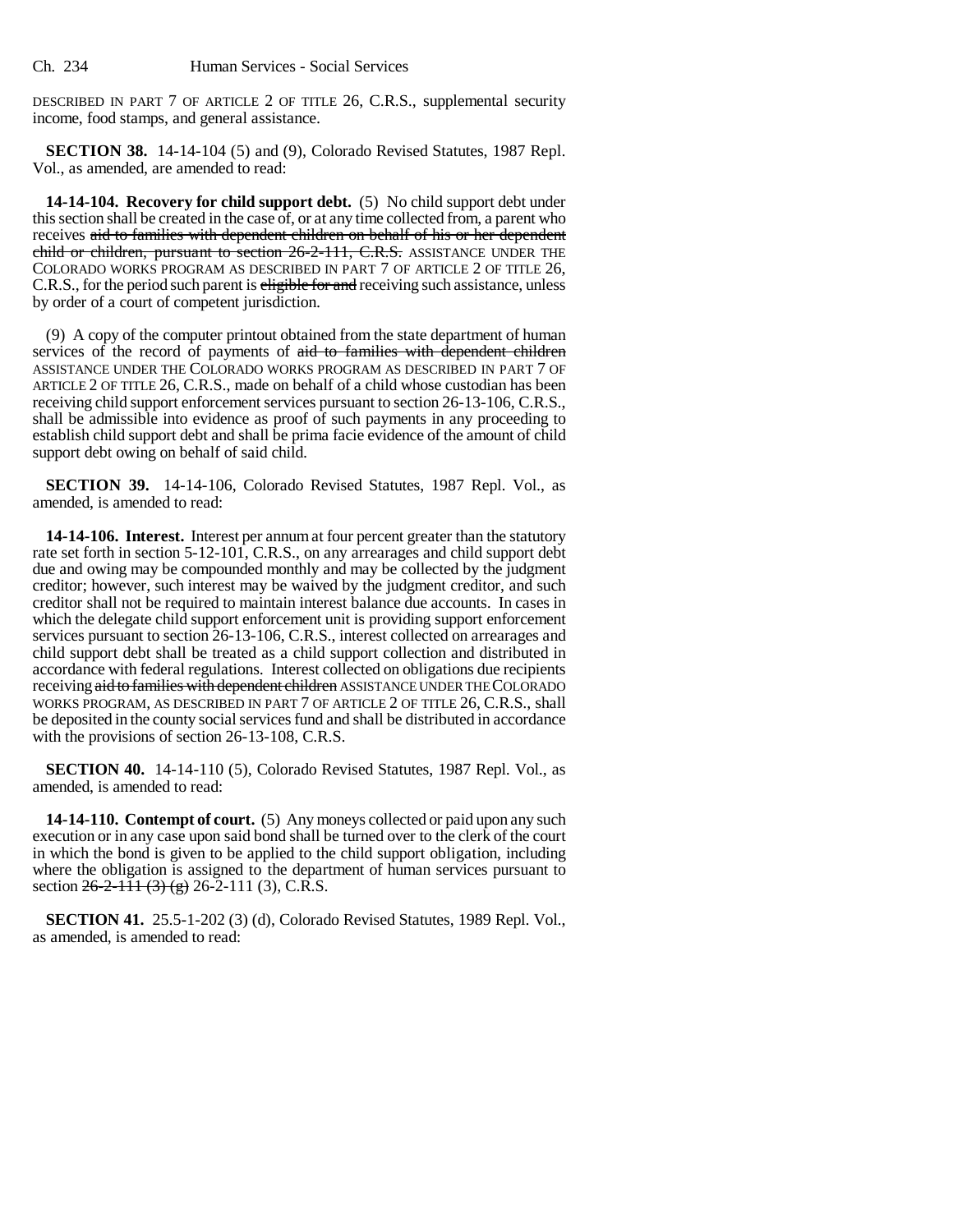**25.5-1-202. Birth-related cost recovery program - legislative declaration waiver - duties of state department - repeal.** (3) (d) The following obligations of the noncustodial parent shall have priority over the debt prescribed by subparagraph  $(II)$  of paragraph  $(a)$  of subsection  $(2)$  of this section: Current monthly child support obligations; child support debt; maintenance obligations; child support arrearages; insurance premiums to purchase insurance covering the health of the noncustodial parent's children; payments to reimburse the state for AFDC benefits ASSISTANCE received UNDER THE COLORADO WORKS PROGRAM AS DESCRIBED IN PART 7 OF ARTICLE 2 OF TITLE 26, C.R.S.; and payments to reimburse the state for medical assistance costs, other than birth-related costs, expended pursuant to article 4 of title 26, C.R.S.

**SECTION 42.** 26-4-302 (1) (s) (I), Colorado Revised Statutes, 1989 Repl. Vol., as amended, is amended to read:

**26-4-302. Basic services for the categorically needy - optional services.** (1) The following are services for which federal financial participation is available and which Colorado has selected to provide as optional services under the medical assistance program:

(s) (I) For any pregnant woman who is enrolled for services pursuant to section 26-4-508, or section  $26-2-118$ , WHO WOULD BE ELIGIBLE FOR AID TO FAMILIES WITH DEPENDENT CHILDREN PURSUANT TO RULES IN EFFECT ON JULY 16, 1996, alcohol and drug counseling and treatment, including outpatient and residential care but not including room and board while receiving residential care.

**SECTION 43.** 26-4-508 (3) (a) (I) and (3) (c) (I), Colorado Revised Statutes, 1989 Repl. Vol., as amended, are amended to read:

**26-4-508. Baby and kid care program - creation - eligibility.** (3) (a) On and after April 1, 1990, children under the age of six years and pregnant women shall be eligible for benefits under the baby and kid care program; except that, for the purpose of eligibility under this subsection (3) only:

(I) Such individual's family income shall exceed the eligibility threshold used in determining eligibility for aid to families with dependent children assistance pursuant to section  $26-2-118$  RULES IN EFFECT ON JULY 16, 1996, but shall not exceed the equivalent of the percentage level of the federal poverty line that is specified pursuant to paragraph (b) of this subsection (3);

(c) (I) On and after July 1, 1991, children born after September 30, 1983, who have attained age six but have not attained age nineteen shall be eligible for benefits under the baby and kid care program; except that, for the purpose of eligibility under this paragraph (c) only, such individual's family income shall exceed the eligibility threshold used in determining eligibility for aid to families with dependent children assistance pursuant to section 26-2-118 RULES IN EFFECT ON JULY 16, 1996, but shall not exceed the equivalent of the percentage level of the federal poverty line that is specified pursuant to subparagraph (II) of this paragraph (c).

**SECTION 44.** 26-4-508.2 (1), Colorado Revised Statutes, 1989 Repl. Vol., as amended, is amended to read: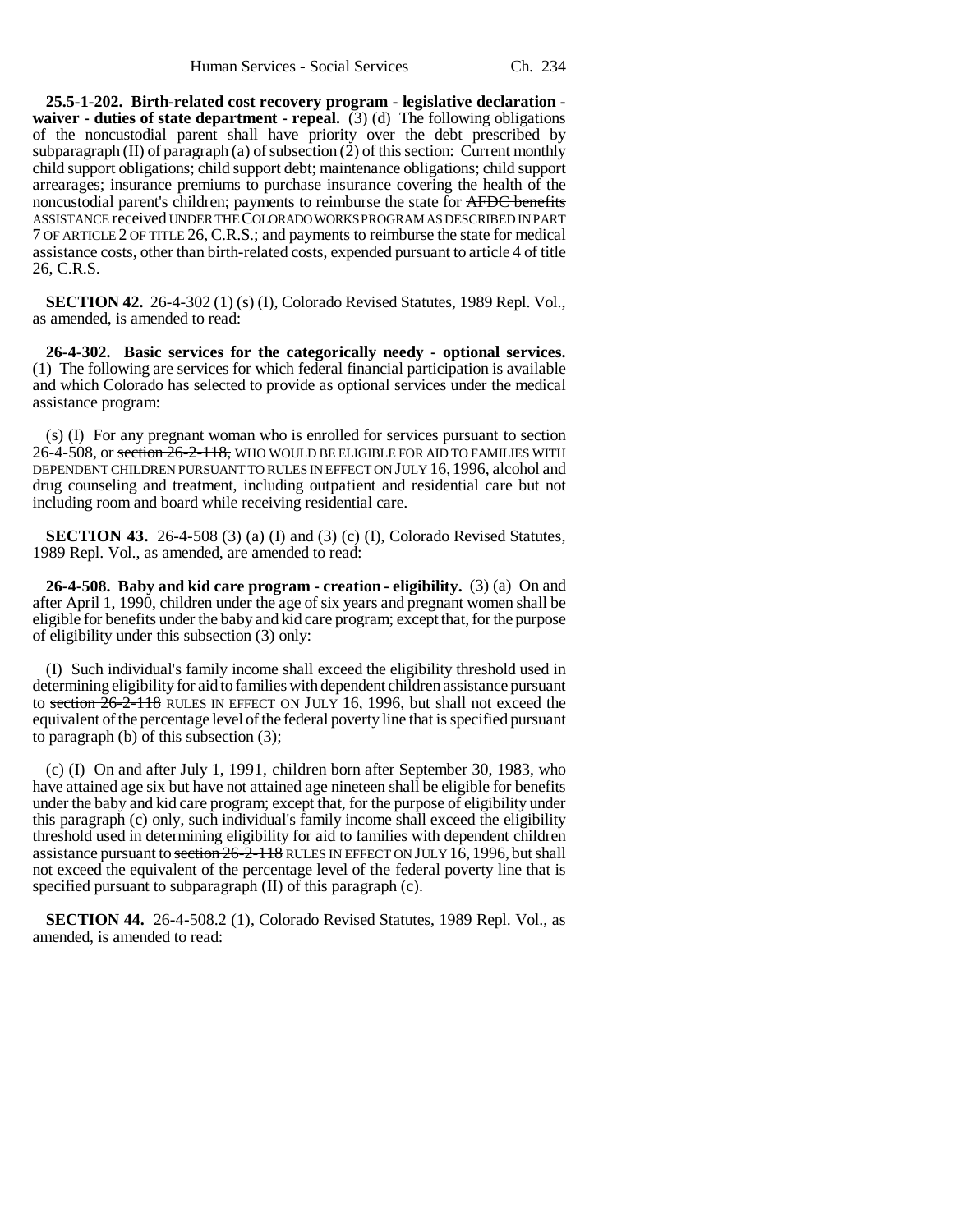**26-4-508.2. Pregnant women - needs assessment - referral to treatment program.** (1) The health care practitioner for each pregnant woman who is enrolled for services pursuant to section 26-4-508 or section 26-2-118 WHO WOULD BE ELIGIBLE FOR AID TO FAMILIES WITH DEPENDENT CHILDREN PURSUANT TO RULES IN EFFECT ON JULY 16, 1996, shall be encouraged to identify as soon as possible after such woman is determined to be pregnant whether such woman is at risk of a poor birth outcome due to substance abuse during the prenatal period and in need of special assistance in order to reduce such risk. If the health care practitioner makes such a determination regarding any pregnant woman, the health care practitioner shall be encouraged to refer such woman to any entity approved and certified by the department of health for the performance of a needs assessment. Any pregnant woman who is eligible for services pursuant to section 26-4-508 or section  $26-\overline{2}$ -118 WHO WOULD BE ELIGIBLE FOR AID TO FAMILIES WITH DEPENDENT CHILDREN PURSUANT TO RULES IN EFFECT ON JULY 16, 1996, may refer herself for such needs assessment.

**SECTION 45.** 26-4-513 (4), Colorado Revised Statutes, 1989 Repl. Vol., as amended, is amended to read:

**26-4-513. Clinic services.** (4) "Clinic services" also means preventive, diagnostic, therapeutic, rehabilitative, or palliative items or services that are furnished to a pregnant woman who is enrolled for services pursuant to section 26-2-118 or section 26-4-508 OR WHO IS ELIGIBLE FOR AID TO FAMILIES WITH DEPENDENT CHILDREN PURSUANT TO RULES IN EFFECT ON JULY 16, 1996, in a facility which is not a part of a hospital but is organized and operated as a freestanding alcohol or drug treatment program approved and certified by the division of alcohol and drug abuse of the department of human services pursuant to section 25-1-207 (1) (c), C.R.S.

**SECTION 46.** 26-5-103, Colorado Revised Statutes, 1989 Repl. Vol., is amended to read:

**26-5-103. Coordination with other programs.** The program of child welfare services established pursuant to this article shall be coordinated with other social services and assistance payments programs for children of this state and shall be rendered in complement of, and not in duplication of or contrary to, legal processes provided by the "Colorado Children's Code" and services rendered under any public assistance law or other law for the benefit of children, including aid to families with dependent children ASSISTANCE UNDER THE COLORADO WORKS PROGRAM, AS DESCRIBED IN PART 7 OF ARTICLE 2 OF THIS TITLE.

**SECTION 47.** 26-5.3-103 (1), Colorado Revised Statutes, 1989 Repl. Vol., as amended, is repealed as follows:

**26-5.3-103. Definitions.** As used in this article, unless the context otherwise requires:

(1) "AFDC" means the federal "Aid to Families with Dependent Children Program".

**SECTION 48.** 26-5.3-104, Colorado Revised Statutes, 1989 Repl. Vol., as amended, is amended to read: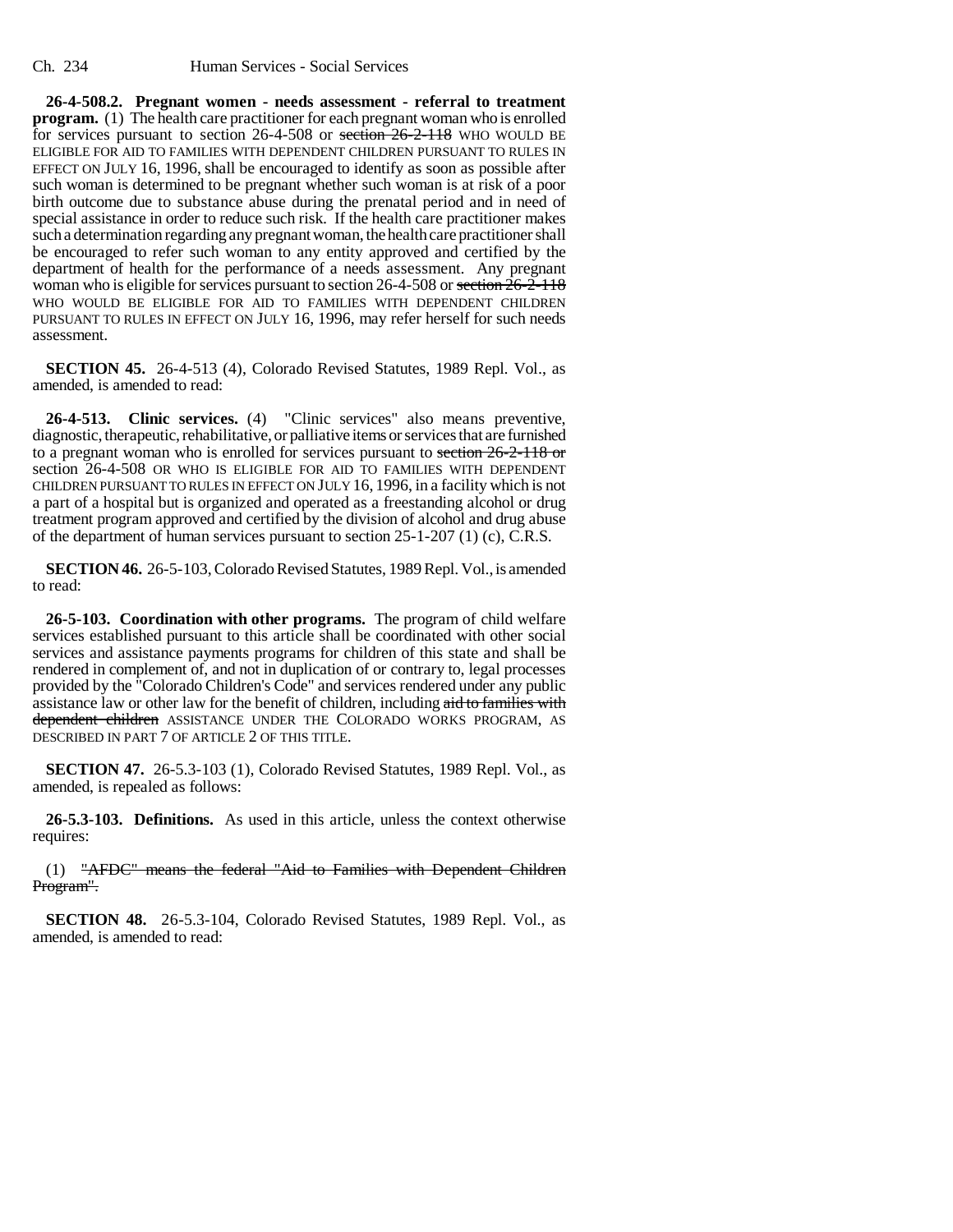**26-5.3-104. Emergency assistance for families with children at imminent risk of being placed out of the home.** (1) The executive director of the state department is hereby authorized to amend INCLUDE IN the state Title IV-A TEMPORARY ASSISTANCE FOR NEEDY FAMILIES plan by providing for the establishment and implementation of an emergency assistance program for families with children at imminent risk of being placed out of the home. The purpose of the program shall be to meet the needs of the family in crisis due to the imminent risk of out-of-home placement by providing emergency assistance in the form of intake, assessment, counseling, treatment, and other family preservation services that meet the needs of the family which are attributable to the emergency or crisis situation.

(2) The state department is hereby designated as the single state agency to administer the emergency assistance program in accordance with Title IV-A of the federal "Social Security Act" and this article. Such program shall be uniform to the extent required by the federal act.

 $(3)$  (2) Nothing in this article shall prevent the state department from complying with federal requirements for a program of emergency assistance in order for the state of Colorado to qualify for federal funds under Title IV-A of the federal "Social Security Act" and to use such federal funds for families with children at imminent risk of immediate out-of-home placement and to reunite children with their families, within the limits of available appropriations.

**SECTION 49.** 26-5.3-105 (3) (f), Colorado Revised Statutes, 1989 Repl. Vol., as amended, is amended to read:

**26-5.3-105. Eligibility requirements - period of eligibility - services available.** (3) Emergency assistance provided pursuant to this article shall be used for, but shall not be limited to, the following:

(f) Services used to develop and implement a discrete case plan, as provided by Title IV-A of the federal "Social Security Act";

**SECTION 50.** 26-12-304 (1), Colorado Revised Statutes, 1989 Repl. Vol., is amended to read:

**26-12-304. Vacancies - additional admissions.** (1) In the event that vacancies occur in the center and there are no applications for admission from persons eligible under section 26-12-303, the center shall be open for temporary occupancy in accordance with the rules and regulations of the state board to all persons, male or female, who are citizens of the state of Colorado and who are receiving categorical assistance under programs supervised and controlled by the state department. with the exception of recipients of aid to families with dependent children under this title. Recipients of said categorical assistance shall be eligible for occupancy in the center without meeting any further requirements; except that they shall be ambulatory, physically and mentally able to care for themselves upon being admitted to the center, and financially able, with said categorical assistance, to pay the sum determined applicable by rules and regulations of the state board promulgated pursuant to section 26-12-305.

**SECTION 51.** 30-11-107 (1) (v), Colorado Revised Statutes, 1986 Repl. Vol.,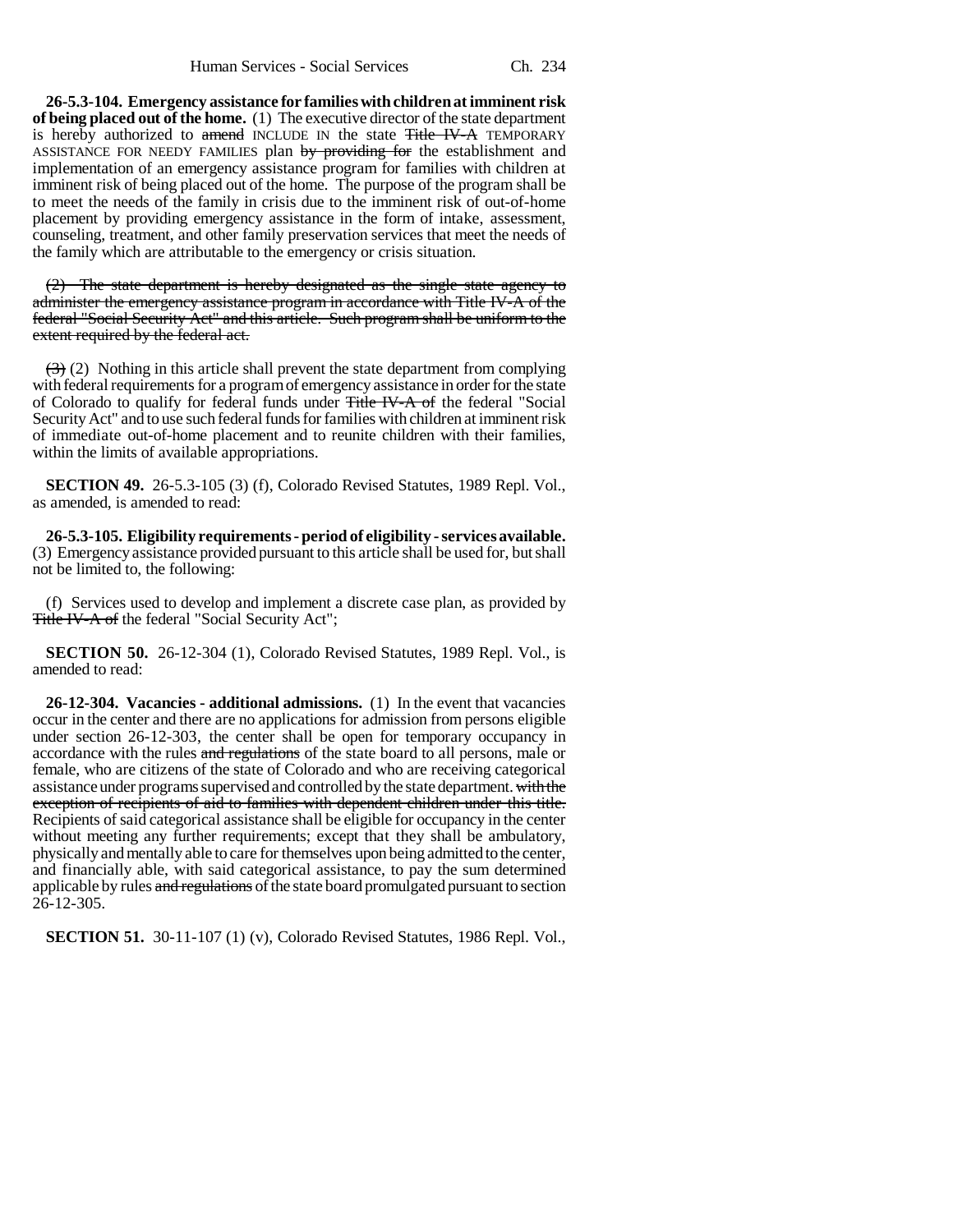is amended to read:

**30-11-107. Powers of the board.** (1) The board of county commissioners of each county has power at any meeting:

(v) To provide a job diversion program directing persons making application for or receiving aid to families with dependent children ASSISTANCE UNDER THE COLORADO WORKS PROGRAM, AS DESCRIBED IN PART 7 OF ARTICLE 2 OF TITLE 26, C.R.S., into bona fide public or private sector employment;

**SECTION 52.** Part 5 of article 22 of title 39, Colorado Revised Statutes, 1994 Repl. Vol., as amended, is amended BY THE ADDITION OF A NEW SECTION to read:

**39-22-521. Credits against tax - employer expenses - public assistance recipients.** (1) WITH RESPECT TO TAXABLE YEARS COMMENCING ON OR AFTER JANUARY 1, 1998, THERE SHALL BE ALLOWED TO AN EMPLOYER OF ANY PERSON RECEIVING PUBLIC ASSISTANCE PURSUANT TO THE COLORADO WORKS PROGRAM SET FORTH IN PART 7 OF ARTICLE 2 OF TITLE 26, C.R.S., A CREDIT, FOR NOT MORE THAN TWO YEARS, AGAINST THE TAX IMPOSED BY THIS ARTICLE IN THE AMOUNT OF TWENTY PERCENT OF THE EMPLOYER'S ANNUAL INVESTMENT IN ANY ONE OR MORE OF THE FOLLOWING SERVICES THAT ARE INCIDENTAL TO THE EMPLOYER'S BUSINESS:

(a) THE PROVISION OF CHILD CARE SERVICES OR THE PAYMENT OF THE COSTS ASSOCIATED WITH CHILD CARE SERVICES FOR CHILDREN OF EMPLOYEES RECEIVING PUBLIC ASSISTANCE;

(b) THE PROVISION OF HEALTH OR DENTAL INSURANCE FOR EMPLOYEES RECEIVING PUBLIC ASSISTANCE, WHICH HEALTH OR DENTAL INSURANCE COVERAGE, IF LESS THAN THE COVERAGE PROVIDED THROUGH MEDICAID, SHALL BE SUPPLEMENTED BY MEDICAID TO PROVIDE FULL MEDICAID BENEFITS TO THE EMPLOYEE;

(c) THE PROVISION OF JOB TRAINING OR BASIC EDUCATION OF EMPLOYEES RECEIVING PUBLIC ASSISTANCE;

(d) THE PROVISION OF PROGRAMS FOR THE TRANSPORTATION OF PUBLIC ASSISTANCE EMPLOYEES TO AND FROM WORK.

(2) THE TAX CREDIT DESCRIBED IN SUBSECTION (1) OF THIS SECTION SHALL BE IN ADDITION TO ANY OTHER CREDITS FOR WHICH THE EMPLOYER MAY BE ELIGIBLE PURSUANT TO THE PROVISIONS OF ARTICLE 30 OF THIS TITLE.

(3) THE CREDIT ALLOWED BY THIS SECTION FOR ANY INCOME TAX YEAR SHALL NOT EXCEED THE EMPLOYER'S ACTUAL TAX LIABILITY FOR SUCH TAXABLE YEAR. IF THE AMOUNT OF THE CREDIT ALLOWED BY THIS SECTION EXCEEDS THE EMPLOYER'S ACTUAL TAX LIABILITY FOR ANY INCOME TAX YEAR IN WHICH THE CREDIT AUTHORIZED IN THIS SECTION IS CLAIMED, SUCH EXCESS SHALL BE A TAX CREDIT CARRYOVER TO EACH OF THE THREE INCOME TAX YEARS FOLLOWING THE UNUSED CREDIT YEAR AND SHALL BE APPLIED FIRST TO THE EARLIEST INCOME TAX YEARS POSSIBLE.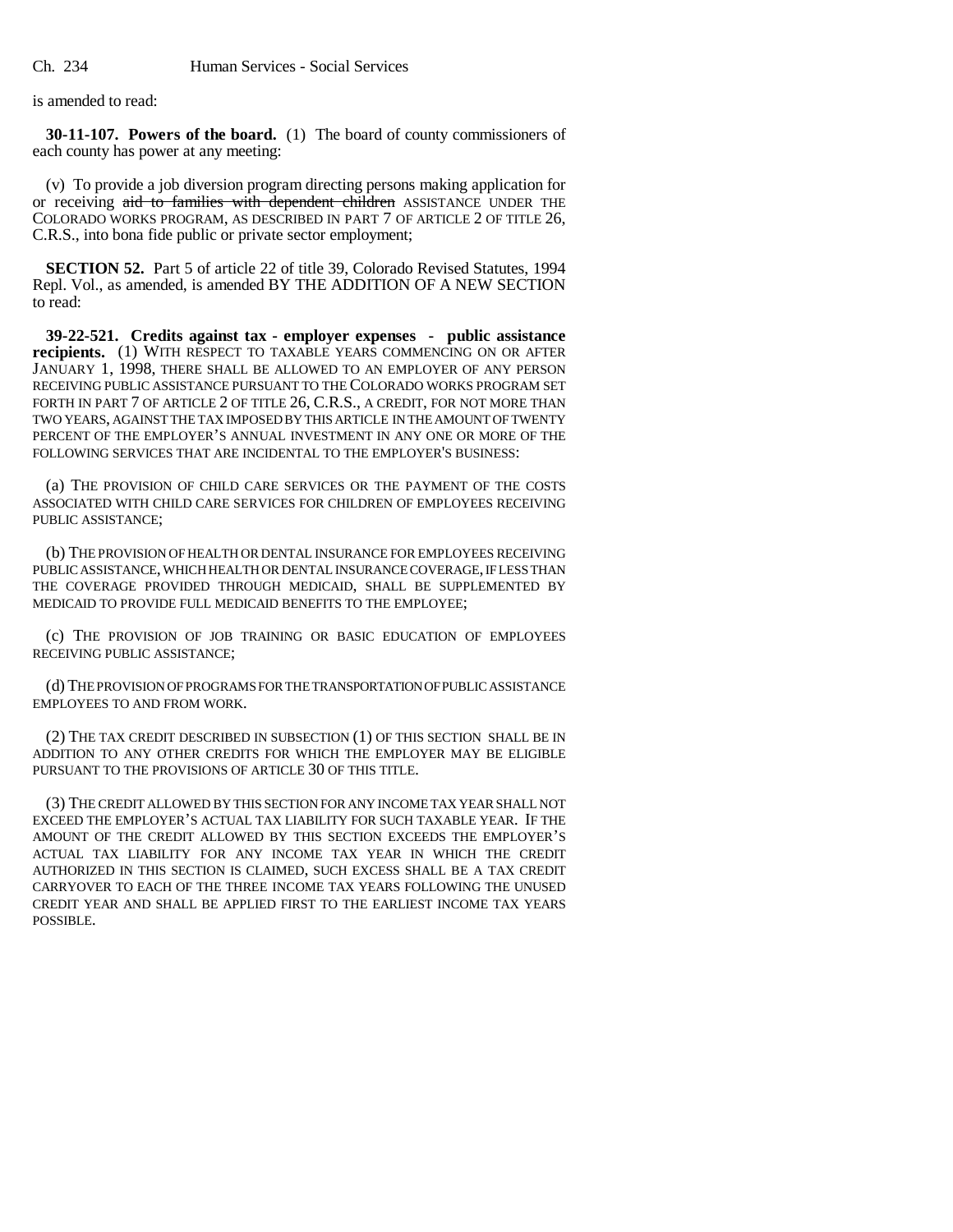**SECTION 53.** Footnote number 77, in part VII of section 2 of Senate Bill 97-215, is repealed as follows:

77 Department of Human Services, Children, Youth and Families, Child Care, Employment-related Child Care -- It is the intent of the General Assembly that the eligibility income ceiling for the Colorado Child Care Assistance Program remain at the level authorized as of January 1, 1997. It is also the intent of the General Assembly to allow the Department, within available appropriations, to authorize exceptions to this policy for the purpose of providing a reasonable transition period for families which become ineligible due to increased income.

**SECTION 54. Appropriations in long bill to be adjusted.** (1) For the implementation of this act, appropriations made in the annual general appropriation act to the department of human services for the fiscal year beginning July 1, 1997, shall be adjusted as follows:

(a) The appropriation to the executive director's office is increased by one million five hundred seventy-four thousand three hundred dollars (\$1,574,300). Said sum shall be from federal funds.

(b) The appropriation to county administration is decreased by twenty million three hundred ninety-six thousand six hundred ninety-six dollars (\$20,396,696). Of said sum, five million six hundred ninety-six thousand one hundred sixteen dollars (\$5,696,116) shall be from the general fund, three million seven hundred ninety-seven thousand four hundred ten dollars (\$3,797,410) shall be from cash funds exempt, and ten million nine hundred three thousand one hundred seventy dollars (\$10,903,170) shall be from federal funds.

(c) The appropriation to county administration is increased by four million one hundred nine thousand three hundred fifty-seven dollars (\$4,109,357). Said sum shall be from the general fund and shall be for the payment of county incentive payments.

(d) The appropriation to self-sufficiency, for the state program to replace aid to families with dependent children, is decreased by ninety-five million six hundred seventy-seven thousand nine hundred thirty-four dollars (\$95,677,934). Of said sum, thirteen million one hundred seventy-two thousand four hundred forty-five dollars (\$13,172,445) shall be from the general fund, eighteen million three hundred ninety-six thousand three hundred seventy-four dollars (\$18,396,374) shall be from cash funds exempt, and sixty-four million one hundred nine thousand one hundred fifteen dollars (\$64,109,115) shall be from federal funds.

(e) The appropriation to self-sufficiency, for employment and training programs, is decreased by four million thirty-three thousand one hundred fifty-one dollars (\$4,033,151). Of said sum, one million two hundred nine thousand nine hundred forty-five dollars (\$1,209,945) shall be from the general fund, eight hundred six thousand six hundred thirty dollars (\$806,630) shall be from cash funds exempt, and two million sixteen thousand five hundred seventy-six dollars (\$2,016,576) shall be from federal funds.

(f) The appropriation to self-sufficiency, for the personal responsibility and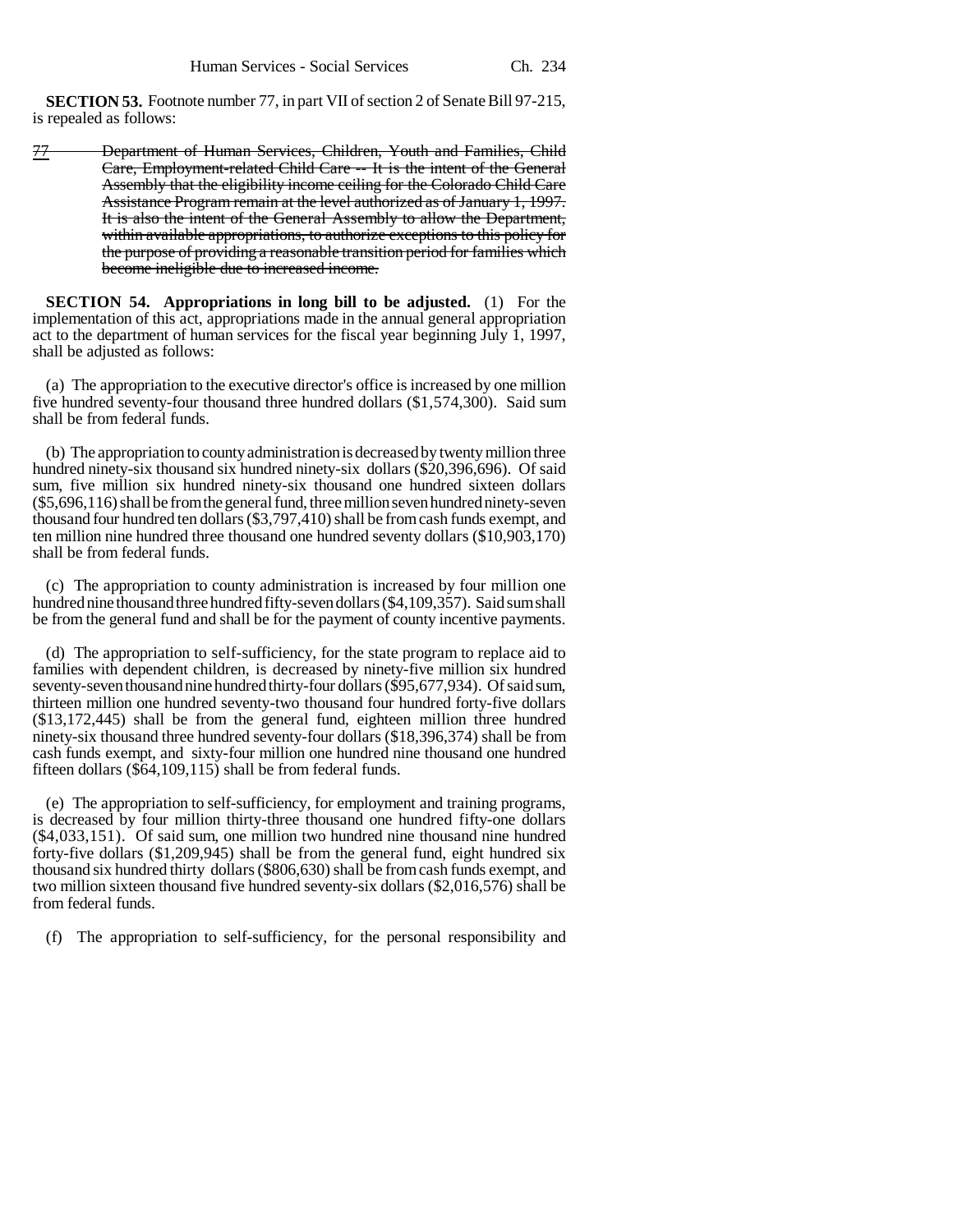employment demonstration program, is decreased by one million three hundred nine thousand three hundred seventy-five dollars (\$1,309,375). Of said sum, three hundred sixty-seven thousand eighty-nine dollars (\$367,089) shall be from the general fund, two hundred eleven thousand seven hundred ten dollars (\$211,710) shall be from cash funds exempt, and seven hundred thirty thousand five hundred seventy-six dollars (\$730,576) shall be from federal funds.

(g) The appropriation to self-sufficiency is increased by one hundred seventy million seven hundred forty-seven thousand eight hundred forty dollars (\$170,747,840). Of said sum, sixteen million three hundred thirty-six thousand two hundred thirty-nine dollars (\$16,336,239) shall be from the general fund, twenty-nine million four hundred sixty-seven thousand eight hundred fifty-three dollars (\$29,467,853) shall be from cash funds exempt, and one hundred twenty-four million nine hundred forty-three thousand seven hundred forty-eight dollars (\$124,943,748) shall be from federal funds. Said sum shall be for Colorado works program county block grants.

(h) The appropriation to self-sufficiency is increased by three million dollars (\$3,000,000). Said sum shall be from federal funds. Said sum shall be for the short-term works emergency fund created in section 26-2-720, Colorado Revised Statutes.

(i) The appropriation to self-sufficiency, for the temporary assistance for needy families reserve fund, is decreased by twenty-nine million nine hundred thirty-two thousand nine hundred twenty-eight dollars (\$29,932,928). Said sum shall be from federal funds. The line item shall be renamed the long-term works reserve fund.

**SECTION 55. Appropriations in long bill to be adjusted.** (1) For the implementation of this act, appropriations made in the annual general appropriation act to the department of human services for the fiscal year beginning July 1, 1997, shall be adjusted as follows:

(a) The appropriation to the executive director's office is increased by one million five hundred seventy-four thousand three hundred dollars (\$1,574,300). Said sum shall be from federal funds.

(b) The appropriation to county administration is decreased by twenty million three hundred ninety-six thousand six hundred ninety-six dollars (\$20,396,696). Of said sum, five million six hundred ninety-six thousand one hundred sixteen dollars (\$5,696,116) shall be from the general fund, three million seven hundred ninety-seven thousand four hundred ten dollars (\$3,797,410) shall be from cash funds exempt, and ten million nine hundred three thousand one hundred seventy dollars (\$10,903,170) shall be from federal funds.

(c) The appropriation to county administration is increased by four million one hundred nine thousand three hundred fifty-seven dollars (\$4,109,357). Said sum shall be from the general fund and shall be for the payment of county incentive payments.

(d) The appropriation to self-sufficiency, for the state program to replace aid to families with dependent children, is decreased by ninety-five million six hundred seventy-seven thousand nine hundred thirty-four dollars (\$95,677,934). Of said sum,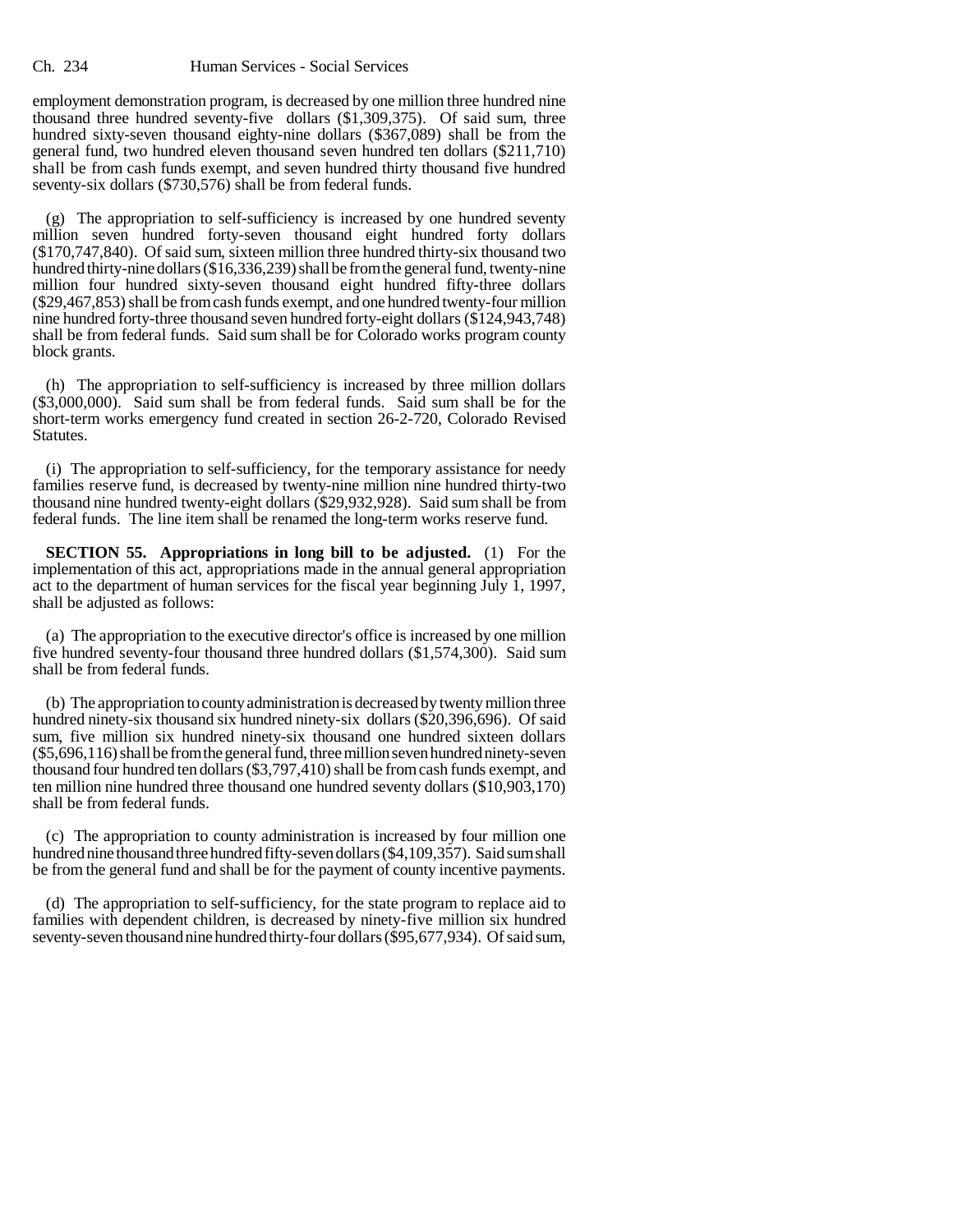thirteen million one hundred seventy-two thousand four hundred forty-five dollars (\$13,172,445) shall be from the general fund, eighteen million three hundred ninety-six thousand three hundred seventy-four dollars (\$18,396,374) shall be from cash funds exempt, and sixty-four million one hundred nine thousand one hundred fifteen dollars (\$64,109,115) shall be from federal funds.

(e) The appropriation to self-sufficiency, for employment and training programs, is decreased by four million thirty-three thousand one hundred fifty-one dollars (\$4,033,151). Of said sum, one million two hundred nine thousand nine hundred forty-five dollars (\$1,209,945) shall be from the general fund, eight hundred six thousand six hundred thirty dollars (\$806,630) shall be from cash funds exempt, and two million sixteen thousand five hundred seventy-six dollars (\$2,016,576) shall be from federal funds.

(f) The appropriation to self-sufficiency, for the personal responsibility and employment demonstration program, is decreased by one million three hundred nine thousand three hundred seventy-five dollars (\$1,309,375). Of said sum, three hundred sixty-seven thousand eighty-nine dollars (\$367,089) shall be from the general fund, two hundred eleven thousand seven hundred ten dollars (\$211,710) shall be from cash funds exempt, and seven hundred thirty thousand five hundred seventy-six dollars (\$730,576) shall be from federal funds.

(g) The appropriation to self-sufficiency is increased by one hundred seventy million seven hundred forty-seven thousand eight hundred forty dollars (\$170,747,840). Of said sum, nineteen million seven hundred eighty-one thousand seven hundred fifty-three dollars (\$19,781,753) shall be from the general fund, twenty-nine million four hundred sixty-seven thousand eight hundred fifty-three dollars (\$29,467,853) shall be from cash funds exempt, and one hundred twenty-one million four hundred ninety-eight thousand two hundred thirty-four dollars (\$121,498,234) shall be from federal funds. Said sum shall be for Colorado works program county block grants.

(h) The appropriation to self-sufficiency is increased by three million dollars (\$3,000,000). Said sum shall be from federal funds. Said sum shall be for the short-term works emergency fund created in section 26-2-720, Colorado Revised Statutes.

(i) The appropriation to self-sufficiency, for the temporary assistance for needy families reserve fund, is decreased by twenty-six million four hundred eighty-seven thousand four hundred fourteen dollars (\$26,487,414). Said sum shall be from federal funds. The line item shall be renamed the long-term works reserve fund.

**SECTION 56. Appropriation.** (1) In addition to any other appropriation, there is hereby appropriated, to the department of health care policy and financing, medical programs, medical services, for the fiscal year beginning July 1, 1997, the sum of four million ninety thousand seven hundred twelve dollars (\$4,090,712), or so much thereof as may be necessary, for the implementation of this act. Of said sum, one million nine hundred sixty-two thousand three hundred fourteen dollars (\$1,962,314) shall be from the general fund and two million one hundred twenty-eight thousand three hundred ninety-eight dollars (\$2,128,398) shall be from federal funds. The moneys hereby appropriated shall be for the medicaid costs under section 26-4-301